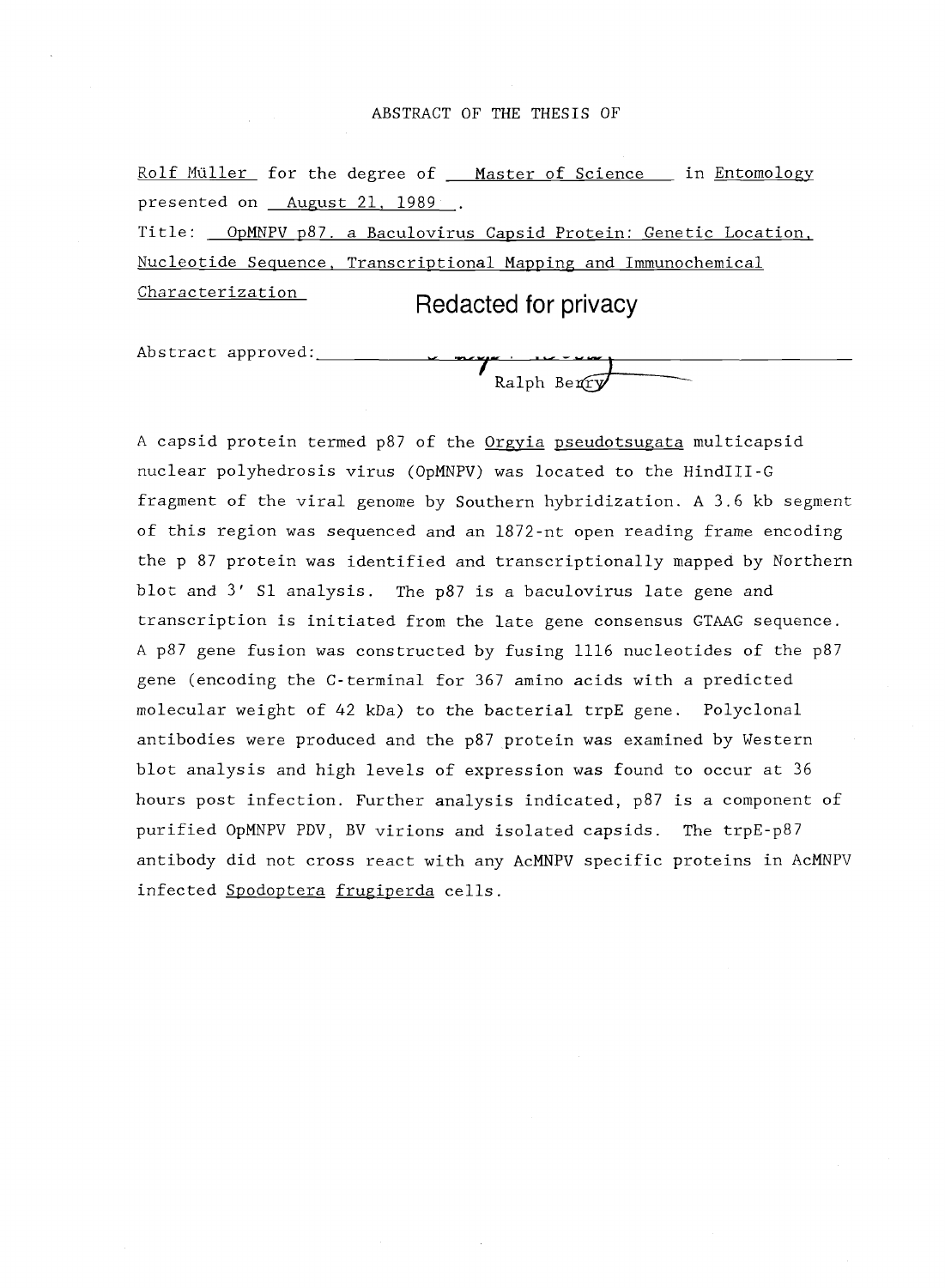OpMNPV p87, a Baculovirus Capsid Protein: Genetic Location, Nucleotide Sequence, Transcriptional Mapping and Immunochemical Characterization

by

# Rolf Muller

A THESIS

submitted to

Oregon State University

in partial fulfillment of the requirements for the degree of

Master of Science

Completed August 21, 1989

Commencement June 1990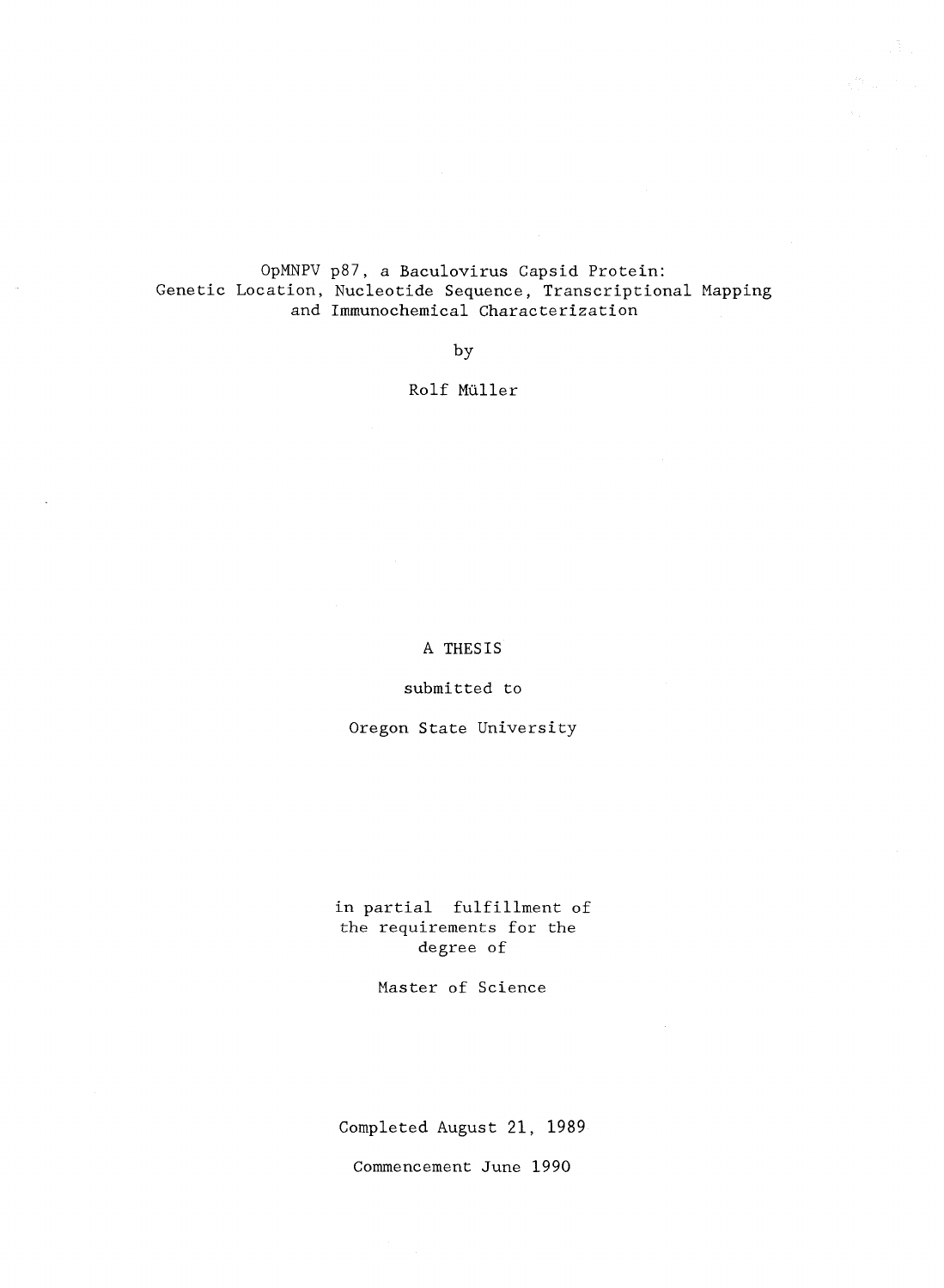APPROVED:

Redacted for privacy

Professor of Entomology

Redacted for privacy

 $\frac{1}{\text{Chain}}$  of Entomology

Redacted for privacy

Dean of Graduate School

Date thesis is presented August 21. 1989

Typed by Rolf Müller for \_\_\_\_\_\_ Rolf Müller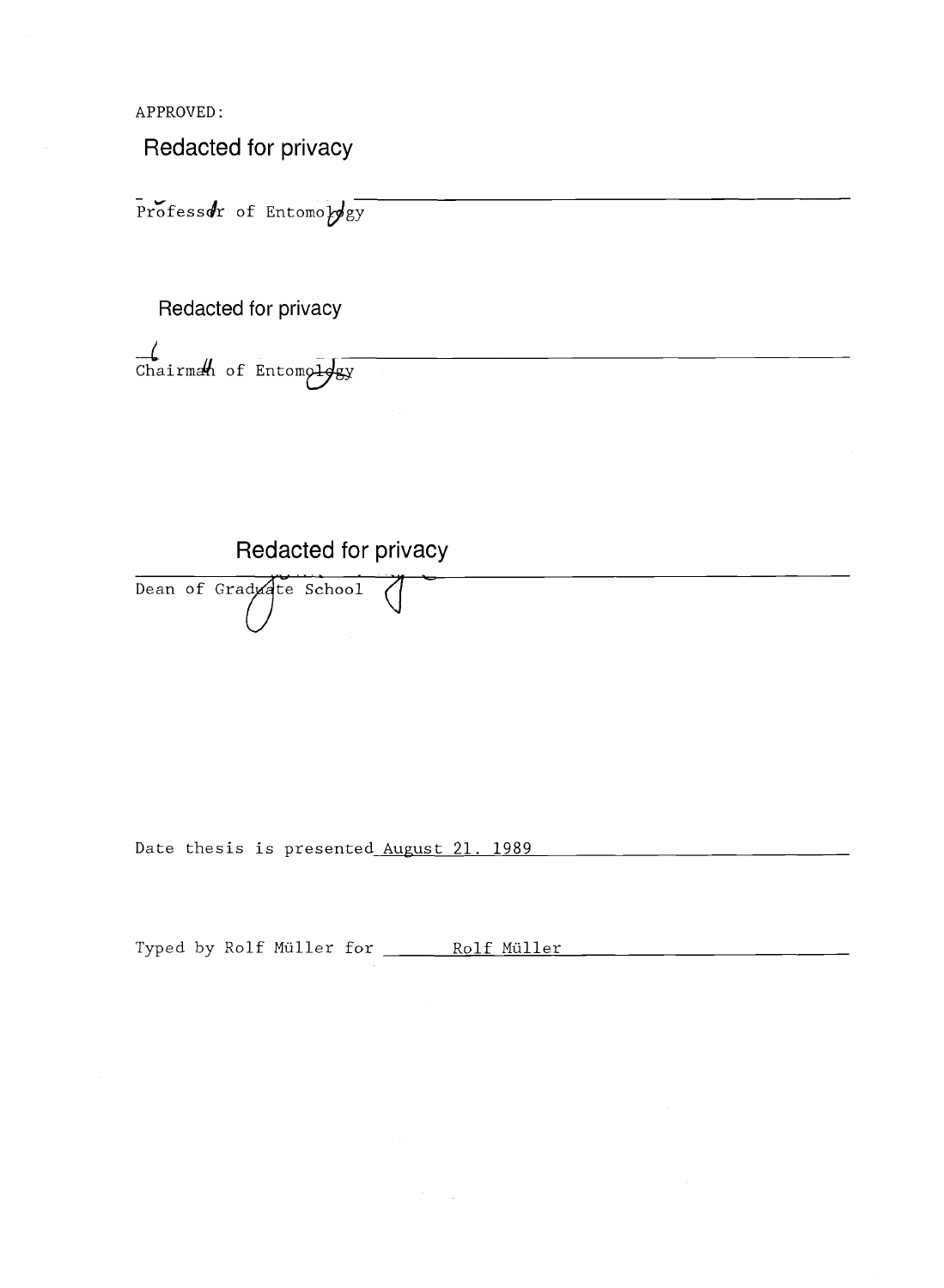I want to thank the following people for their wonderful assistance towards my graduate degree at Oregon State University: Dr. George S. Beaudreau and Dr. George Rohrmann who allowed me to conduct my thesis research in their laboratory, for their advice and guidance; Dr. Margot Pearson, Becky Russel-Quant and Dr. Gary Blissard for teaching me the majority of techniques in molecular biology, Dr. Ralph Berry for his guidance through graduate school and the administrative jungle, Dr. Rene Feyereisen for his advice in molecular entomology and my fellow graduate students Christian Gross and Mary Bradford for their help, advice and friendship. I want to thank "Harry" my former research rabbit and present house animal for its help in producing reactive antiserum for my research.

Especially I want to thank my parents for their support and my wife Judy for her patience, help, love and motivating character.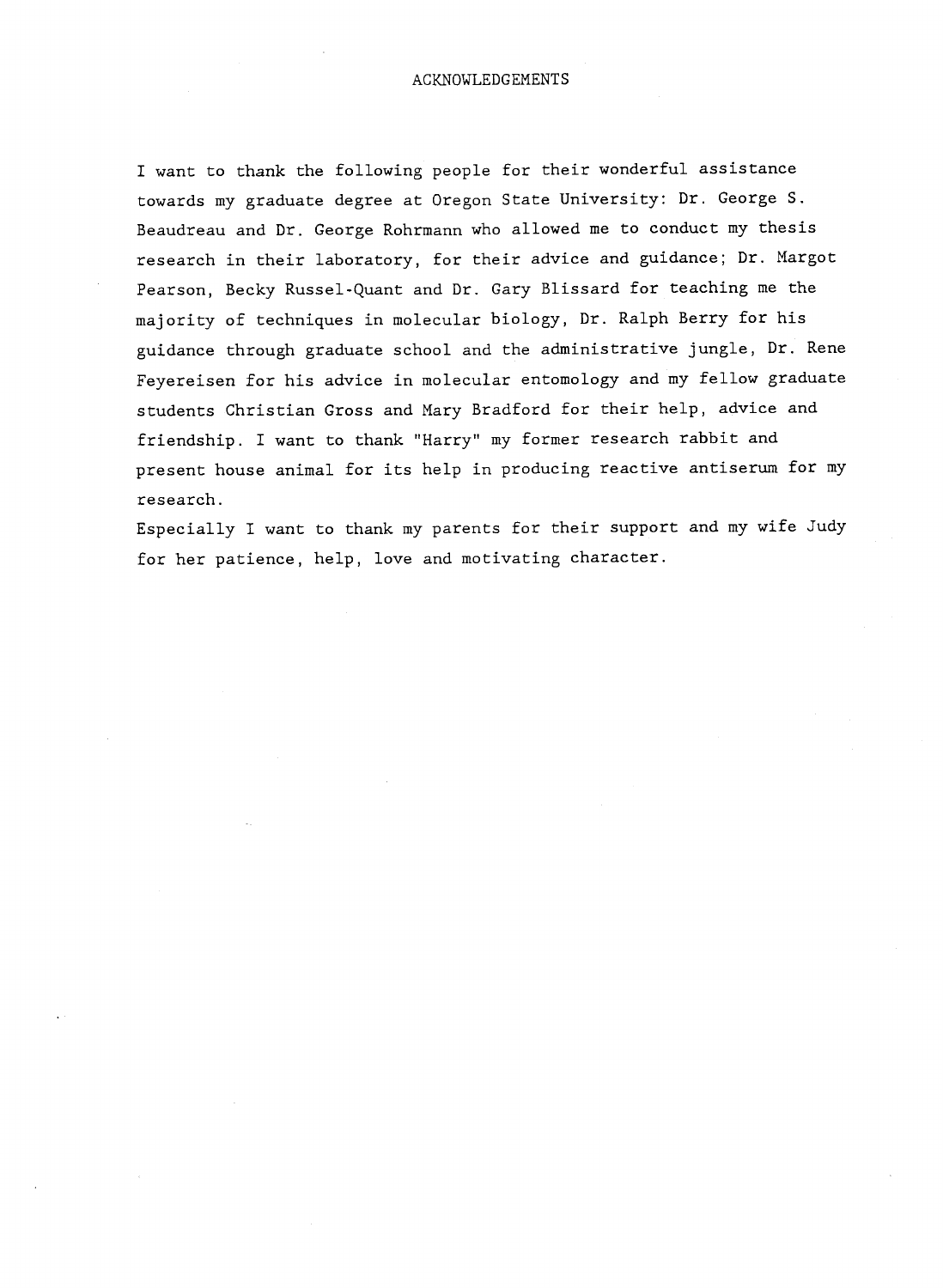# TABLE OF CONTENTS

| INTRODUCTION                                             | $\mathbf 1$    |
|----------------------------------------------------------|----------------|
| LITERATURE REVIEW                                        |                |
| Classification                                           | $\overline{c}$ |
| Life cycle of occluded baculovirus                       | 3              |
| Gene expression                                          | 4              |
| Structural genes and proteins                            | 6              |
| Proteins common to both PDV and BV                       | 6              |
| BV specific proteins                                     | $\overline{7}$ |
| PDV specific proteins                                    | $\overline{7}$ |
| MATERIALS AND METHODS                                    | 9              |
| Cells, virus, capsid purification                        | 9              |
| Enzymes, Isotopes                                        | 9              |
| Restriction endonuclease mapping                         | 9              |
| Southern blot analysis and DNA labeling                  | 10             |
| Cloning vectors, host cells                              | 11             |
| DNA sequencing                                           | 11             |
| Nucleotide sequence analysis                             | 11             |
| Northern blot hybridization analysis                     | 12             |
| 3'mapping by S1-Nuclease protection                      | 12             |
| Construction of the trpE-p87 gene fusion                 | 13             |
| Expression of trpE-p87 fusion protein                    | 13             |
| Purification and isolation of trpE-p87<br>fusion protein | 14             |
| Antiserum production against trpE-p87                    |                |
| fusion protein                                           | 15             |
| Western blots                                            | 15             |
| RESULTS                                                  | 16             |
| Localization of the p87 gene                             | 16             |
| Repeated regions                                         | 17             |
| Hydropathy of p87                                        | 17             |
| Northern blot analysis                                   | 18             |
| Mapping of the 3' terminus of the p87                    |                |
| specific transcript                                      | 18             |
| Investigation of the p87 protein expression              |                |
| and function                                             | 19             |
| Western blot analysis                                    | 19             |
| DISCUSSION                                               | 21             |
| CONCLUSION                                               | 25             |
| BIBLIOGRAPHY                                             | 62             |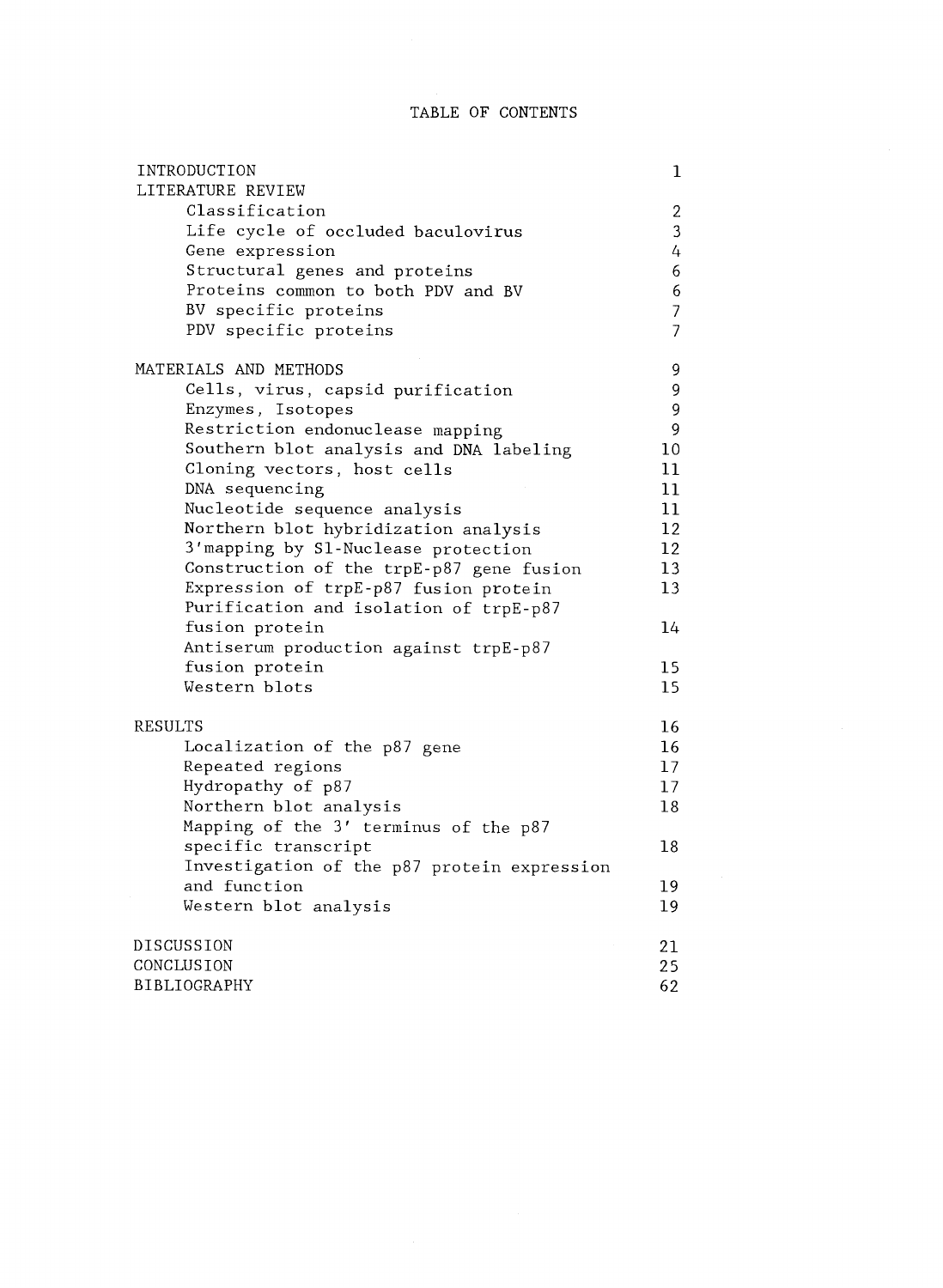# LIST OF FIGURES

| Figure |                                                                                                                                       | Page |  |
|--------|---------------------------------------------------------------------------------------------------------------------------------------|------|--|
| 1.     | Life cycle of baculovirus                                                                                                             | 26   |  |
| $2$ .  | Structural proteins of baculovirus<br>phenotypes                                                                                      | 28   |  |
| 3.     | Restriction map of cosmid 39                                                                                                          | 30   |  |
| 4.     | Main clones constructed for the<br>sequencing project                                                                                 | 32   |  |
| 5.     | Genomic location of p87 gene, location<br>of insert DNA from immunoreactive $\lambda$ clones<br>and sequencing strategy of the region | 34   |  |
| 6.     | Nucleotide sequence of the p87 gene region                                                                                            | 36   |  |
| 7.     | Hydropathy profile of the OpMNPV p87 protein                                                                                          | 40   |  |
| 8.     | Preparation of a cDNA probe for Northern<br>blot analysis                                                                             | 42   |  |
| $9$ .  | Northern blot using a p87 gene-specific<br>probe                                                                                      | 44   |  |
| 10.    | 3' Sl Nuclease mapping of p87 transcripts                                                                                             | 46   |  |
| 11.    | Results of the 3' mapping by S1 protection<br>assay                                                                                   | 48   |  |
| 12.    | Transcriptional organization in the<br>HindIII-G and HindIII-O region                                                                 | 50   |  |
| 13.    | Construction of the pATH3-p87 gene fusion                                                                                             | 52   |  |
| 14.    | Expression of the pATH3-p87 gene fusion protein                                                                                       | 54   |  |
| 15.    | Western blot of p87 expression in<br>OpMNPV-infected L. dispar cells                                                                  | 56   |  |
| 16.    | Western blot of cell lysate from OpMNPV infected<br><u>L. dispar</u> cells                                                            | 58   |  |
| 17.    | Western blot of purified PDV, BV and capsid                                                                                           | 60   |  |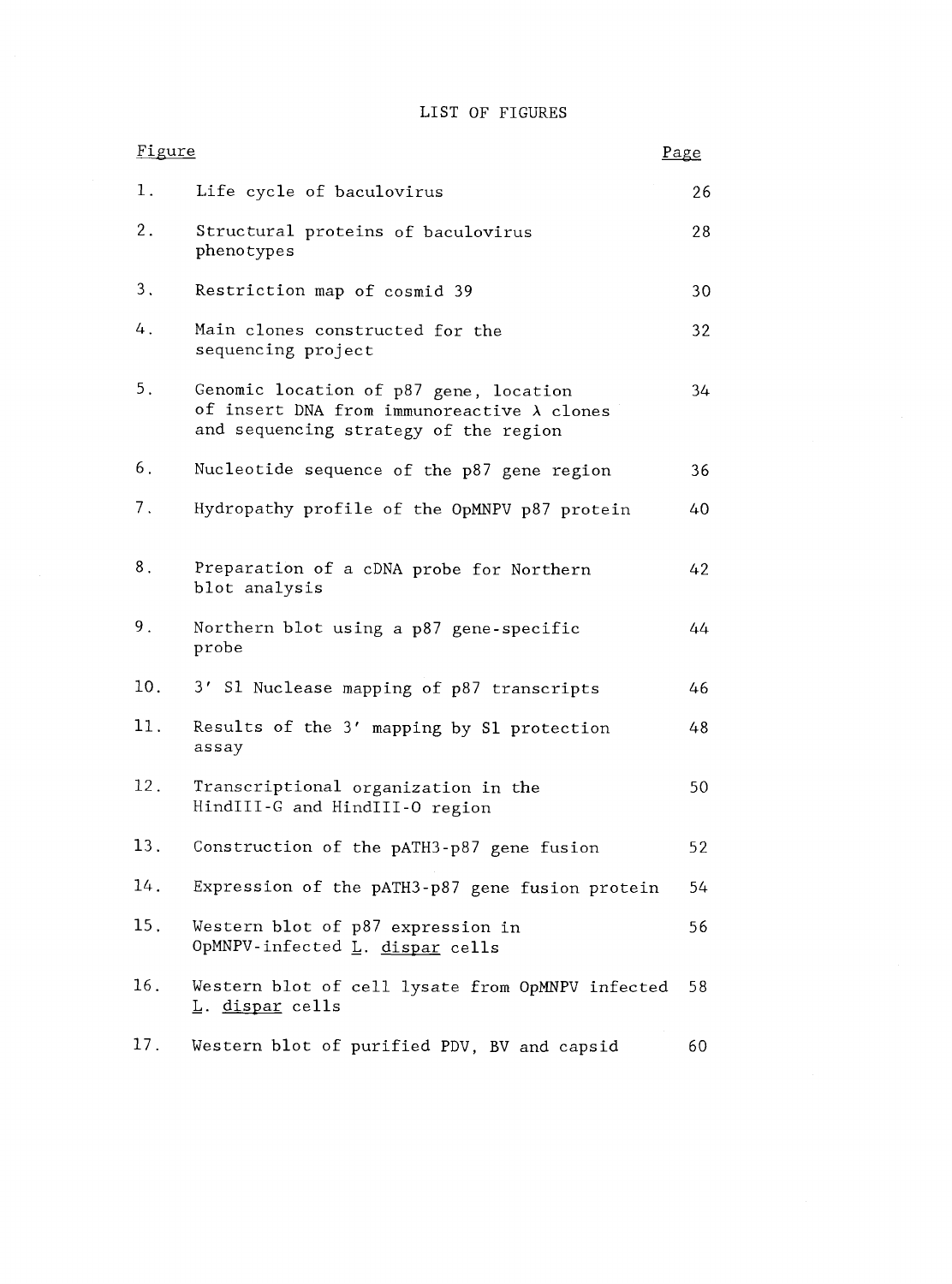OpMNPV p87, a Baculovirus Capsid Protein: Genetic Location, Nucleotide Sequence, Transcriptional Mapping and Immunochemical Characterization.

#### INTRODUCTION

The Baculoviridae is a virus family pathogenic to arthropods, primarily holometabolic insects. Baculoviruses can be used as biological pesticides and they have the advantage of being very hostspecific thereby providing very selective pest control without disturbing the beneficial insects and other organisms (Ignoffo, 1968). It has been suggested that approximately 30% of the insect pest problems in agricultural crops in the Western Hemisphere could be controlled by Baculovirus (Falcon, 1976). Baculovirus have been used successfully in field crops to control Heliothis spp. (Chapman and Ignoffo, 1972) and in plantations and orchards to regulate Cydia pomonella (Jaques et al., 1981). For the protection of forest, various baculoviruses were used in large areas against Lymantria dispar (Franz and Huber, 1979), Orgyia pseudotsugata (Stelzer et al., 1975) and sawfly species such as Neodiprion sertifer (Franz and Huber, 1979). Baculoviruses also can be used as a powerful protein expression system by fusing foreign genes under the control of the polyhedrin promoter (Fraser et al., 1983; Pennock et al., 1984). Many different polypeptides have been expressed using the baculovirus expression system (For review, Maeda, 1989).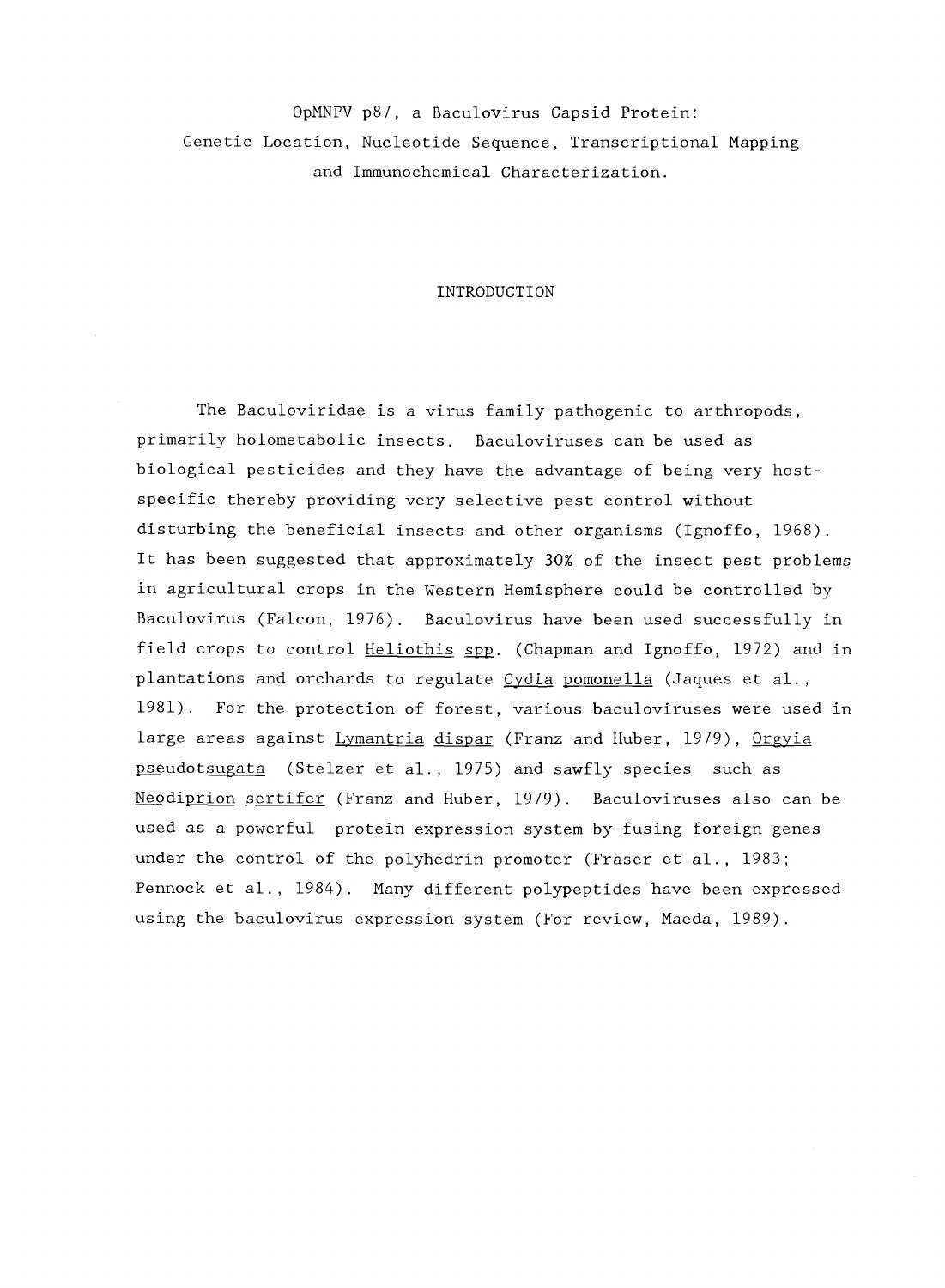#### LITERATURE REVIEW

#### Classification

Baculoviruses infect more than 500 different species of insects in the holometabolous orders Trichoptera, Diptera, Hymenoptera, Coleoptera and Lepidoptera. Two crustacean species (Couch, 1974) and one mite species (Reed and Hall, 1972) also are reportedly infected. The order Lepidoptera shows the highest number of susceptible species.

All baculoviruses have double-stranded, supercoiled DNA genome varying from 88 to 153 kilobases (kb) (Burgess, 1977). The DNA is packaged inside of a rod-shaped protein capsid. This structure termed a nucleocapsid is surrounded by a lipoprotein envelope (Tinsley and Harrap, 1978) forming the complete virion.

The genus baculovirus is divided into the three subgroups (A, B and C), which are distinguished by the nature of the occlusion body. Subgroup A, the nuclear polyhedrosis virus (NPV) and Subgroup B, the granulosis virus (GV), both form occlusion bodies (OBs) which are protein crystals around their virions. The OBs of the NPVs are formed by a protein called polyhedrin and the OBs of the GVs by a protein termed granulin. The NPVs are divided into two morphological types, the single enveloped nucleocapsids (SNPVs) which contain many single enveloped nucleocapsids within one occlusion body, and the multiple nuclear polyhedrosis virus (MNPV, where one or more nucleocapsids within one envelope are occluded by the protein crystal. The GVs contain commonly only one single virion inside of one OB. Subgroup C are non occluded baculovirus.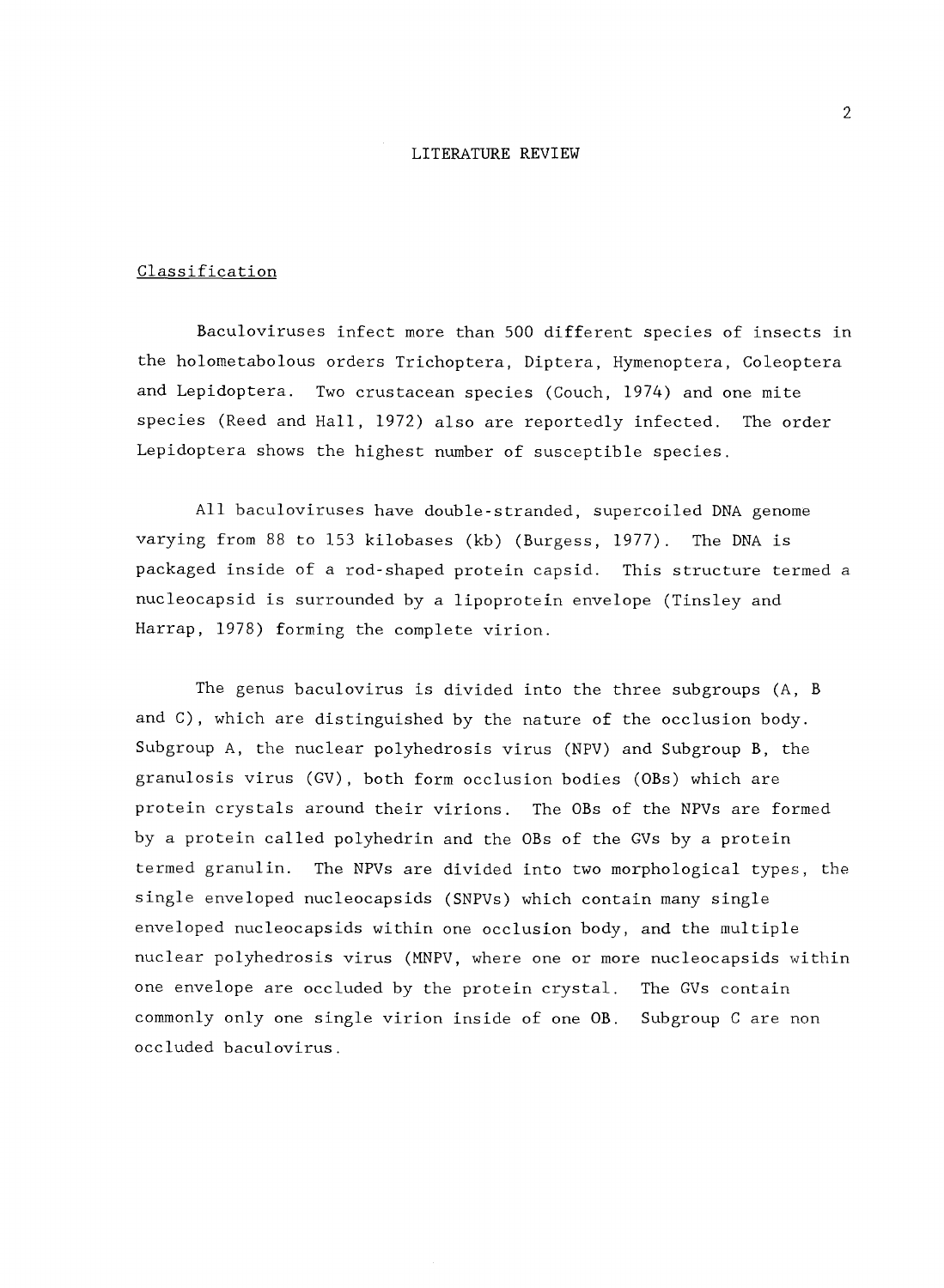### Life cycle of occluded Baculovirus

Most research has been done on  $\underline{A}$ . californica MNPV (AcMNPV) and its life cycle is described below. The occluded baculovirus can be found in the soil or on leaf surfaces. The larvae ingest the virus during feeding which allows the polyhedra to enter the midgut, where the high pH dissolves the polyhedra (Fig. 1(1)) This dissolution step results in the release of the infectious virions known as polyhedra derived virus (PDV). The virion envelope fuses with the microvilli of the midgut epithelial cells (Fig. 1(2)). The nucleocapsid enters the cytoplasm and is transported into the nucleus of the midgut cells. After one hour post infection (hr p.i.) the nucleocapsid is uncoated and the viral replication begins(Fig. 1(3)). During replication the nucleus enlarges and a virogenic stroma which is a large fibrous structure is detectable in the nucleus and cytoplasm of baculovirus infected cells. At 8 hr p.i. a newly synthesized nucleocapsid can be observed. At 12 hr p.i. the de novo synthesized nucleocapsid leaves the nucleus and buds through the cytoplasmic membrane of the midgut epithelial cell and acquires an envelope derived from the plasma membrane modified by at least one virally encoded protein (Blissard and Rohrmann, 1989) (Fig. 1(4)). These virions are called budded virus (BV). Within the hemocoel many different cell types are infected by the BV (Fig. 1(5)). In infected cells the newly synthesized nucleocapsids can develop to become BV which continue to infect other cells inside the larvae, or the nucleocapsids can stay inside the nucleus to develop into PDV and become embedded within an occlusion body (Fig. 1(6)). The occluded virions can be detected at 24 hr p.i. and remain inside the cell until the insect dies. The cell degrades and the occluded virions are freed (Granados and Lawler, 1981). The occluded virions are stable in the environment because of their occlusion body and remain infectious almost indefinitely.

The PDV is highly infectious at the midgut level but much less infectious to cells in the hemocoel, whereas the BV is highly infectious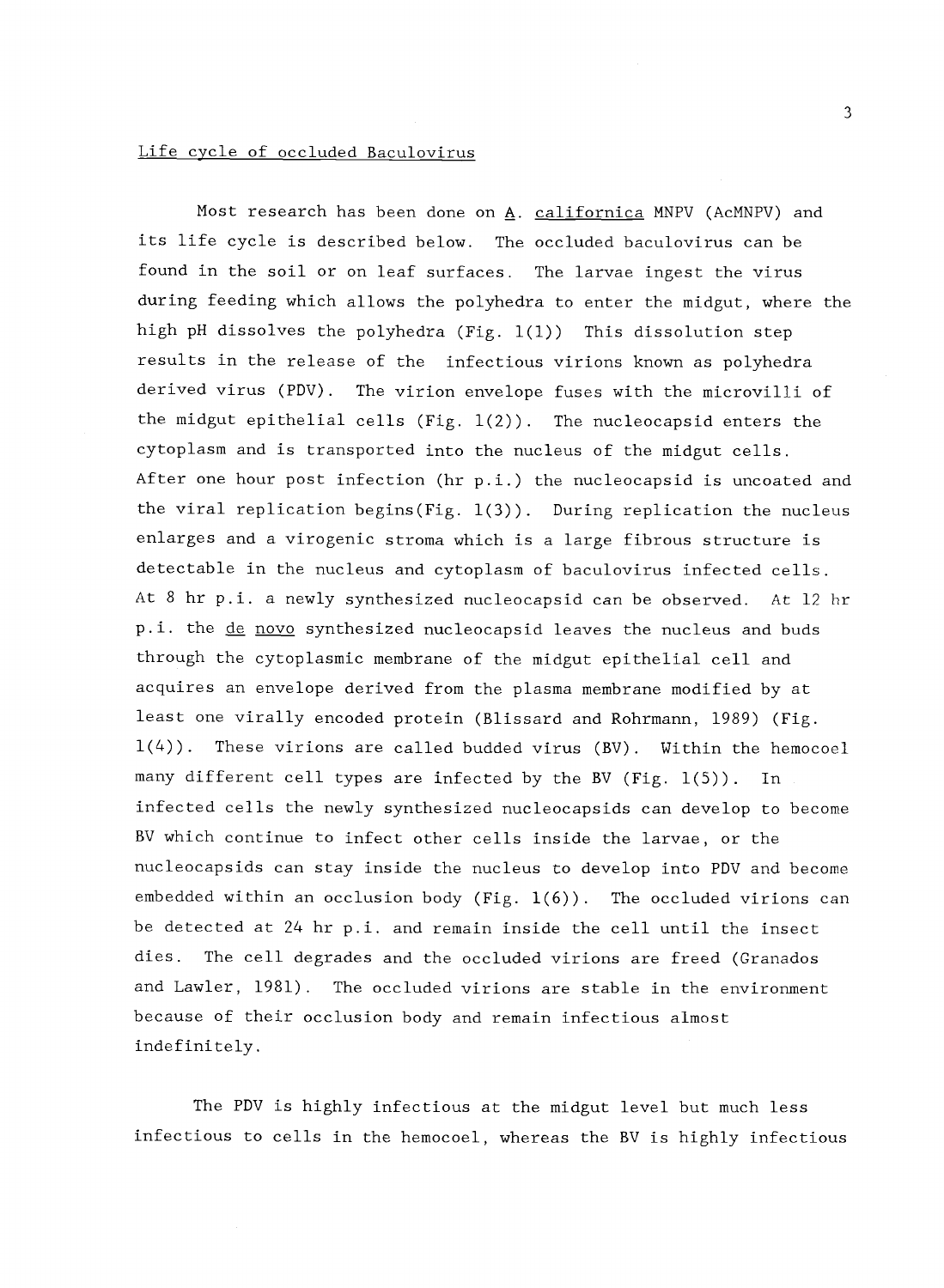during the secondary infection (Volkmann, 1986) and in insect cell cultures (Keddie and Volkmann, 1985). The two phenotypes enter the host cell in distinct ways. The PDV envelope fuses with the midgut cell and the nucleocapsid enters the cytoplasm. The budded virus enters the cell through adsorptive endocytosis (Fig.  $1(5)$ ). The BV becomes invaginated into an endosome which allows the encapsulated virion to enter the cytoplasm and fuse with acidic vesicles thus lowering the pH inside the endosome. The BV envelope fuses with the endosomal membrane and the nucleocapsid is released into the cytoplasm (Volkmann and Goldsmith, 1985).

The BV and PDV envelopes are obtained in different ways. The PDV envelope protein is synthesized during replication and assembles around the nucleocapsid in the nucleus (Fig.  $1(2)$ ). The BV acquires its envelope by budding through the cytoplasmic membrane where a Baculovirus specific protein is located (Blissard and Rohrmann, 1989). BV and PDV are phenotypically different but they are genetically identical (Smith and Summers, 1978).

### Gene expression

Baculoviral gene expression is divided into three temporally distinct phases and is believed to be regulated in a cascade-like system. Early expressed genes regulate the expression of later expressed genes (Friesen and Miller, 1985). The early genes are divided into immediate early (IE) genes and delayed early genes (DE). IE genes use the insect cell system for their transcription. By using cyclohexamide to block protein synthesis of the virus, only the IE genes are transcribed. The DE genes require the trans acting IE gene products for their expression (Guarino and Summers, 1987; Carson et al., 1988). It was shown that the DE transcription of 39K in A. californica MNPV (AcMNPV) is dependent on the gene product of the immediate early gene IE -l. This gene acts as a transactivator for the 39K gene (Carson et al., 1988). The host RNA polymerase recognize the immediate early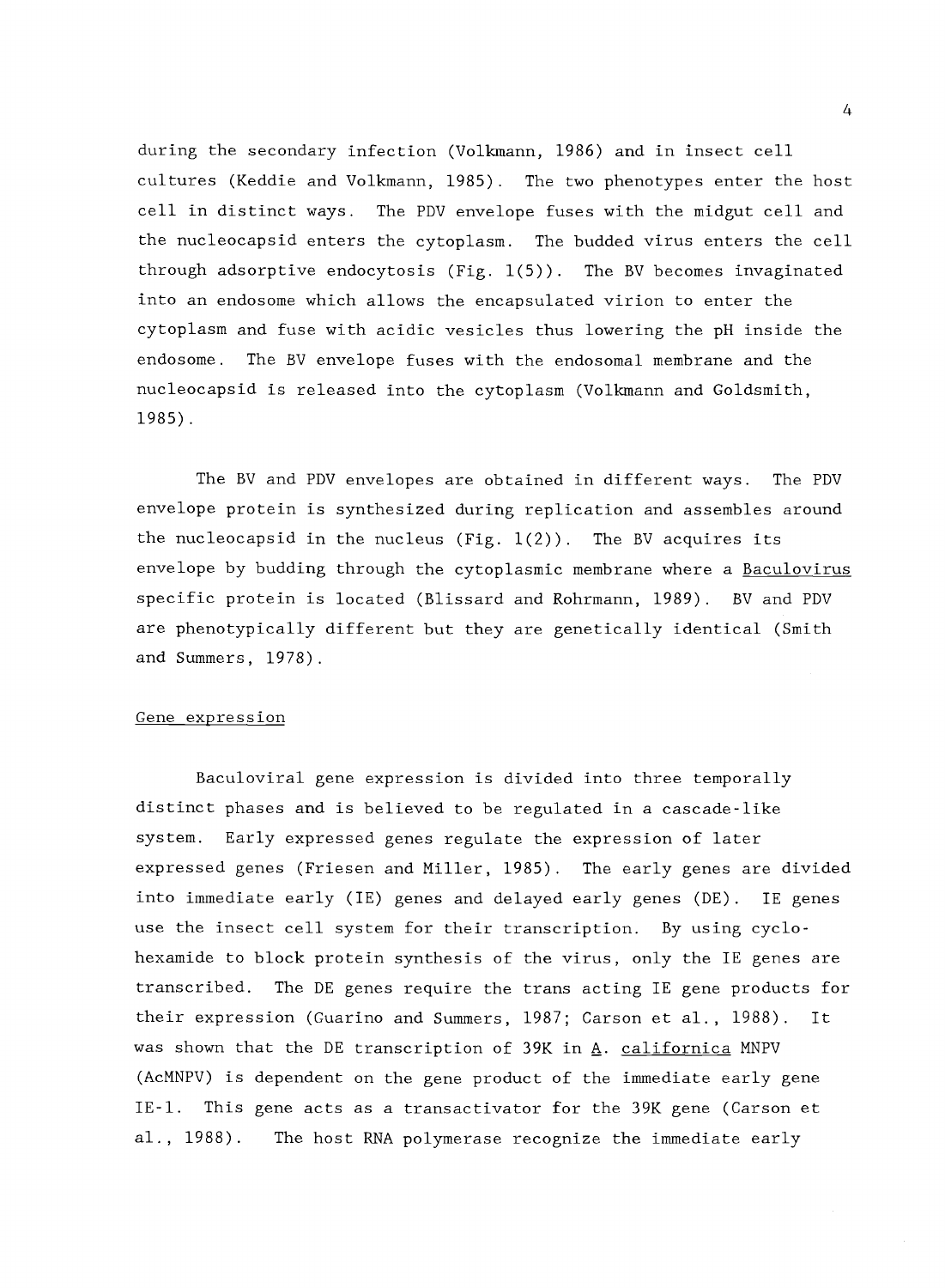promoters and can transcribe the genes. The transcription of earlyexpressed genes like IE-1 is regulated by two different promoter sequences from the point at which transcription is initiated at different times. An early promoter is used for transcription between 0 and 2 hr p.i. and its activity slows down after two hours and a downstream promoter takes over as a transcriptional start site. The transcriptional initiation site for early genes such as IE-1 or gp64 is a consensus sequence (CAGT) which is 21 to 24 nucleotides downstream of the putative TATA box. In AcMNPV homologous repeat DNA sequences were found which are cis acting enhancer elements to increase the rate of transcription from specific promoter areas. These regions increase transcription of delayed early genes in the absence of immediate early genes by 12 to 20 fold. In the presence of the IE genes the transcription increases 1000 to 3000 fold (Guarino and Summers, 1986). Late genes are not transcribed if the host cells are previously treated with aphidicoline. Aphidicoline inhibits viral and host DNA polymerase activity, indicating that late genes are transcribed after or during viral DNA replication.

Hyperexpressed late genes are expressed after DNA replication and stay highly expressed while normal expressed late genes decline in their expression rate after DNA replication. All late genes have a common promoter sequence; their transcription starts at the A at the third position or the T of the consensus sequence A/GTAAG (Rohrmann, 1986). In AcMNPV a RNA polymerase was discovered which could be distinguished from the host RNA polymerase by its resistance to alpha amanitin (host RNA polymerasell is inactivated by alpha amanitin) (Fuchs et al., 1983; Grula et al., 1981). These results indicate that late genes are transcribed from a viral encoded or a viral modified host RNA polymerase which recognizes the consensus promoter sequence. In the genome, early and late genes of baculovirus are not distributed according to their temporal expression. Transcriptional units are often organized as overlapping RNA's which terminate at a common 3' end. Longer transcripts are in general transcribed later during infection and the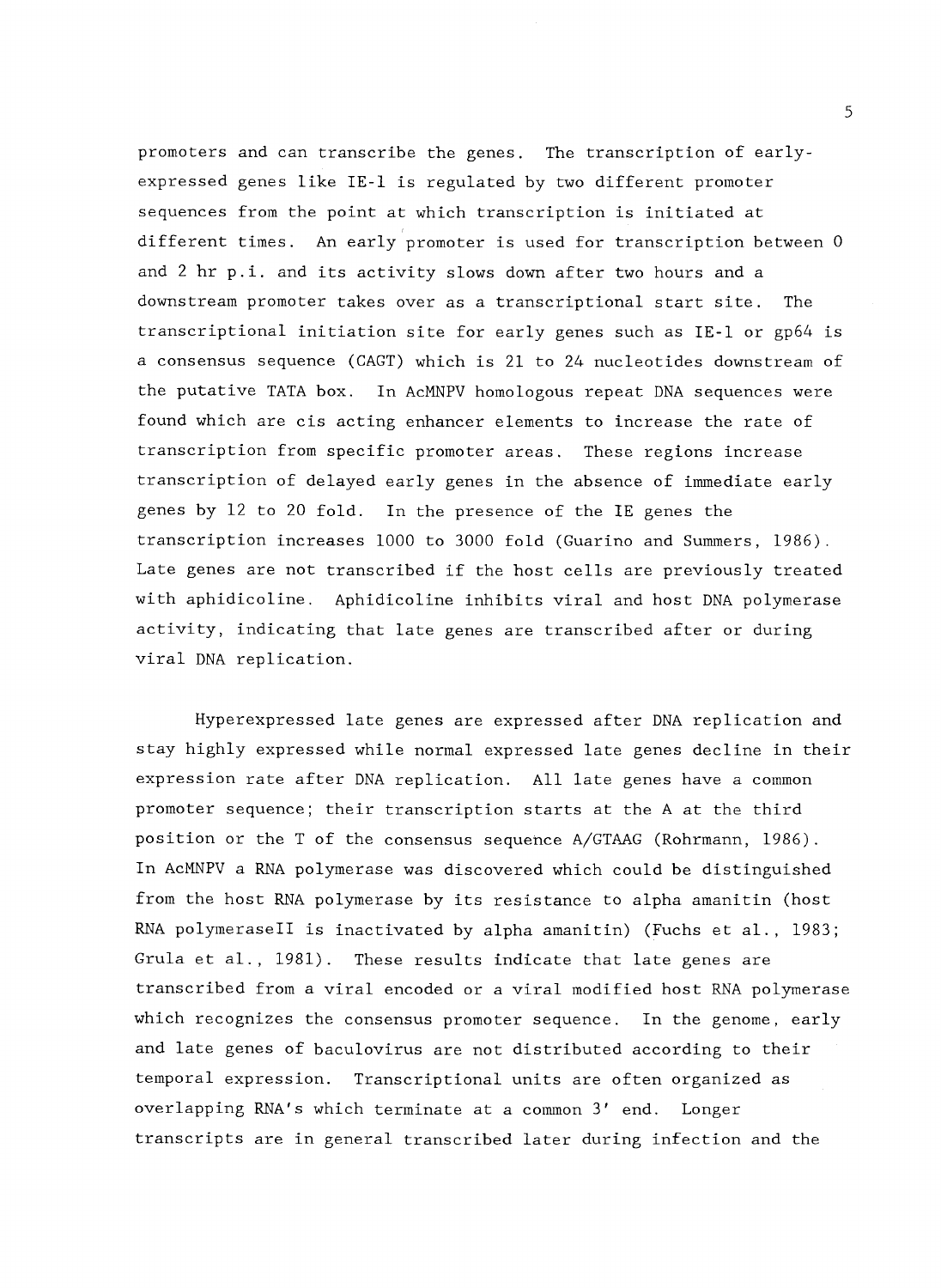later transcripts can repress transcription of earlier genes by overlapping their promotor sequence (Friesen and Miller, 1985). In later occlusion, specific genes like p10 and polyhedrin, different size transcripts were detected.

#### Structural genes and proteins

Using two dimensional gel electrophoresis more than 80 distinguished polypeptides were detected in the occluded virus AcMNPV and in Lymantria dispar MNPV (LdMNPV) (Singh et al., 1983). It is not known if all of these polypeptides are coded by specific genes or if some of these proteins appear to be a different size because of modifications such as glycosylation or phosphorylation (Vlak and Rohrmann, 1985). Some baculovirus structural proteins have been characterized on the genomic, protein and functional level (Fig. 2).

#### Proteins common to both PDV and BV

The two baculovius phenotypes PDV and BV share the structural proteins of the nucleocapsid. Inside the nucleocapsid, the viral DNA is associated with a very basic DNA binding protein. This protein is called p6.9 (Fig. 2) and is arginine rich (40%) (Wilson et al., 1987) and appears to be associated with DNA in a nucleosome-like structure. P6.9 may be involved in the condensation of the viral DNA prior to their packaging inside the nucleocapsid (Wilson et al., 1985). It is thought that p6.9 is phosphorylated during early stages of infection and this fascilitates the release of the DNA from the nucleocapsid. The nucleocapsid assembles inside the nucleus of the infected cell during replication. The major nucleocapsid protein in both AcMNPV and OpMNPV is p39 (Fig. 2) (Blissard et al., 1989; Thiem and Miller, 1989)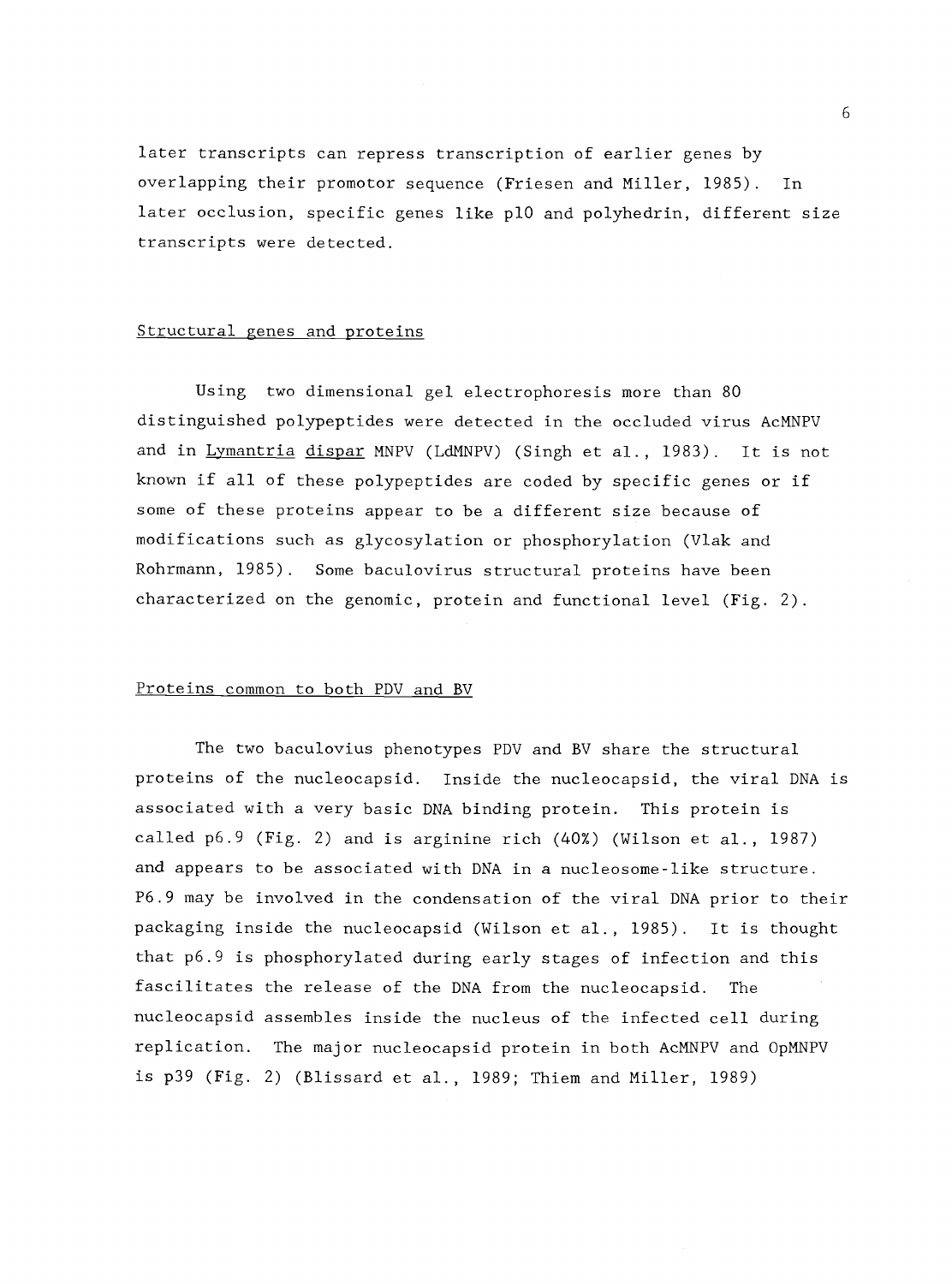In additon to these proteins which are common to both PDV and BV, there also are phenotype-specific proteins.

### BV specific proteins

Gp64 is an envelope glycoprotein which is BV specific and is present in the cytoplasm of the host cell early during infection, subsequently the protein moves to periphery of the cytoplasm and becomes integrated in the plasma membrane (Blissard and Rohrmann, 1989). Nucleocapsids bud through the cytoplasmic membrane acquire the envelope containing the gp64 protein. This protein is glycosylated and phosphorylated (Volkmann et al., 1984). Binding of monoclonal antibodies (MAb) against gp64 causes a three to four fold decline in infectivity (Volkmann and Goldsmith, 1985; Keddie and Volkmann, 1985). These results show that the gp64 is very important for the infectivity of the budded virus. It seems possible that the gp64 protein of the viral envelope fuses with the endosomal membrane to release the nucleocapsid into the cytoplasm of the cell (Volkmann and Goldsmith, 1985). The gp64 protein has a short hydrophobic N-terminus which appears to be the signal sequence of the protein. The hydrophobic Cterminus appears to anchor the protein to the cellular membrane (Blissard and Rohrmann, 1989).

### PDV specific proteins

The most characteristic feature of NPVs is their occlusion body. All proteins related to this structure are PDV specific. The occlusion body is mainly composed of a protein called polyhedrin (Vlak and Rohrmann, 1985). Polyhedrin is a 29 kd protein (Fig. 2) which is hyperexpressed late during infection (Rohrmann, 1986) and it eventually comprises up to 20% of the total alkali soluble proteins present in the infected cell (Maeda, 1989). NPVs and GVs show 50% homology in their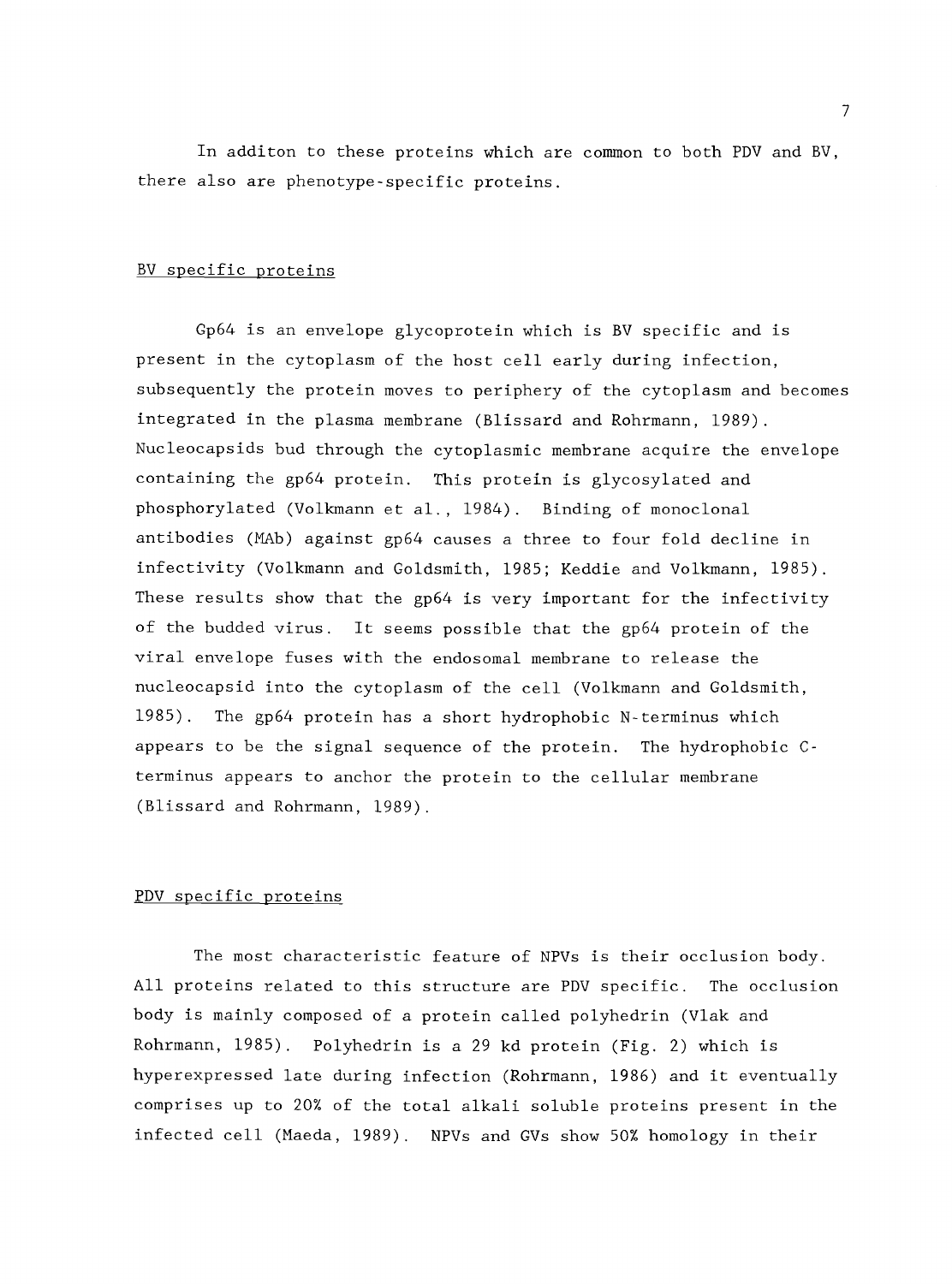occlusion protein structure (Rohrmann, 1986). Polyhedrins from different virus demonstrates 80% nucleotide sequence homology making it the most conserved proteins detected so far in Baculoviruses. In addition to polyhedrin other proteins also are involved in the occlusion body structure. The hyperexpressed late gene coding for the p10 (Fig. 2) protein also is associated with the occlusion of the virions. A fibrillar structure in infected cells is formed by p10 which is associated with the cytoskeleton (Quant-Russel et al., 1987). Polyhedra are surrounded by a polyhedral envelope. The proper association to polyhedrin appears to be dependent on the p10 protein (Williams et al., 1989). Baculovirus with the pl0 gene deleted are more fragile, have a reduced stability in the environment (Vlak et al., 1988) and lack the proper attachment of the polyhedral envelope. A major component of the polyhedral envelope is the viral protein p32 (Fig. 2) in OpMNPV and p36 in AcMNPV. The two proteins show 58% homology (Gombart et al., 1989b). Early studies indicated that the polyhedral envelope is composed mainly by carbohydrates (Minion et al., 1987).

8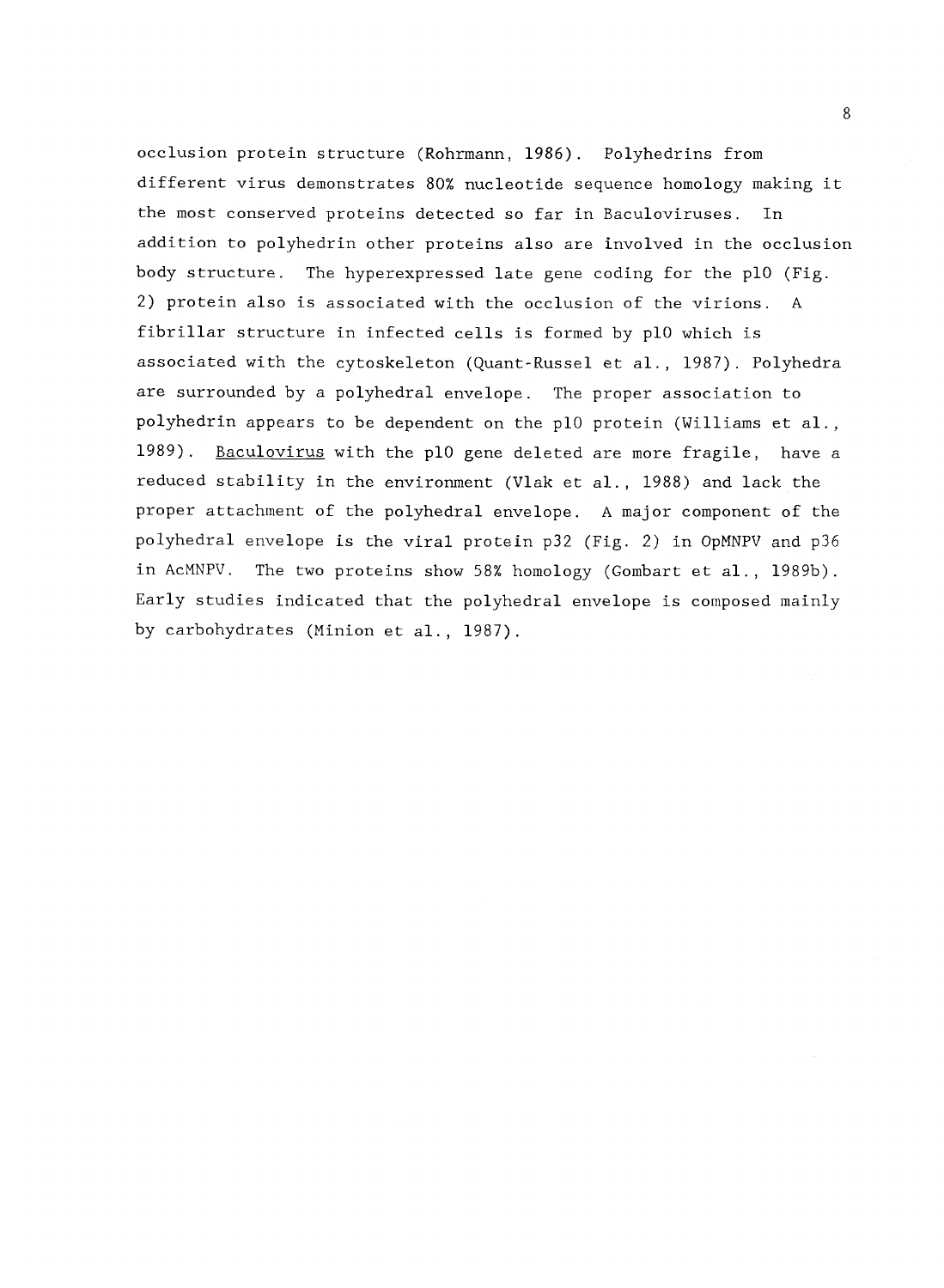### MATERIALS AND METHODS

### Cells, virus, capsid purification

Lymantria dispar cells (IPLB-LD-652Y) were propagated in TC-100 medium as previous described (Quant-Russell et al., 1987). OpMNPV virus were propagated, isolated and purified as previous described (Quant-Russell et al., 1987). Purified PDV and BV for Western blot analysis were purified as described by Blissard et al. (1989). The capsid of the OpMNPV was purified using the method described by Thiem and Miller (1989).

### Enzymes, Isotopes

Restriction enzymes and DNA modifying enzymes were purchased from Bethesda Research Laboratories, New England Biolabs, United States Biochemical and used according to the manufacturer's instructions. All isotopes were purchased from New England Nuclear.

### Restriction endonuclease mapping

Cosmid 39 DNA (Leisy et al., 1984) was isolated using standard procedures (Maniatis et al., 1982) and digested in single and double digestions. The restriction fragments were separated on 0.8-1.0% TBE or TAE agarose gels (Maniatis et al., 1982). As a standard for sizing the DNA fragments a 1 kilobase ladder (BRL) was used. Restriction fragments were isolated and purified from the agarose gel using the Gene Clean procedure (Bio101,Inc.).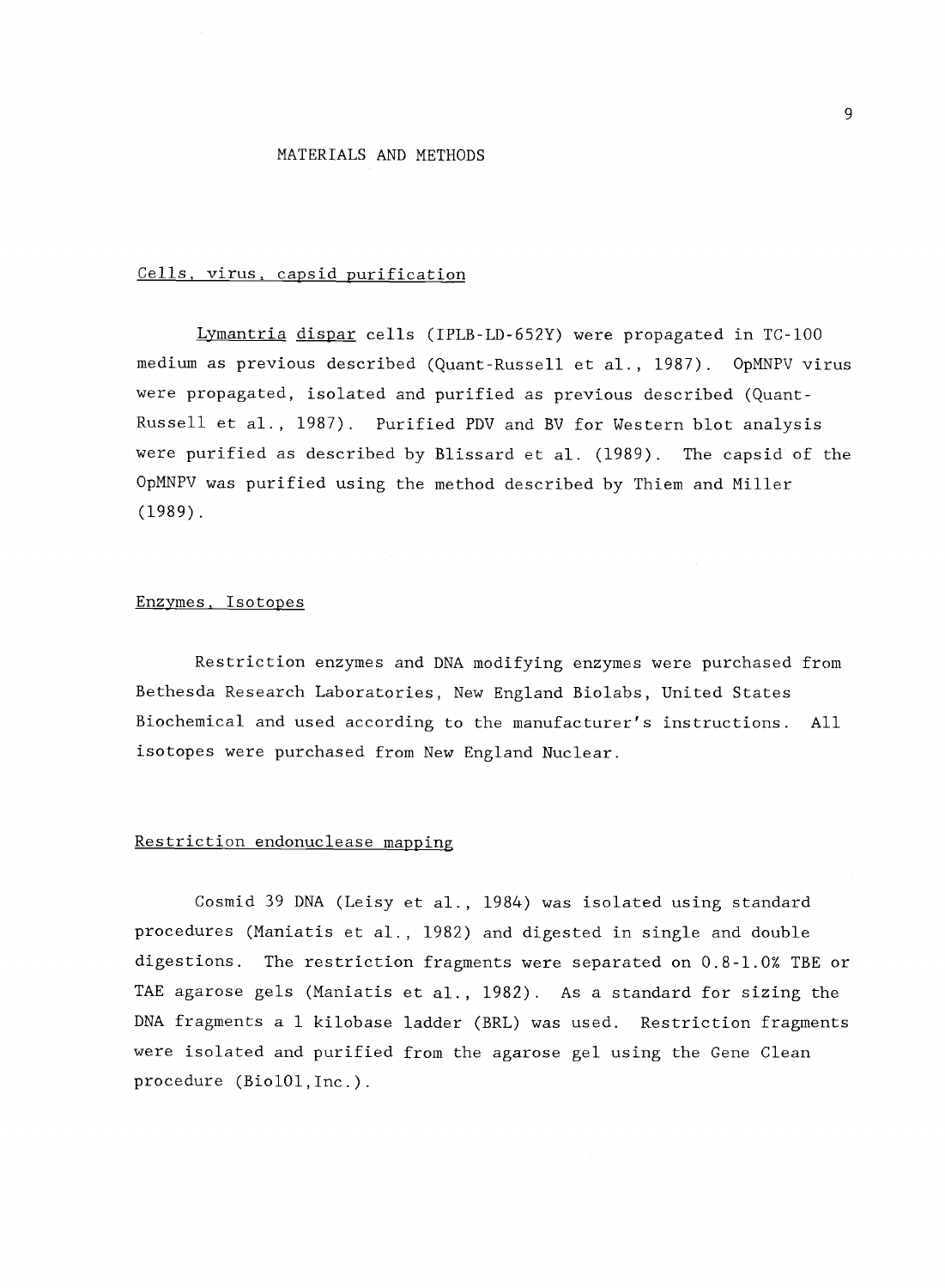Cosmid 39 DNA was digested in single digests with HindIll, PstI, SstI and double digests with PstI/EcoRI, PstI/XhoI, PstI/BamHI, PstI/ClaI. The HindIll fragments of cosmid 39 were isolated and digested with PstI. The HindIll 8.4 kbp fragment also was digested with PstI and Clal, the HindlIl 6.5 kbp fragment with PstI and XhoI, the HindIll 5.2 kbp fragment with PstI/SstI, the HindlIl 4.4 kbp fragment with PstI and XhoI and the HindIll 3.95 kbp fragment with PstI and SstI. By analysis of the fragment patterns from a combination of different digests, a complete PstI restriction map was generated for the cosmid 39.

# Southern blot analysis and DNA labeling

Insert DNAs were isolated from Agtll recombinants which were immunoreactive to polyclonal antiserum (Quant-Russell et al., 1987) produced against the purified PDV. The  $\lambda$  DNA was digested with EcoRI the insert was and gel purified, hexamer labeled with  $\left[\alpha^{32}P\right]$ dATP (specific activity  $2x10^6$ cpm/ $\mu$ g) (Feinberg et al., 1984), and used as a probe for Southern hybridization (Maniatis et al.,1982). Agarose gels (0.8%) containing appropriate DNA digests were blotted to Gene Screen (Dupont,Inc.) according to the manufactures instructions. The blots were prehybridized at 42°C in prehybridization buffer (6x SSC, 5x Denhardts,  $0,5\%$  SDS, 100  $\mu$ g/ml denatured salmon testis DNA, 50% formamide). After four hours, this solution was replaced and labeled probe ( $1x10^6$ cpm) was added and incubated overnight at  $42^{\circ}$ C. The blots were washed as follows: five minutes in 2x SSC-0.5% SDS at room temperature (RT), 15 min in 2x SSC-0.1% SDS at RT, and 2.5 hours at 42°C in 0.1x SSC-0.5% SDS. The third wash was repeated for 0.5 h in fresh solutions.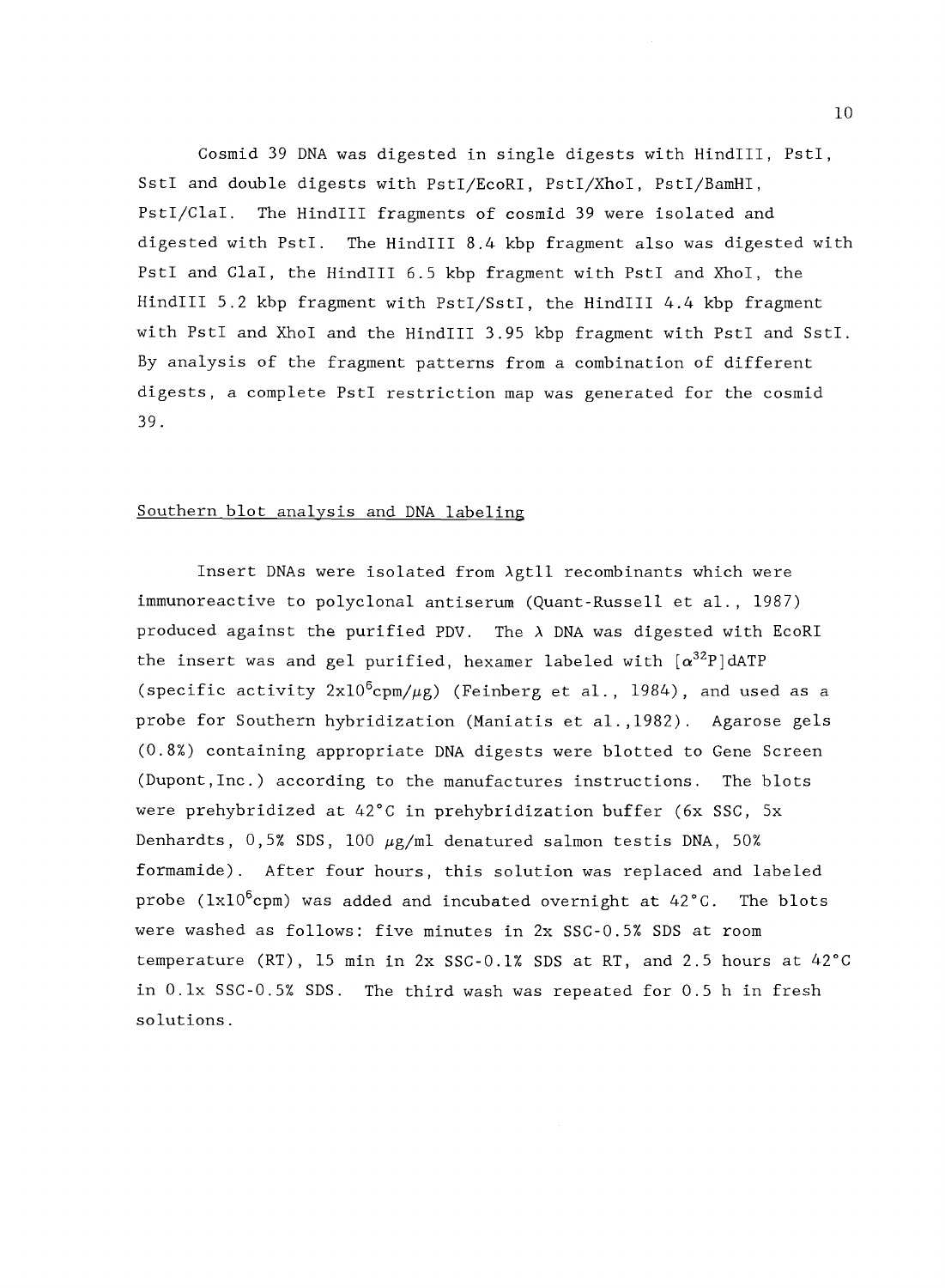### Cloning vectors, host cells

Escherichia coli host strains HB101, JM83, JM103 and DH5 $\alpha$  were used for plasmid production. The inserts from the reactive Agtll recombinants were cloned into bacteriophage M13 strains mpl8. Isolated restriction fragments from cosmid 39 were cloned into pUC18, pUC19 and bluescribe [pBS(-)] (Stratagene cloning systems, Inc.) which was modified to contain a BglII restriction site. The recombinant plasmid and M13 were transformed into competent Escherichia coli cells (Maniatis et al., 1982).

#### DNA sequencing

For  $\lambda$  sequencing one  $\mu$ g of DNA was added to 2  $\mu$ 1 5x sequencing buffer and  $1 \mu g$  of primer (complementary to the Lac Z sequences adjacent to the EcoRI site in the  $\lambda$  gtll) and the sequencing reaction was performed by following the procedure of the manufacturer (U.S. Biochemicals Corp.). For M13, single stranded DNA from the bacteriophage M13 was isolated and used as a template for sequencing (Sanger et al., 1977). Double stranded plasmid DNA was sequenced using Sequenase (U.S. Biochemicals Corp.) and  $\left[\alpha^{35}S\right]$ dATP by the modified dideoxy chain termination method of Toneguzzo et al. (1988). The DNA was sequenced in both directions.

### Nucleotide sequence analysis

The nucleotide sequence and the predicted protein were analyzed with the bionette IntelliGenetics sequence analysis programs. The Protein Identification Resource of the National Biomedical Research Foundation (PIR) protein data base was searched for sequence homology of the predicted proteins. The hydropathy and protein chain flexibility graphic plots were computed on the PC-Gene program from IntelliGenetics.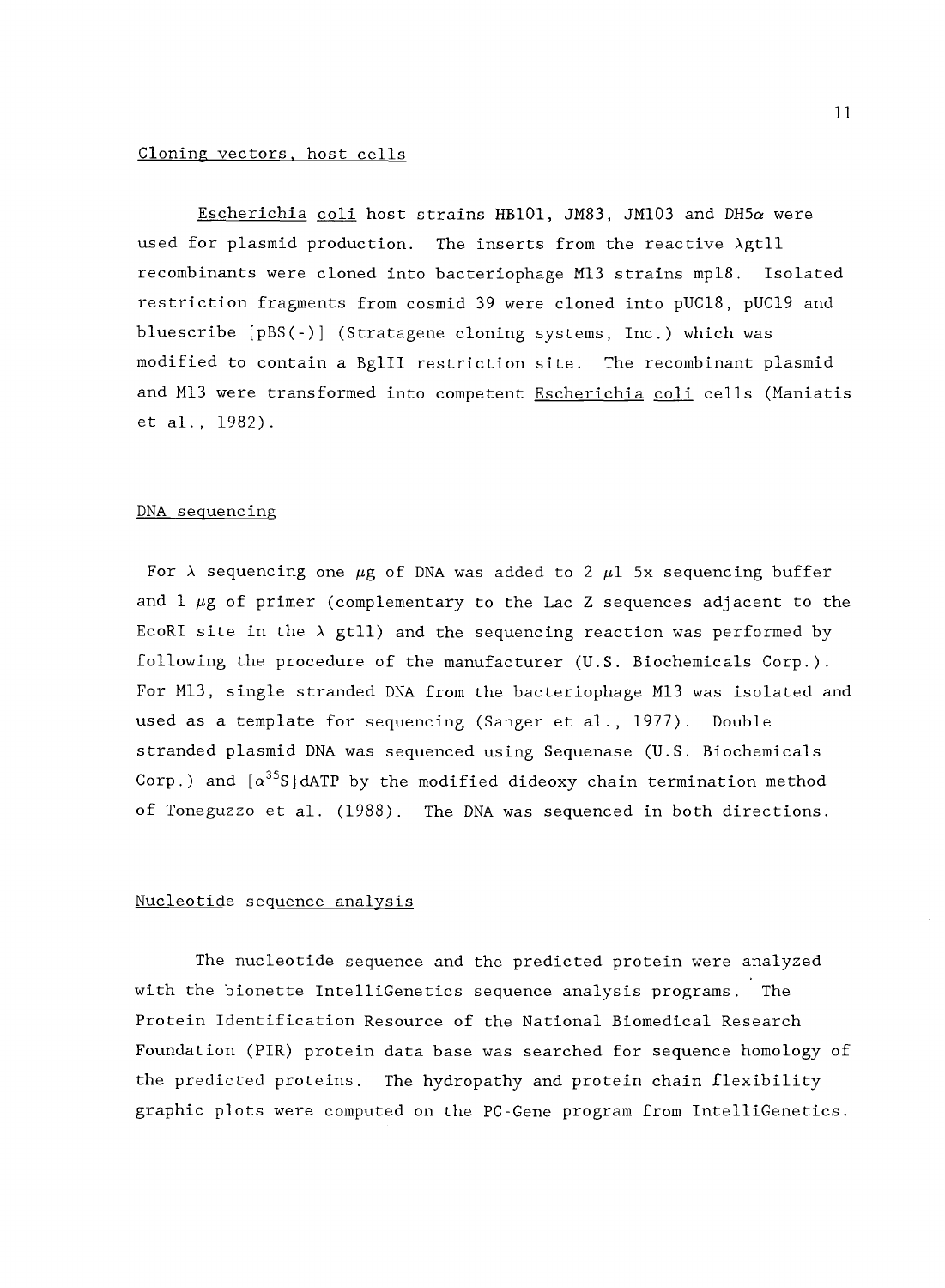### Northern blot hybridization analysis

Total RNA isolated from OpMNPV infected L. dispar cells (Blissard et al., 1989) was electrophoresed on 1% agarose, 6% formaldehyde gel in a buffer of 20 mM MOPS (3[N-morpolino] propanesulfonic acid, pH 8.0); 5 mM Sodium acetate, 1 mM EDTA. The RNA was transferred to Gene Screen plus (Dupont, Inc.) following the manufacturers instructions. Prehybridization was performed at 65°C for 9 hours in hybridization buffer [50% formamide, 5x Denhardts, 0.1% SDS, 150  $\mu$ g/ml Salmon Sperm DNA, 5x SSPE (20x SSPE: 3.6 M NaCl, 20 mM EDTA, 0.2 M NaPO4, pH 7.7)]. The RNA probe complementary to part of the p87 gene (Fig. 9) was derived by transcribing a restriction fragment subcloned in pBS(-) with T3 RNA polymerase (Boehringer) and  $[{}^{32}P]$ -UTP according to the instruction of the manufacturer. The blots were hybridized with  $1x10^6$  cpm/ml at  $65^{\circ}$ C for 12 hours. The blots were washed in 3 changes of  $2x$  SSC-0.1% SDS (10 minutes/wash) followed by 3 changes of 0.1x SSC-0.1% SDS at 60°C (20 minutes/wash).

### 3'mapping by Sl-Nuclease protection

A restriction fragment containing a portion of the 3' end of p87 and a downstream region (Fig. 11) was end-labeled by filling in with Klenow and  $\lceil \alpha^{32}P \rceil$ dATP (Maniatis et al., 1982). The end-labeled DNA probe and  $10 \mu g$  total RNA from OpMNPV infected cells were suspended in 20  $\mu$ 1 S1 hybridization buffer [80% formamide, 40 mM PIPES (Piperazine N,N'-bis (2 ethanesulfonic acid) pH 6.4, 1 mM EDTA, 0.4 M NaCl. The DNA-RNA mixture was denatured at 85°C for 15 minutes and reannealed at 51°C for 3 hours. 300  $\mu$ 1 S1-nuclease digestion buffer [0.28 M NaC1, 50 mM Sodium acetate (pH 4.4), 4.45 mM ZnCl<sub>2</sub>,20  $\mu$ g/ml denatured salmon sperm and 600 U/ml Sl-nuclease] was added to the hybridization mixture and incubated for 30 min at 37°C. The S1 nuclease was inactivated by adding 75  $\mu$ 1 S1 termination buffer (2.5 M amonium acetate, 50 mM EDTA) and the nucleic acid was precipitated with 2 volumes of ethanol. The DNA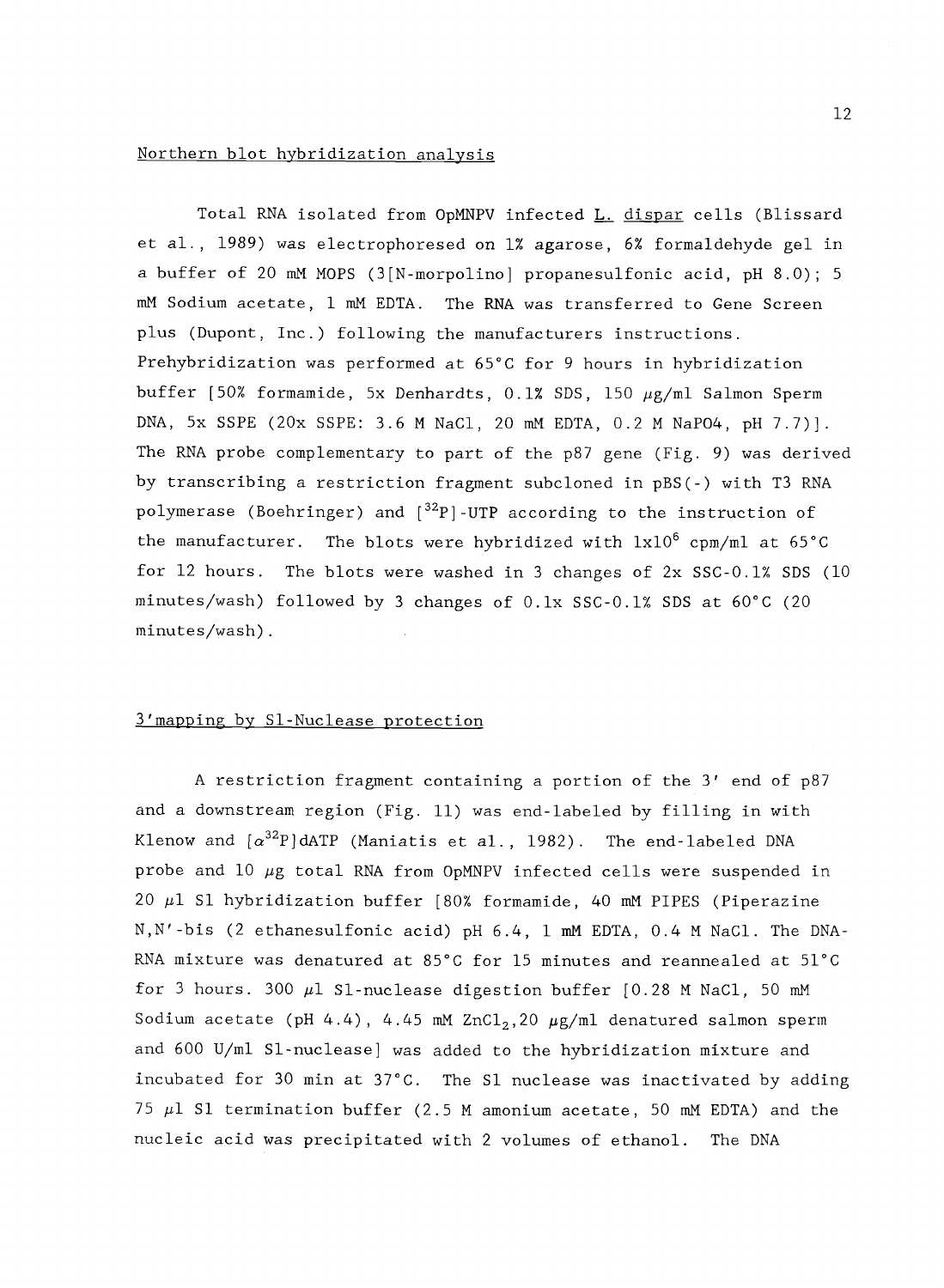(2000cpm) was resuspended in loading buffer (DNA, 95% formamide, 20 mM EDTA, 0.05% Bromophenol Blue, 0.05% Xylene Cyanol FF) loaded on a 8% polyacrylamide/7 M UREA denaturing gel (Favaloro et al., 1980; Blissard et al., 1989).

### Construction of the trpE-p87 gene fusion

The 2.65 kbp PstI fragment from cosmid 39 was cloned into the PstI restriction site of pBS(-) modified with an additonal BglII site (Fig. 15.). This recombinant was digested with HindIII and PstI and the 1200bp PstI/HindIII restriction fragment containing 1116 nt of the 3' region of the p87 ORF was isolated and subcloned into the pUC8 digested with PstI/HindIII. The insert was removed and subcloned into pATH3 (trpE) expression vector [similar to pATH2 (Dieckmann et al., 1985)]. A primer was made to the pATH vector and plasmid sequencing was performed to confirm that the p87 ORF was in frame with trpE ORF of the vector.

### Expression of trpE-p87 fusion protein

The pATH3 trpE-p87 recombinants were transformed into HB101 cells and grown overnight in M9 media (Maniatis et al., 1982) plus 1% casamino acids, 100  $\mu$ g of ampicillin per ml, and 20  $\mu$ g of tryptophan (Trp) per ml and then diluted 1:10 in the same media lacking tryptophan and incubated at 30°C for 60 min. Expression of the trpE-p87 gene fusion was induced by adding 20  $\mu$ g/ml ß-indoleacrylic acid (Sigma). The culture was incubated overnight at 30°C (Tollefson et al., 1988; Spindler et al., 1984). Total cell lysates were prepared by resuspending the cells in urea-SDS buffer (6 M urea, 1% SDS, 1% 2-mercaptoethanol, 0.01 M sodium phosphate buffer, pH 7.2) (Kleid et al., 1981), an equal volume of 2x reducing sample buffer was added and the samples were boiled for 5 min. The total cell lysates were electrophoresed on 6 and 9% SDSpolyacrylamide gels (Laemmli, 1970). The proteins were visualized by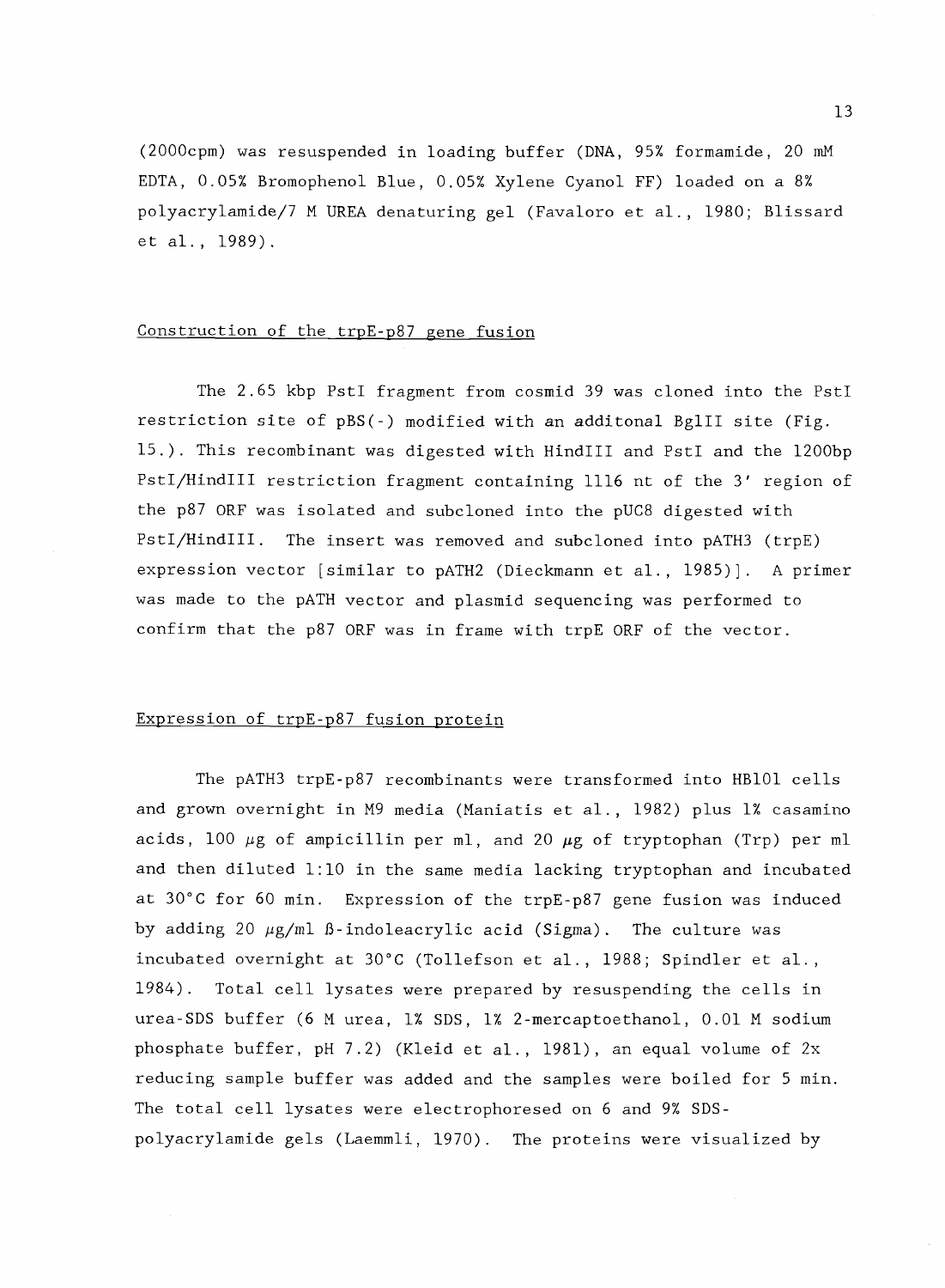staining with Coomassie brilliant blue (Fig. 16).

### Purification and isolation of trpE-p87 fusion protein

Bacterial cells (100m1) containing the recombinant plasmid were expressed as described above and resuspended in 2 ml of 50 mM Tris HC1 (pH 7.5), 5 mM EDTA and 3 mg/ml lysozyme and the cells were lysed on ice for 30 min. NaC1 and Nonidet P-40 (NP-40) was added to a final concentration of 0.3 M and 0.5% respectively. The incubation on ice was extended for 30 min. The solution was then adjusted to a final concentration of 2  $\mu$ g DNaseI and 5 mM MgCl<sub>2</sub> per ml and incubated for 60 min. on ice. The soluble and insoluble protein was fractionated by centrifugation in a microfuge at 10 K for 30 min and both the supernatant and pellet portions were collected. The pellet was resuspended in 2 ml of 10 mM Tris (pH 7.5) and both fractions were stored at -80°C. 100  $\mu$ 1 of the pellet was mixed with an equal volume of 2x PAGE gel sample buffer [Urea-SDS buffer (6 M urea, 1% SDS, 1% 2 mercaptoethanol, 0.01 M sodium phosphate buffer, pH 7.2)], boiled for 5- 10 min, and electrophoresed on a 9% SDS polyacrylamide gel (gel size 15 cm x 20 cm x 1.5 mm; lane 1 cm x 20 cm x 1.5 mm) (Laemmli, 1970). A strip of the gel was removed and stained with Coomassie blue to determine the location of the trpE-p87 fusion band. The fusion protein band was then excised from the nonstained part of the SDS-PAGE gel. The protein was isolated from the SDS-PAGE gel by electroelution at 200 V for 4-6 hours using a Elutrap (Schleicher and Schuell, Inc.). The eluate was stored at -80°C. The amount of protein in the eluate was determined by comparison with bovine serum albumin of known concentration.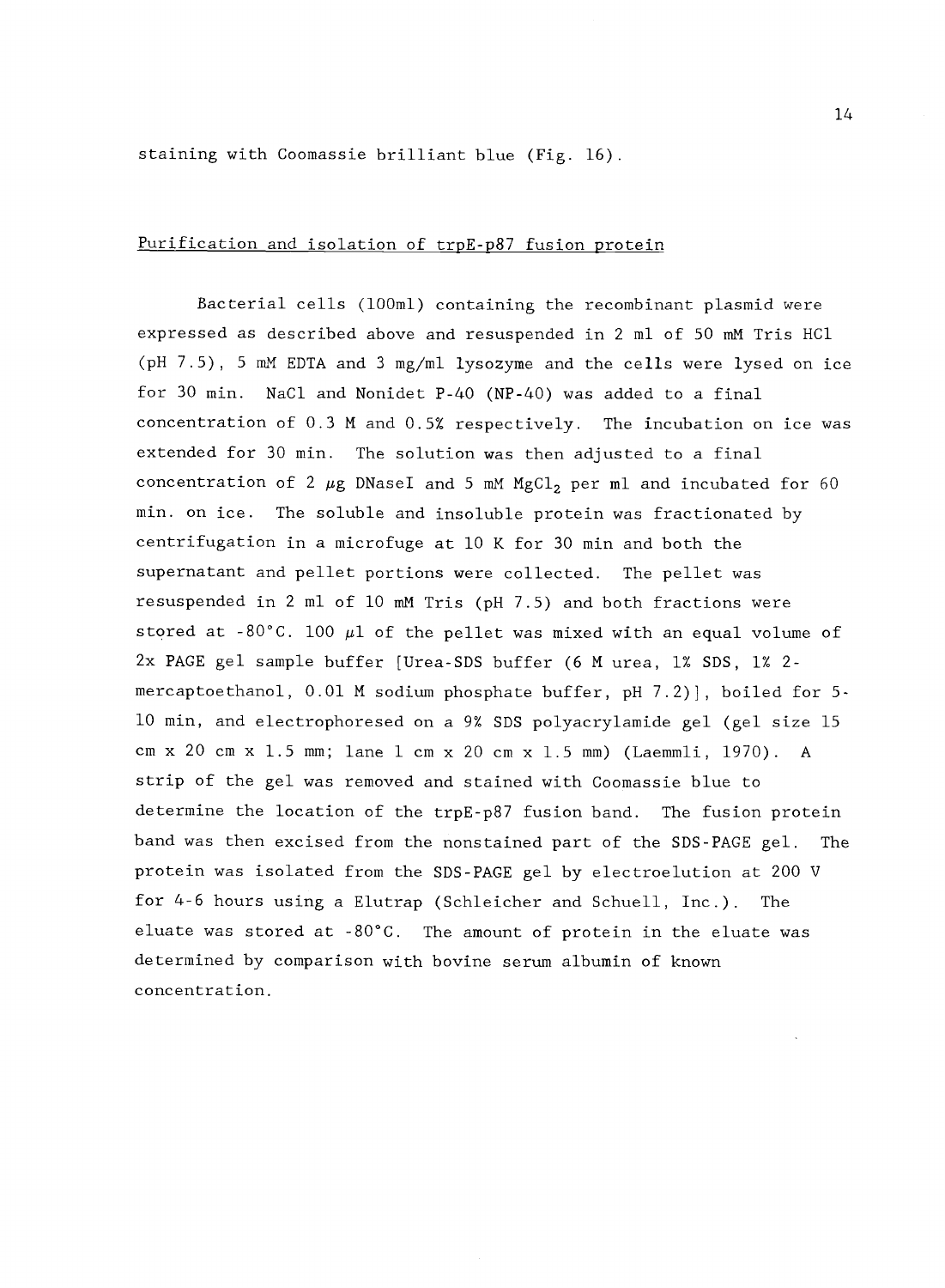# Antiserum production against the trpE-p87 fusion protein

A New Zealand White rabbit was initially injected with 300  $\mu$ g of isolated fusion protein emulsified in complete Freund's adjuvant. The rabbit was boosted twice with 100  $\mu$ g and 50  $\mu$ g fusion protein emulsified in incomplete Freund's adjuvant. Immune serum was collected 7 days after each boost. Antiserum from the second boost was used to study the p87 protein.

### Western blots

Infected cell proteins from different time points post infection were derived from Lymantria dispar cell lysates (4x10<sup>6</sup> cells/well) which were infected with OpMNPV (Quant-Russell et al., 1987). PMSF (final concentration 0.5 mM) was added to the cell lysates to inhibit protease activity. Polyhedra derived virus and purified OpMNPV capsids were provided by Dr. Margot Pearson. The purified BV and anti gp64 MAb  $(ACV_5)$  where a gift from Dr. Gary Blissard. The monoclonal antibody specific for p39 (MAb-236) (Pearson et al., 1988) was provided by Dr. Margot Pearson. Tissue culture fluid containing the MAb AcV<sub>5</sub> and MAb-236 were used undiluted for Western blot analysis. Anti-trpE-p87 antiserum was used on the Western blots at a dilution of 1:500 in TBS-Tween. The protein samples for Western blot analysis were electrophoresed on 6 or 97 SDS polyacrylamide gels (Laemmli, 1970). Proteins from the gels were electroblotted onto nitrocellulose membranes (Schleicher and Schuell) for 2 hours and incubated with the p87 antibody for 2 hours, The blots were washed 3 times in TBS-Tween (20 mM Tris, pH 7.5, 500 mM NaCl, 0.05% Tween 20) and incubated for one hour to bind a second anti-rabbit IgG antibody with conjugated alkaline phosphatase as a detection system (BRL) (Quant-Russell et al., 1987).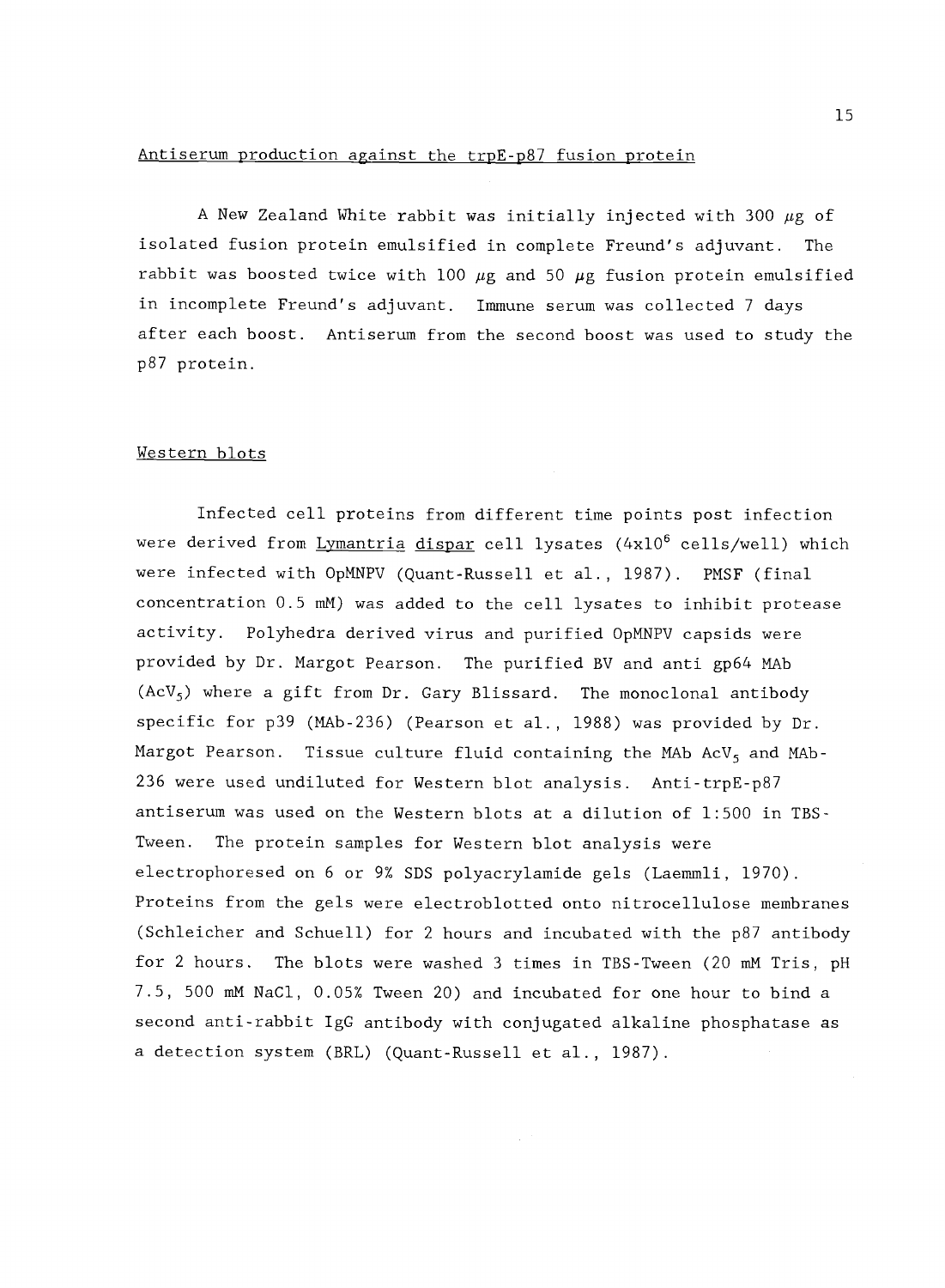#### RESULTS

#### Localization of the p87 gene

To localize the genes coding for structural proteins of the OpMNPV, a Agtll expression library was constructed (Quant-Russell et al., 1987) and monoclonal antibodies (Quant-Russell et al., 1987; Pearson et al., 1987) and polyclonal antiserum (Gombart et al., 1989a), against purified OpMNPV polyhedra derived virion proteins were produced. Screening the expression library with polyclonal antiserum identified two immunoreactive clones ( $\lambda$ ll and  $\lambda$ 18) which did not react to antibodies characterized in earlier studies (polyhedrin, p10, p39 and p32), personal communicaton with M. Pearson. The inserts were isolated from the Agtll clones and radioactively labeled and used to probe blots of OpMNPV and cosmid DNA (Leisy et al., 1984). Both inserts hybridized to the Hind-G region located in cosmid 39 (personal communication with Dr. M.Pearson). A detailed restriction map of cosmid 39 was produced (Fig 3). Both inserts hybridized to the 1.0 kbp EcoRI/PstI and 2.65 kbp PstI restriction fragment (Dr. M. Pearson personal communications see Fig. 5). To determine the complete sequence of the immunoreactive reading frame present in the Agtll inserts, 3555 nucleotides of DNA from this region were sequenced (Fig. 6). An open reading frame of 1875 nt encoding a predicted protein of 70.6 kDa was found. This reading frame was in the same orientation and contained the ORF portions of which were found in the  $\lambda$ 11 and  $\lambda$ 18 clones. The translational start site (ATG) (nt 216 Fig. 6) follows the Kozak rules of an efficient translational start  $(ATAATGG)$  with a purine bases at the -3 position and a +4 positions (Kozak, 1986). A single polyadenylation signal (AATAAA) was found 103 nucleotides downstream of the translational termination site of p87 at nt 2090 (Fig.6). The predicted protein sequence contains 7 possible Nglycosylations sites (Asn-X-Ser/Thr). A consensus sequence (GTAAG) for transcriptional initiation of baculovirus late genes (Rohrmann, 1986)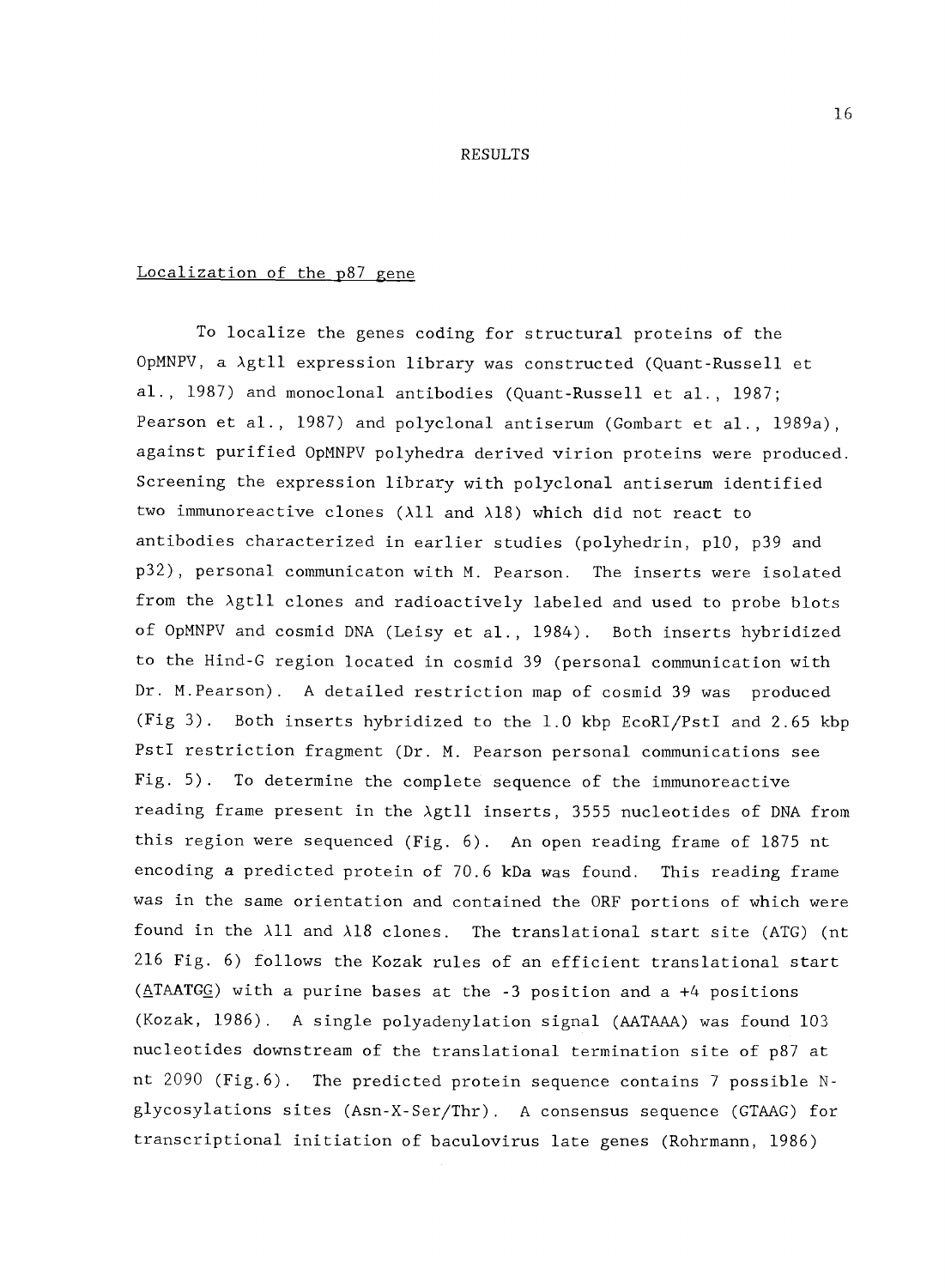was found to be located 34 nucleotides upstream of the translational start site at nt 182 (Fig. 6). Through primer extension analysis the transcriptional start site of the p87 gene is situated at the T of the GTAAG (nt 182 Fig. 6) (Russell personal communication).

The p87 gene is located upstream and in the opposite orientation of p6.5 DNA binding protein (Fig. 14), which is homologous to the p6.9 of AcMNPV (Wilson et al., 1987). Three open reading frames p48, p12 and p40 were found between ORF p87 and ORF p6.5. The open reading frames were all oriented in the same direction as p6.5 and their transcription was initiated from ATAAG's (Russel and Rohrmann, submitted).

No significant homology was found by searching the PIR protein data base between the predicted p87 protein and other proteins.

### Repeated regions

In the central region of the p87 gene two sets of repeated sequences were observed (Fig. 6). The first set of repeats (39 nt long) (nt 981-1019 and 1020-1055 Fig.6) had 81% and 85% identity at the nt and amino acid level respectively. A second sequence of (33 nt) is repeated three times. The three repeats (nt 1062-1094, nt 1101-1133 and 1155- 1187 Fig. 6) are identical. The first set of repeats is related to the second set and other permutations of the two types of repeats are present. Homology search of the PIR protein data base for the repeated area did not show any significant similarities to other polypeptides in the data base.

### Hydropathy of p87

Hydrophilicity profiles (Fig. 7) of the protein were predicted using the method of Hopp and Woods (1981). Their calculation was based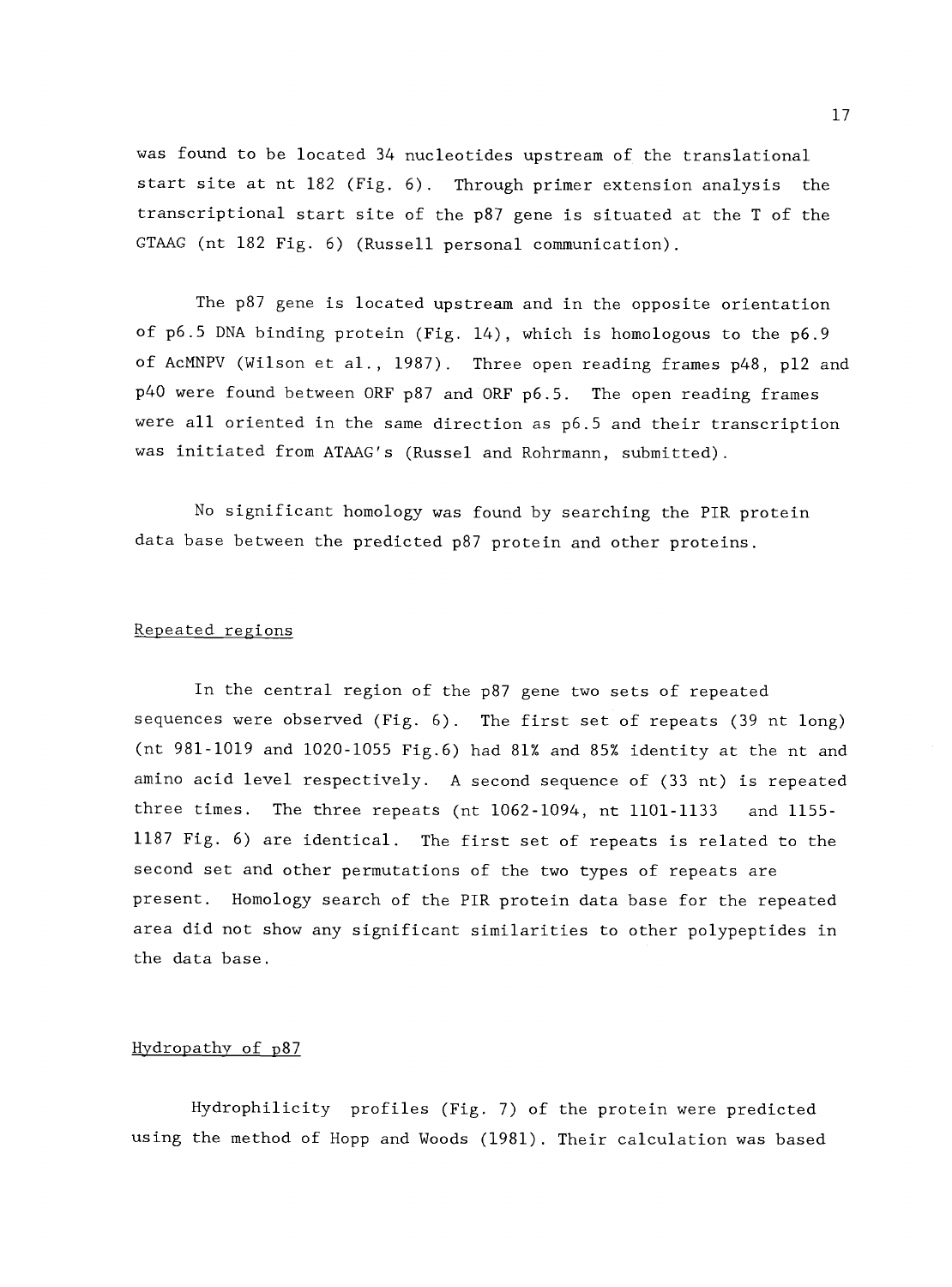on charged and polar amino acid residues which had hydrophilic values whereas uncharged amino acids had negative values. The p87 protein is hydrophilic over much of its sequence. The area of highest hydrophilicity is at amino acid 400 in the polypeptide chain. Two hydrophobic regions are predicted, one at amino acid 280-320 and another close to the amino terminal. The hydrophobic area around amino acid 300 corresponds to the region of the second repeat. Hydrophilicity studies are commonly used to predict the antigenicity of polypeptides. Hydrophilic regions of the proteins are mainly found on the protein surface which are exposed to a greater extent to solvents and show a higher immunogenic response.

## Northern blot analysis

The transcription of p87 was studied by Northern blot analysis (Fig. 9 and 10). A cRNA probe was hybridized to total RNA isolated from OpMNPV infected L. dispar cells at different time points post infection. The 2.2 kbp PstI fragment from cosmid 39 was subcloned into pBS(-). The clone was digested with BglII which linearized the plasmid. From the T3 promotor of the linear plasmid a labeled cRNA probe was synthesized using radioactive <sup>32</sup>P UTP and T3 RNA polymerase (Fig. 9). The cRNA complementary to parts of the p87 ORF (nt 984-259 Fig. 9) was used as a probe for hybridization to Northern blots of RNA's isolated from OpMNPV infected L. dispar cells at different times post infection. The probe hybridized to a RNA of approximately 2100 nt at 36 hr p. i.

# Mapping of the 3' terminus of the p87 specific transcript

To determine the 3' end of the p87 mRNA a restriction fragment containing parts of the p87 ORF was subcloned into pBS(-) and the construct was digested with Hinfl (Fig. 11). The 945 by Hinfl restriction fragment is composed of 37 by from the 3' end of the p87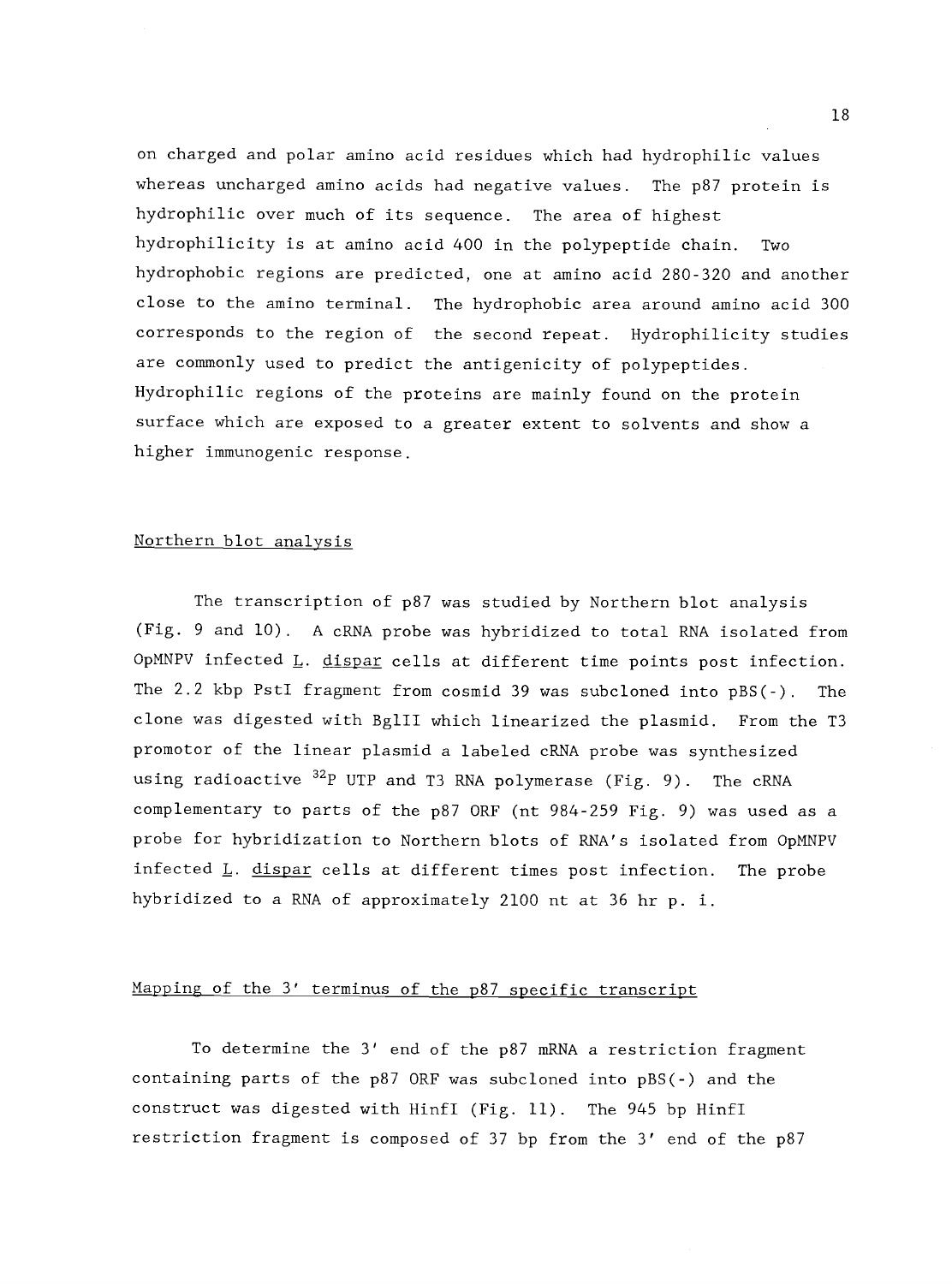gene, 673 by of OpMNPV DNA and 235 by of vector DNA. This restriction fragment was endlabeled, denatured and hybridized to total RNA isolated from infected (36 hr p.i.) and uninfected cells. The RNA-DNA hybrids were treated with S1 nuclease which is specific for the digestion of single stranded DNA. Two protected fragments were detected (Fig. 12) which are specific for the infected  $L$ . dispar cells. One fragment with the size of 232 nucleotides indicated a termination of one transcript 192 nucleotide downstream of the p87 translational stop codon (Fig. 6) and a second protected fragment of about 700 nucleotides corresponds to the end of the viral DNA (Sall virus/plasmid junction) on the labelled DNA fragment. This indicates a second larger transcript runs through this region. A single polyadenylation site (AATAAA) is present about 90 by upstream of the end of the mRNA at nt 2194 (Fig. 6).

### Investigation of the p87 protein expression and function

A 1214 nt segment from the Pstl site at nt 984 and extending to the HindIII site at nt 2198 of the p87 open reading frame was fused in frame to the truncated trpE gene of the pATH3  $E$ . coli plasmid expression vector (Fig. 15) (Dieckmann and Tzagoloff, 1985). The trpE-p87 fusion protein contained 37 kDa trpE component and 1101 nucleotide of the open reading frame of p87 which encoded 367 amino acids with a predicted molecular weight of 42kDa resulting in a fusion protein with the predicted size of 79 kDa (Fig. 6). This segment of the p87 molecule contains a highly hydrophilic region (Fig. 7) and therefore is predicted to be highly antigenic.

### Western blot analysis

The antibody reacted to a protein with a molecular weight of 87 kDa in PDV virions, BV virions and purified capsid (Fig. 17). In addition p87 antibodies reacted to a protein of 87 kDa on Western blots

19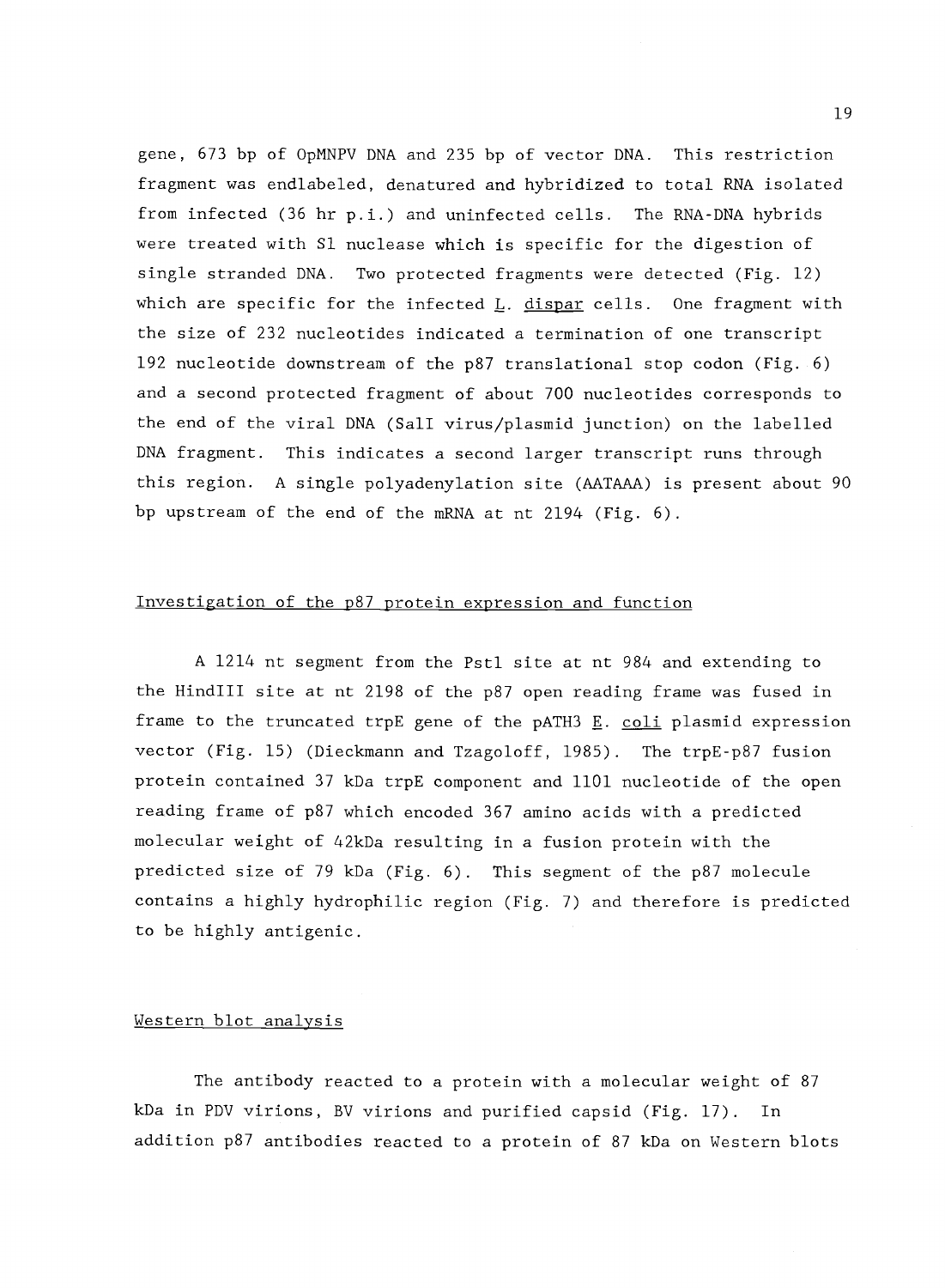of extracts from OpMNPV infected but not uninfected Tussock moth Orgyia pseudotsugata larvae (data not shown). To compare the presence of p87 to other structural proteins, purified PDV virions, BV virions and purified capsid were Western blotted and reacted with a mixture of antibodies against the capsid protein (p39), the BV specific envelope protein (gp64) and p87 (Fig. 19). Both p87 and p39 capsid protein was present in PDV, BV and the purified viral capsid while the gp64 protein was only present in the BV preparation. This suggests p87 is also a component of the capsid.

The synthesis of the p87 protein during the infectious cycle of OpMNPV in infected L. dispar cells was investigated by Western blots of cell lysates from various time points post infection using p87 polyclonal antiserum. A major protein band of approximately 87 kDa was detectable in cells 24 hr p.i. (Fig. 17). The intensity of the protein band increased at later time points through 72 hr p.i.. Several other bands with lower molecular weight could be seen from 24 hr p.i. until 72 hr p.i., particularly a band of ca. 50kDa. In order to determine the earliest time p87 could be detected, eight times the number of cells were added per lane and were reacted with  $p87$  antibodies (Fig. 18.). The p87 protein was visible at 18 hr p.i.. A strongly staining peptide of ca. 50 kDa is also present starting at 18 hr p.i.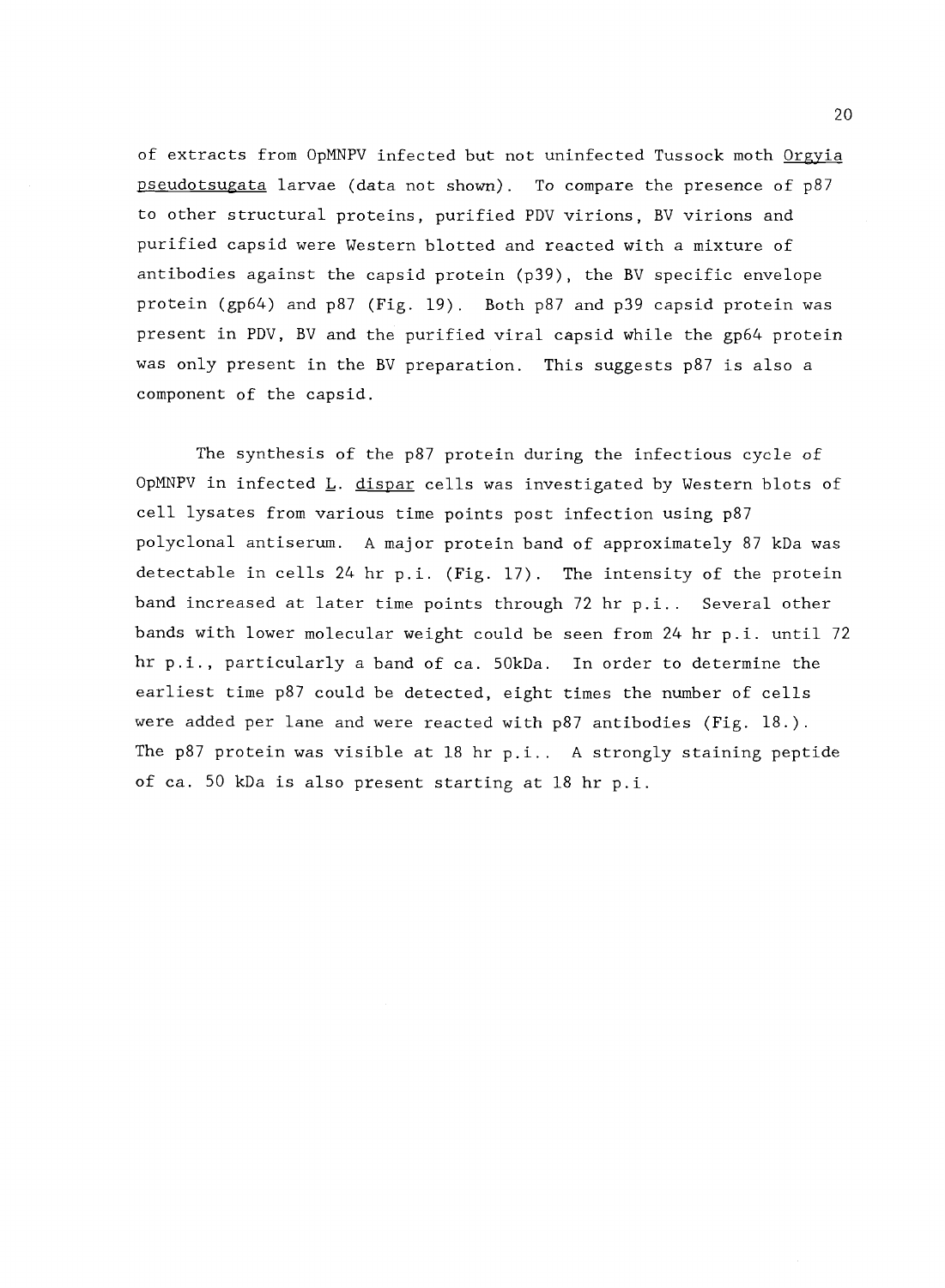#### DISCUSSION

A capsid protein of 39 kDa present in OpMNPV (Pearson, 1988; Blissard, 1989) as well as in AcMNPV (Thiem, 1989) has been shown to be the major component of the baculovirus capsid. Results of my studies indicate, that in addition to p39, a second capsid protein is present. It was termed p87 according to its apparent size determined on a SDSpolyacrylamide gel. A protein of similar size was described in previous studies as a possible structural component of the baculovirus virions (Smith and Summers, 1981). The gene encoding the p87 capsid protein was mapped to the OpMNPV genome by Southern blotting, its nucleotide sequence was determined, its expression was transcriptionally mapped and characterized by Northern blot analysis, its location on virus structural components was investigated.

The p87 protein was localized to the capsid structure of both PDV and BV and its temporal expression was characterized by Western blot analysis. The gene encoding the p87 protein had a reading frame of 1872 nucleotides encoding a predicted protein of 70.6 kDa, classified as a late baculoviral protein because temporal transcription analyzed by Northern blotting determined that the p87 gene was expressed at 36 hr p.i.. This corresponds to the results of the Western blot analysis where the p87 protein is present in OpMNPV infected insect cells at a high level at 36 hr p.i. and the p87 protein can be detected at very low amounts as early as 18 hr p.i.. The results from the immunofluorescence correspond to the results determined by Western and Northern blotting (M.Pearson personal communication). The p87 protein appears at a low level at 24 hr p.i. and is present at high level in the nucleus at 36 hr p.i.. The intensity of staining increases at later time points may be due to increase of concentration protein in the nucleus or through increased concentration of the protein to a smaller area after assembly of the virions. A peptide of 50 kDa also stains at earlier time point (18 hr p.i.) indicating a cross hybridization of the p87 antibodies to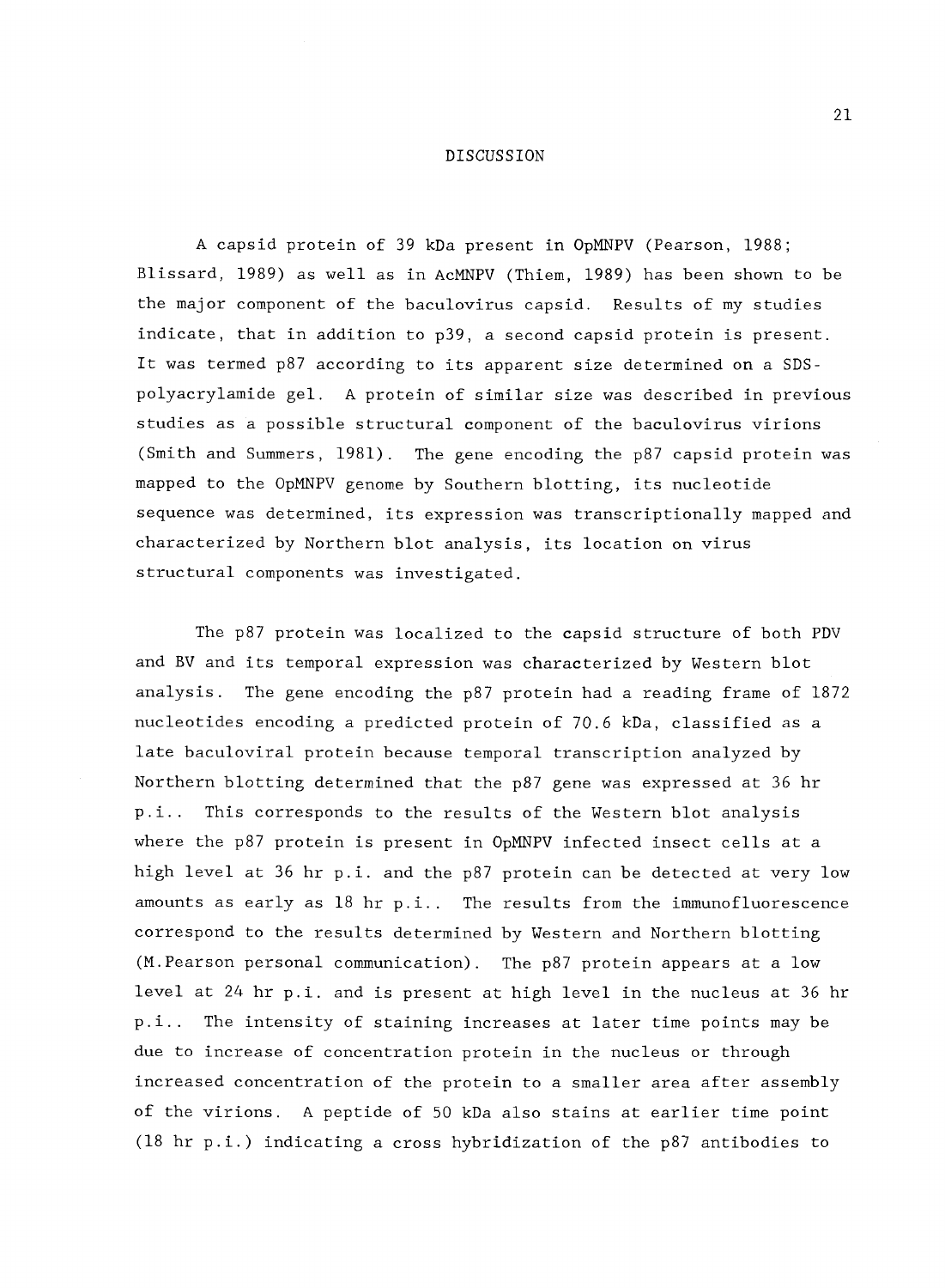an second viral protein or that the p87 is either incompletely synthesized or partially degraded.

The expression of p87 gene seems to be tightly regulated. The transcription of the p39 capsid protein is also temporally restricted, but the mRNA can be detected from 24 to 48 hr p.i. with a decreasing intensity after 36 hr p.i. (Blissard, 1989). Both, the p87 and p39 proteins seem to have a transcriptional control mechanism which differs from the regulation of the hyperexpressed polyhedrin gene which is expressed at a high level from 24 hr p.i. until very late in infection without a decrease in intensity (Leisy, 1986). All baculovirus late genes have a consensus promotor sequence (A/GTAAG) (Rohrmann, 1986; Wilson et. al., 1987; Thiem and Miller, 1989; Gombart et al., 1989a). A GTAAG sequence was found 33 nucleotides upstream of the translational start size of the p87 gene, and the transcription initiation site was mapped to this sequence (Russell personal communication)

By S1- protection analysis, a 3' end of the p87 specific mRNA was located 192 nucleotides downstream of the translational stop codon which indicates a mRNA transcript of 2097 nucleotides. This corresponds to the results of the Northern blot, where the probe hybridized to an approximately 2100 nt mRNA transcripts. A second strong transcript of about 700 nt also was detected by Sl-protection. The exact termination site of this long message was not determined however it corresponds to the junction of the viral inserted plasmid DNA and indicates there is a second, larger transcript transcribed in this region.

Repeated sequences have been observed in baculovirus proteins previously characterized (Gombart et al., 1989a; Blissard, 1989; Rohrmann, 1986). Repeated regions were also found in p87. One sequence of 13 amino acids is repeated once (repeat 1) followed by a 11 amino acid sequence repeated three times (repeat 2), both of these repeated sequences are proline rich. The significance of these repeats is unclear. Another unusual feature of p87 is the hydrophilic amino acid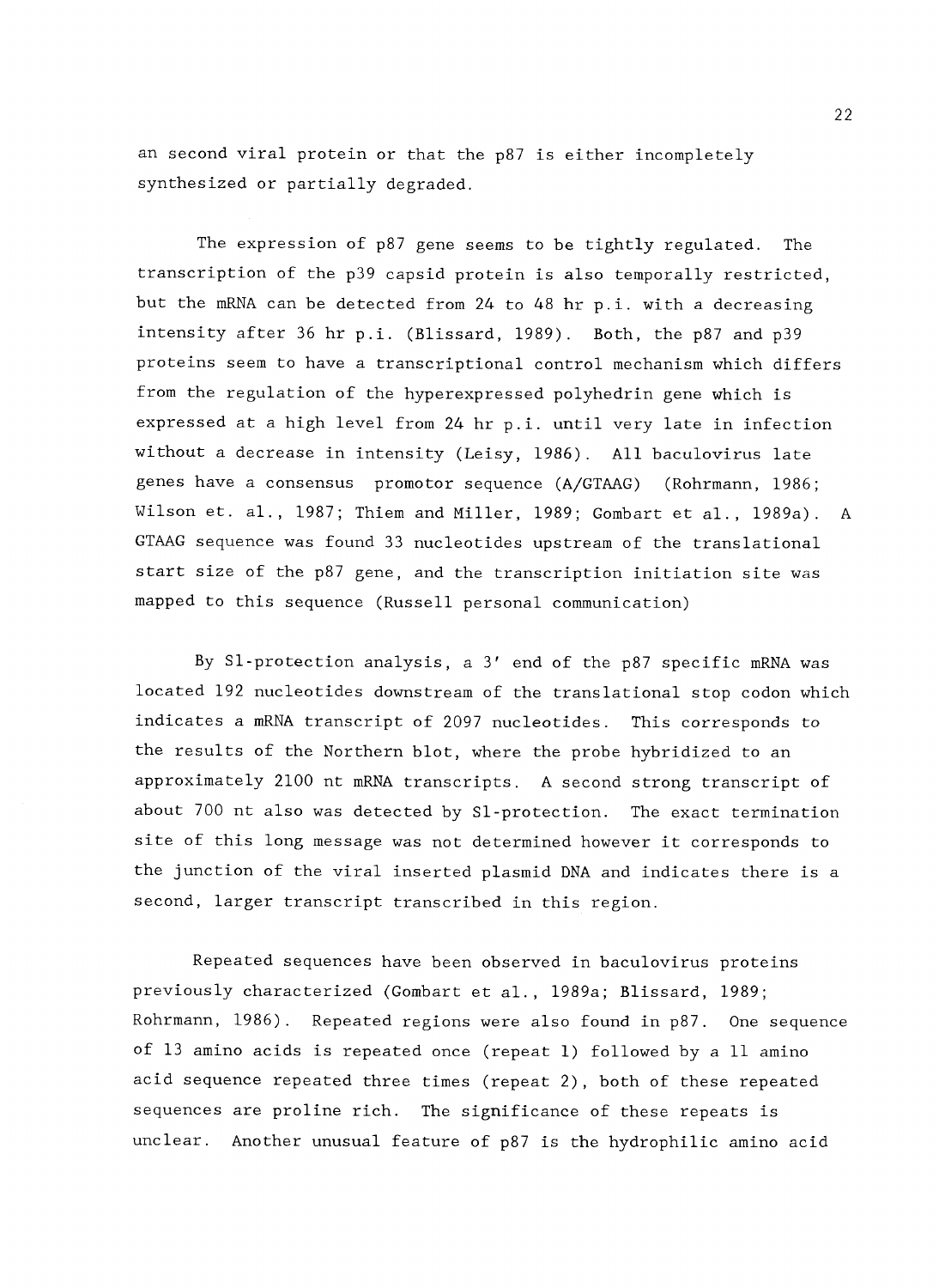composition. The hydropathy of a protein has an important influence on the conformation of a protein (Creighton, 1984). The hydrophilicity of p87 may be important for the location of the protein in the viral capsid and its interaction with other capsid proteins. The hydrophilicity of p87 can account for the difference between the predicted protein size (70.6 kDa) and the appearance of this protein on SDS-polyacrylamide gels (87 kDa). The p87 protein has a high concentration of charged amino acids with arginine, glutamic acid, aspartic acid and lysine representing 28.1% of the molecular weight. It is possible that the charged molecules of the protein interact with the SDS of the polyacrylamide gel such that the mobility of the protein in the gel is retarded. The same artefact was observed for other polypeptides with unusual high hydrophiliciy (Gracella et al., 1988). This difference in size also may be caused by 0- or N- linked glycosylation or other post translational modifications which can occur during baculovirus development (Maeda, 1989). Seven possible N-glycosylation sites are present in the p87 polypeptide sequence. Treatment of purified PDV virions with N-glycosidase did not show a size shift of the p87 protein which indicates that the p87 protein is not N-glycosylated (M. Pearson personal communication)

The PDV and BV phenotypes have different properties which are related to their functions in the life cycle of the virus. The two phenotypes have different protein composition but they share the structural proteins associated with the nucleocapsid. The p6.9 DNA binding protein in AcMNPV (Wilson et al., 1986), its homolog p6.5 in OpMNPV as well as the capsid protein p39 (Pearson et al., 1988; Blissard, 1989; Thiem and Miller, 1989) occur in the PDV as well as in the BV phenotype. The p87 antiserum reacted strongly with the purified PDV virion, BV virion and the purified viral capsid. The preparations were also reacted with antibodies against the p39 and gp64. The p39 antibody reacted in the same manner as the p87 antiserum. Both p39 and p87 antibodies reacted similarly indicating they are both associated with the viral capsid. In contrast, the gp64 reacted only with the BV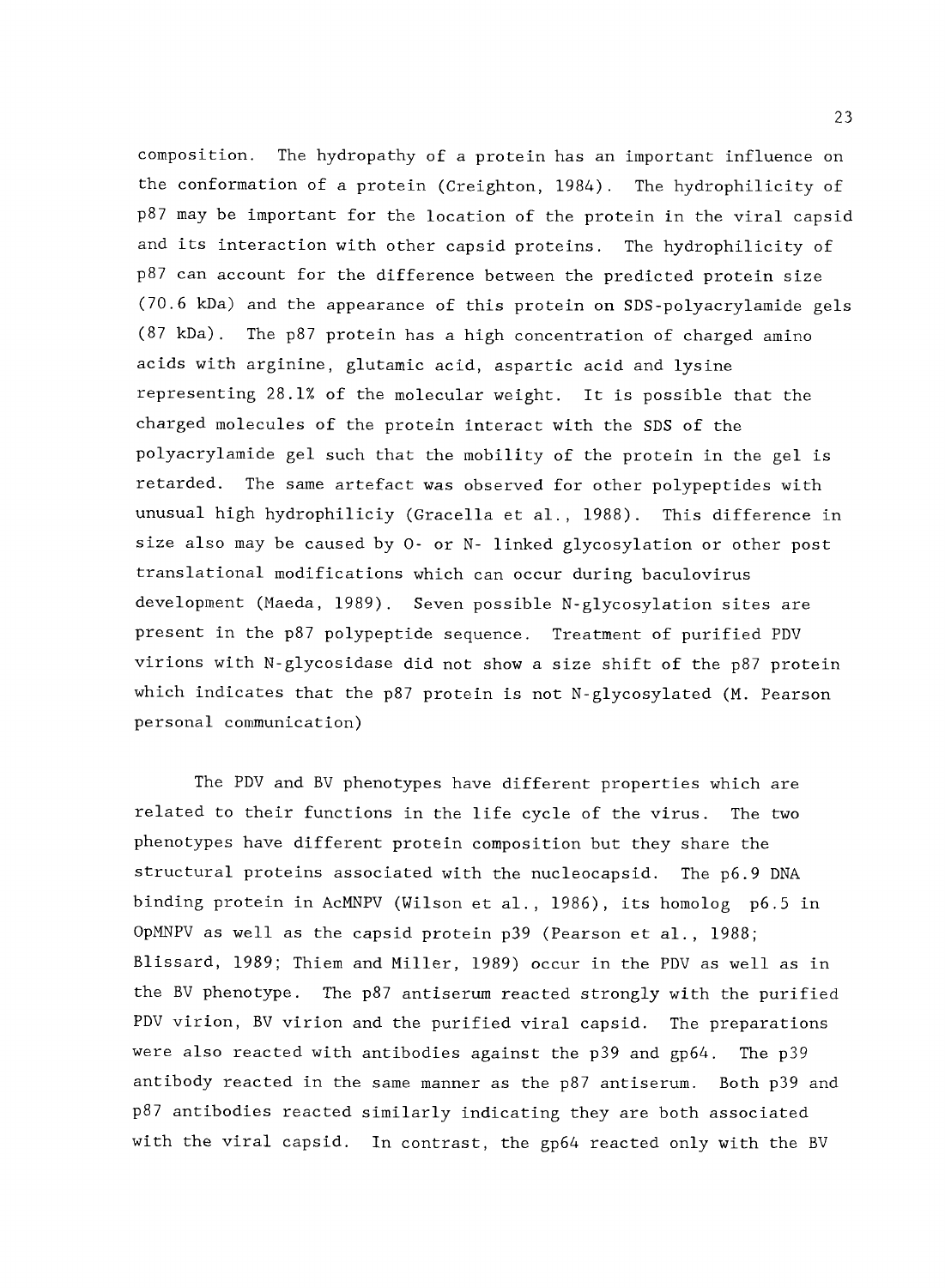preparation.

The p87 gene was not detected in the AcMNPV genome through Southern hybridization under conditions of low stringency using a OpMNPV probe containing approximately 1200 (Fig. 6 BglII/SstI nt 260-1688) nt of the p87 gene (M. Pearson personal communication) and the OpMNPV p87 poloyclonal antiserum did not cross react to any protein specific to AcMNPV in AcMNPV infected Spodoptera frugiperda cells. These negative results are surprising because the two virus are shown to be closely related (Leisy, 1984). Gombart et al. (1989b) has shown, that not all genes are shared between baculovirus and some proteins diverged during evolution at a higher speed than other proteins. In the future, the role of the p87 protein as a structural component in the viral capsid will be examined in depth by using the antiserum for immunoelectron microscopy studies.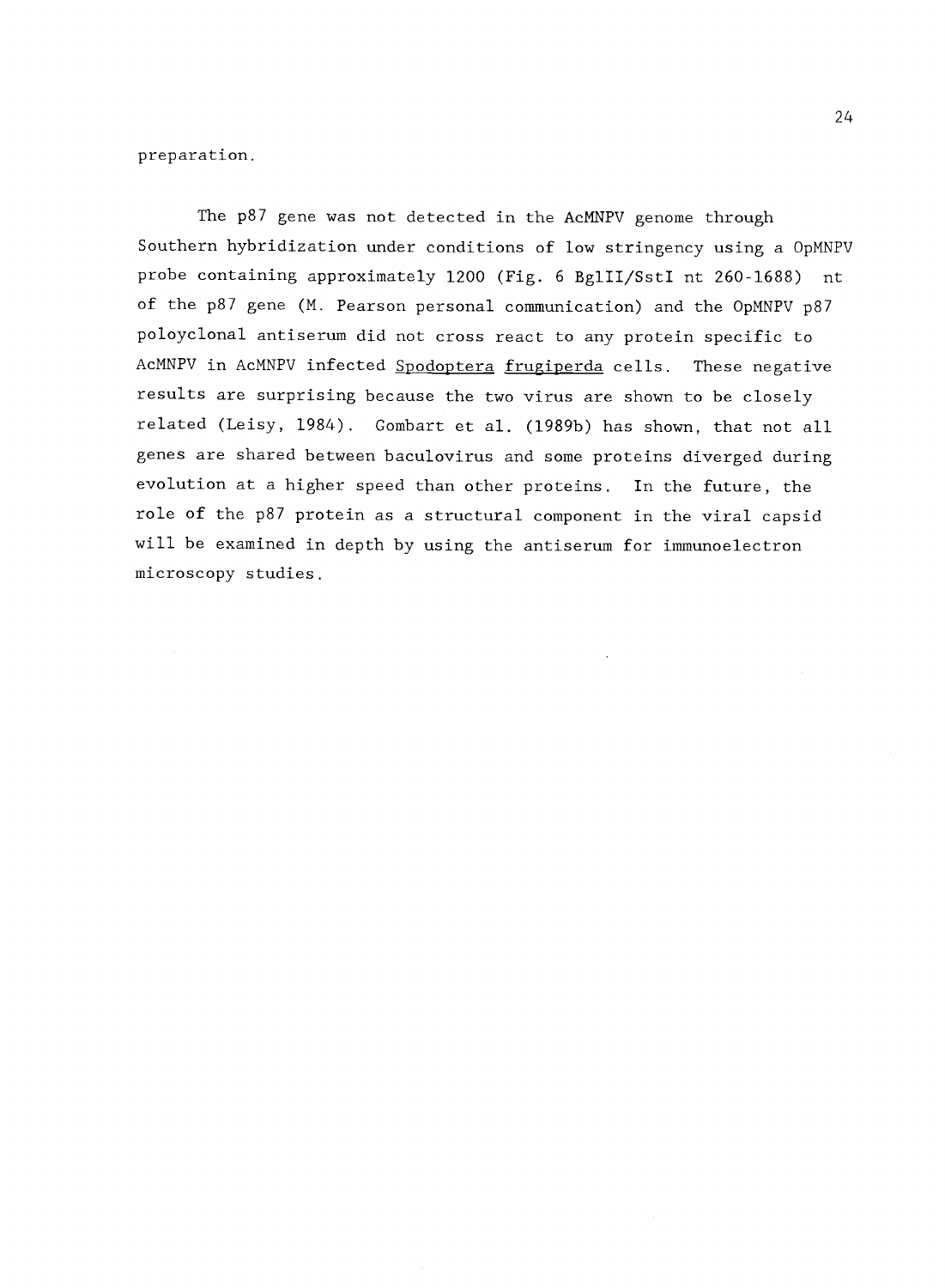#### **CONCLUSION**

The discovery of the p87 gene, protein, and its functional analysis indicates that the capsid of the OpMNPV is composed of at least two structural proteins, the p39 and the p87 capsid proteins. These studies on the p87 gene and protein have modified the present model of the OpMNPV baculoviral structure from a single protein capsid to a viral capsid, composed of two major structural proteins. The p87 gene is a late gene transcribed from a baculovirus late promotor (GTAAG) and the protein is detectable at 36 hr p.i., late in the infection cycle, concentrated in the nucleus of the viral infected insect cells.

The present and future use of baculoviruses in agriculture, medicine, and research is based on the understanding of the viral biology. Few baculovirus genes have been clearly characterized in structure and function. The knowledge of one additional gene with its location in the genome, complete nucleotide sequence, expression, and function of the gene product contributes to the progress in the field of baculovirology.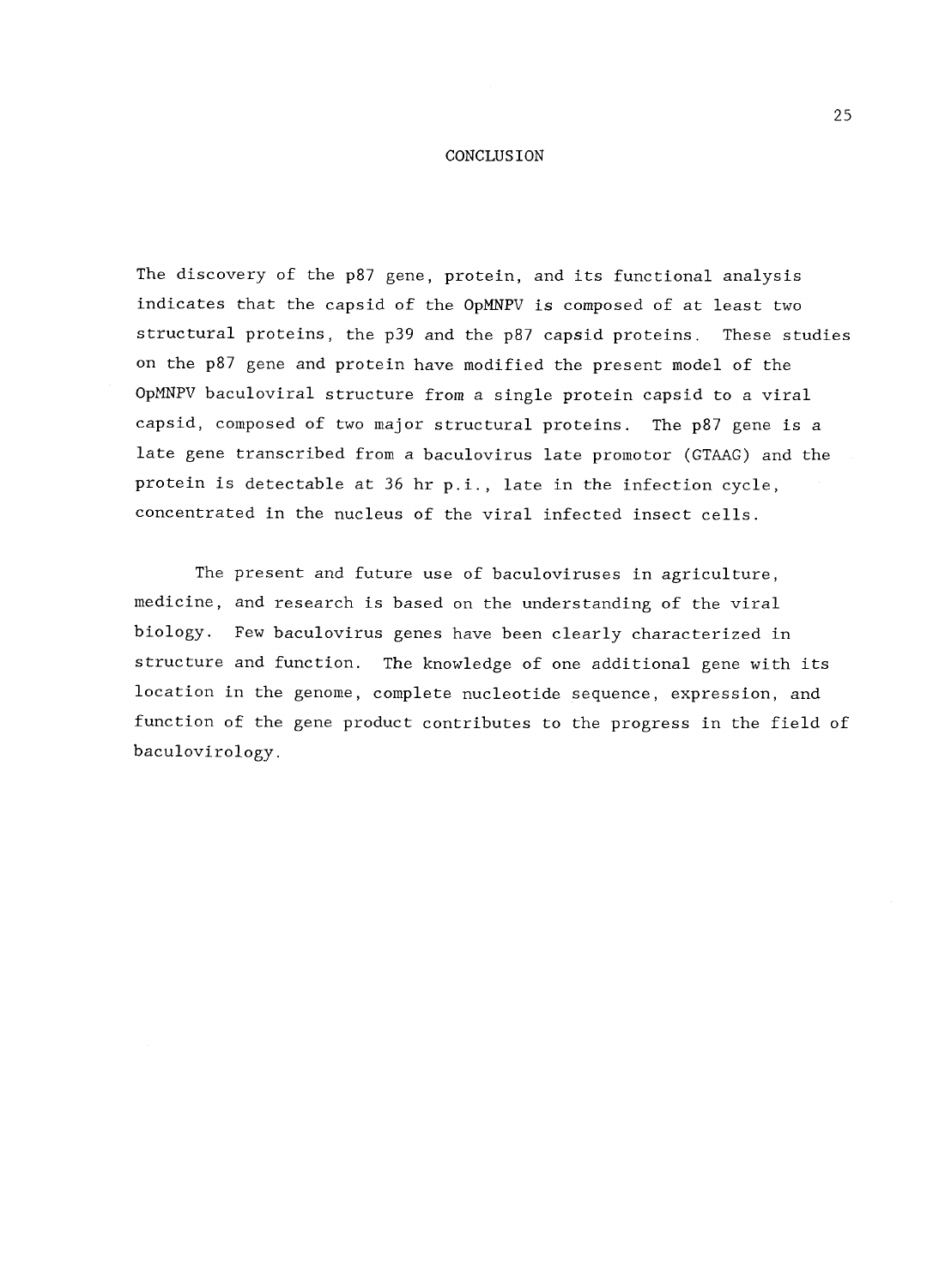Figure 1. Life cycle of occluded baculovirus.

The numbers refer to the numbers in the introduction (life cycle of occluded baculovirus).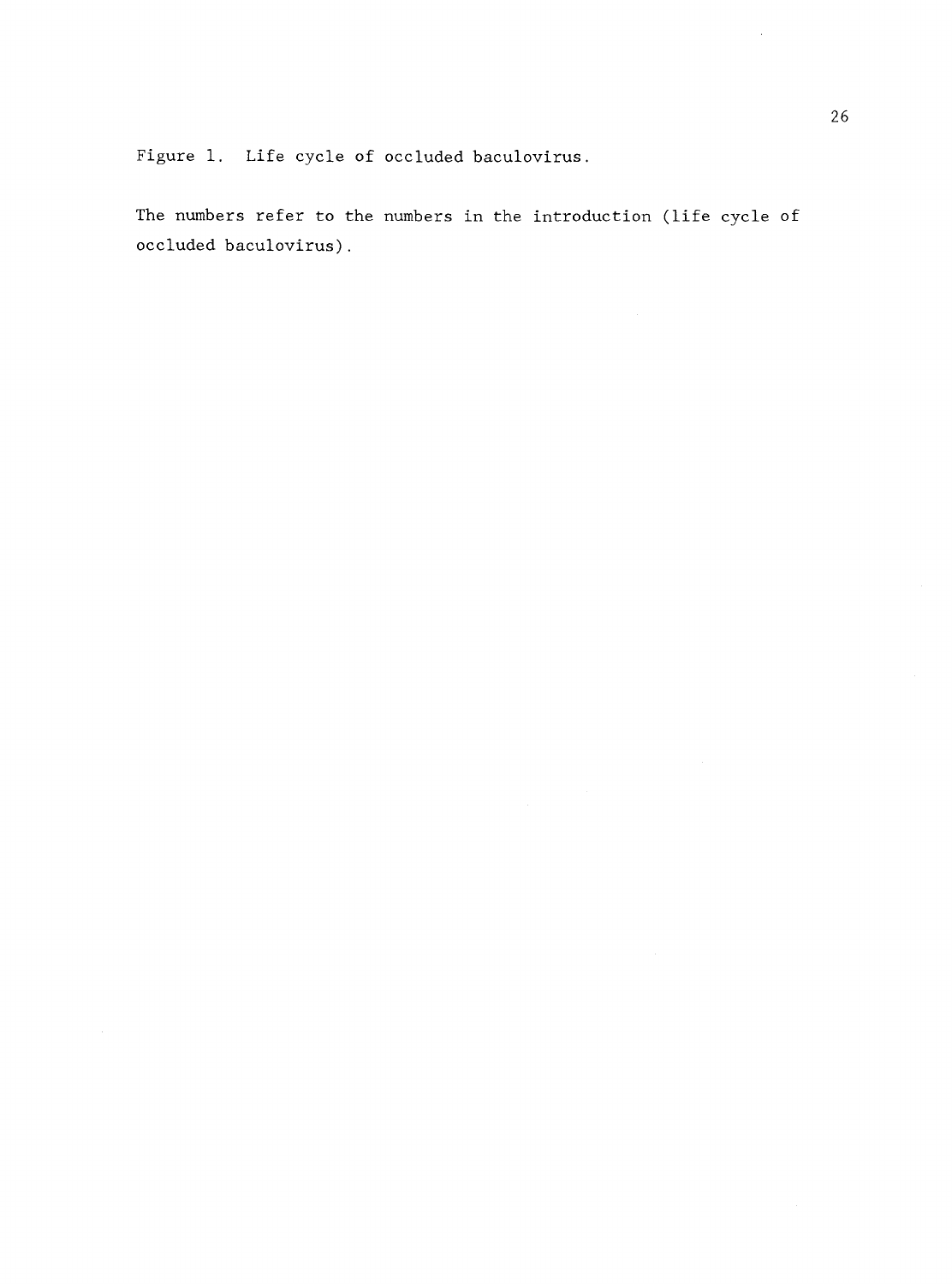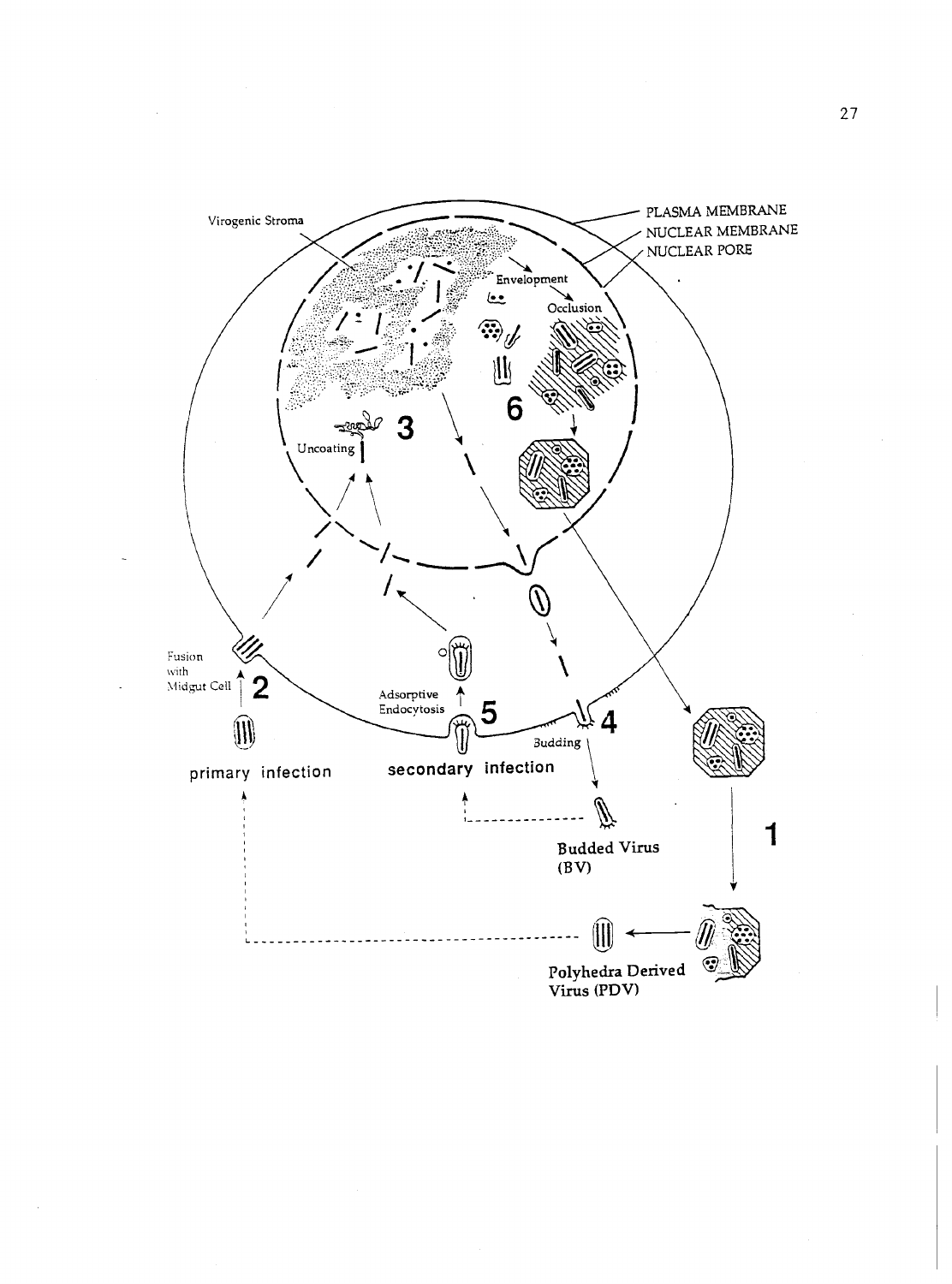Figure 2. Structural proteins of baculovirus phenotypes.

The structural components specific to PDV and,or BV as well as the structures shared by both phenotypes. The name of the protein related to the structural component is indicated in parentheses.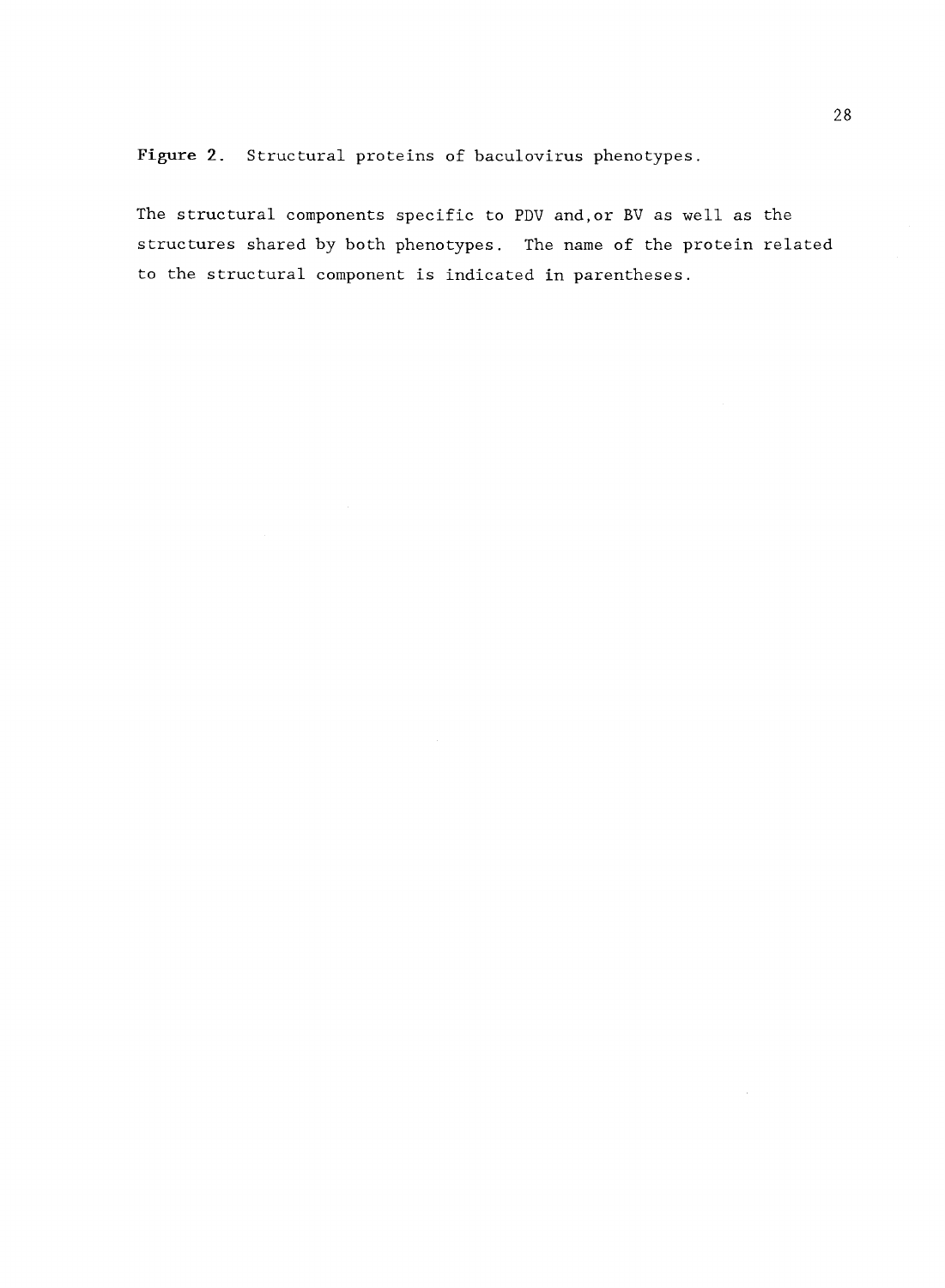

Budded Virus (BV)

Polyhedra Derived Virus (PDV)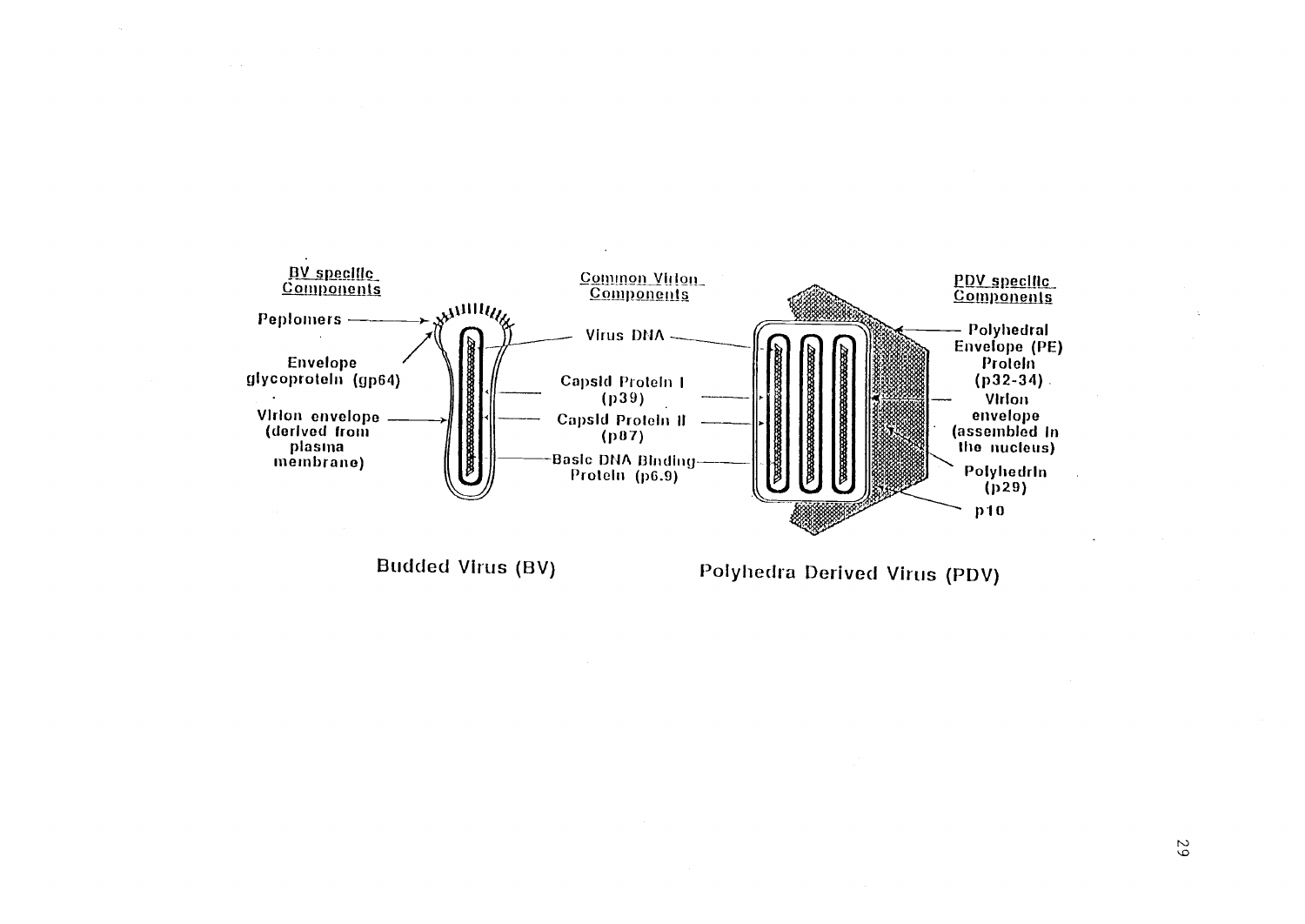Figure 3. Restriction map of cosmid 39.

(a) HindIII restriction map of OpMNPV indicating the position of the cosmid clones 47, 1, 54, 58, 39 which represent the total OpMNPV genome (Leisy et al., 1984). The arrows below the map show the direction and location of some OpMNPV genes. PH (polyhedrin), Capsid (39K capsid protein), DNA pol (DNA polymerase), p6.5 (DNA binding protein), gp64 (envelope glycoprotein), PE (32kDa polyhedral envelope protein), p10

(b) Map of cosmid 39 indicating restriction sites for HindIII (H), XhoI (X), SstI (Ss), BglII (Bg), EcoRI (E), BamHI (B) and Clal (C). Pertinent restriction sites of the cosmid vector are marked on the right side. The lower map shows the location of the PstI restriction sites in cosmid 39. The location of each PstI restriction site is indicated in kilobasepairs (kbp) from the left end of the cosmid insert. The HindIII site on the left is given the value zero.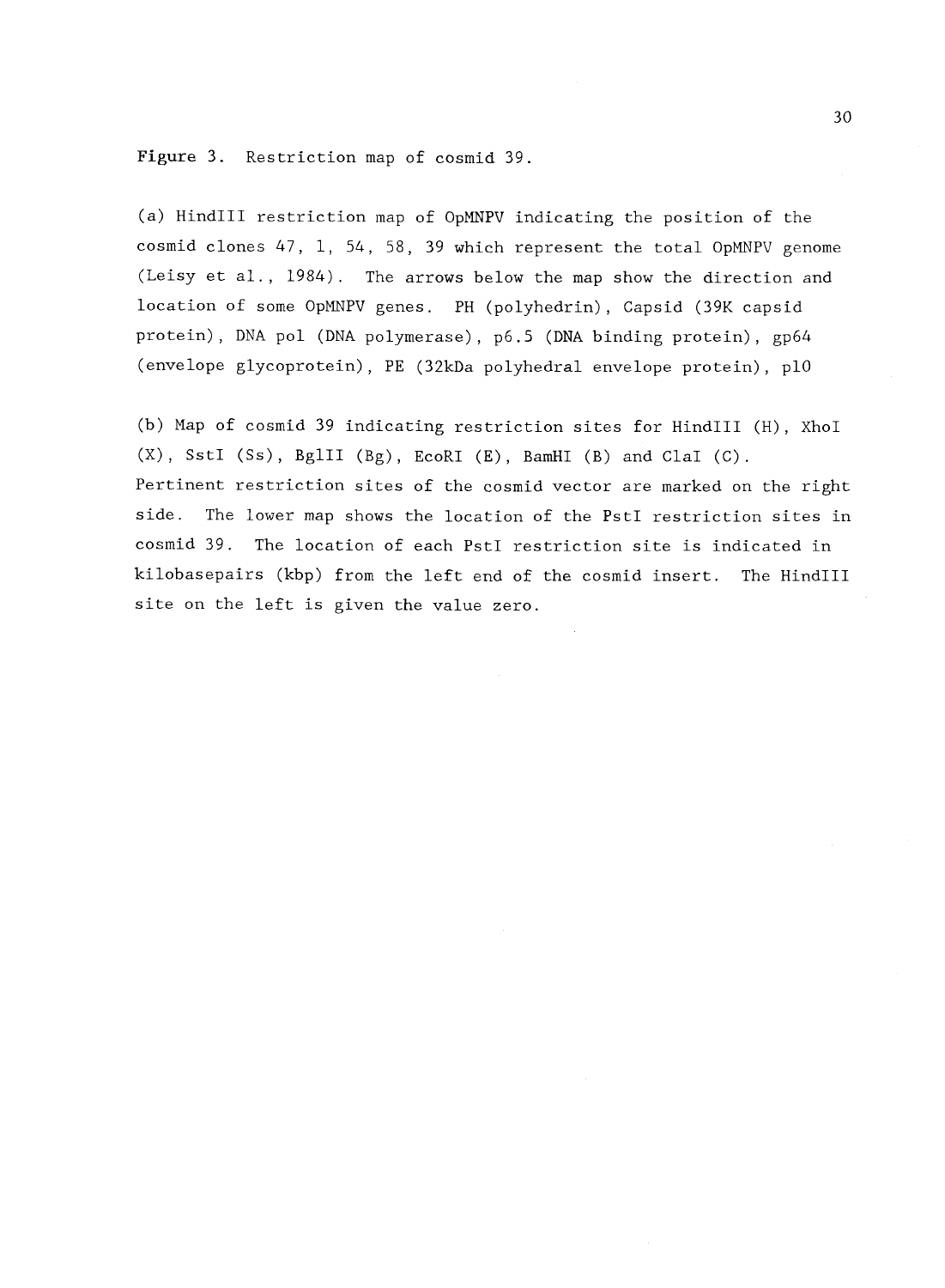

 $\frac{2}{1}$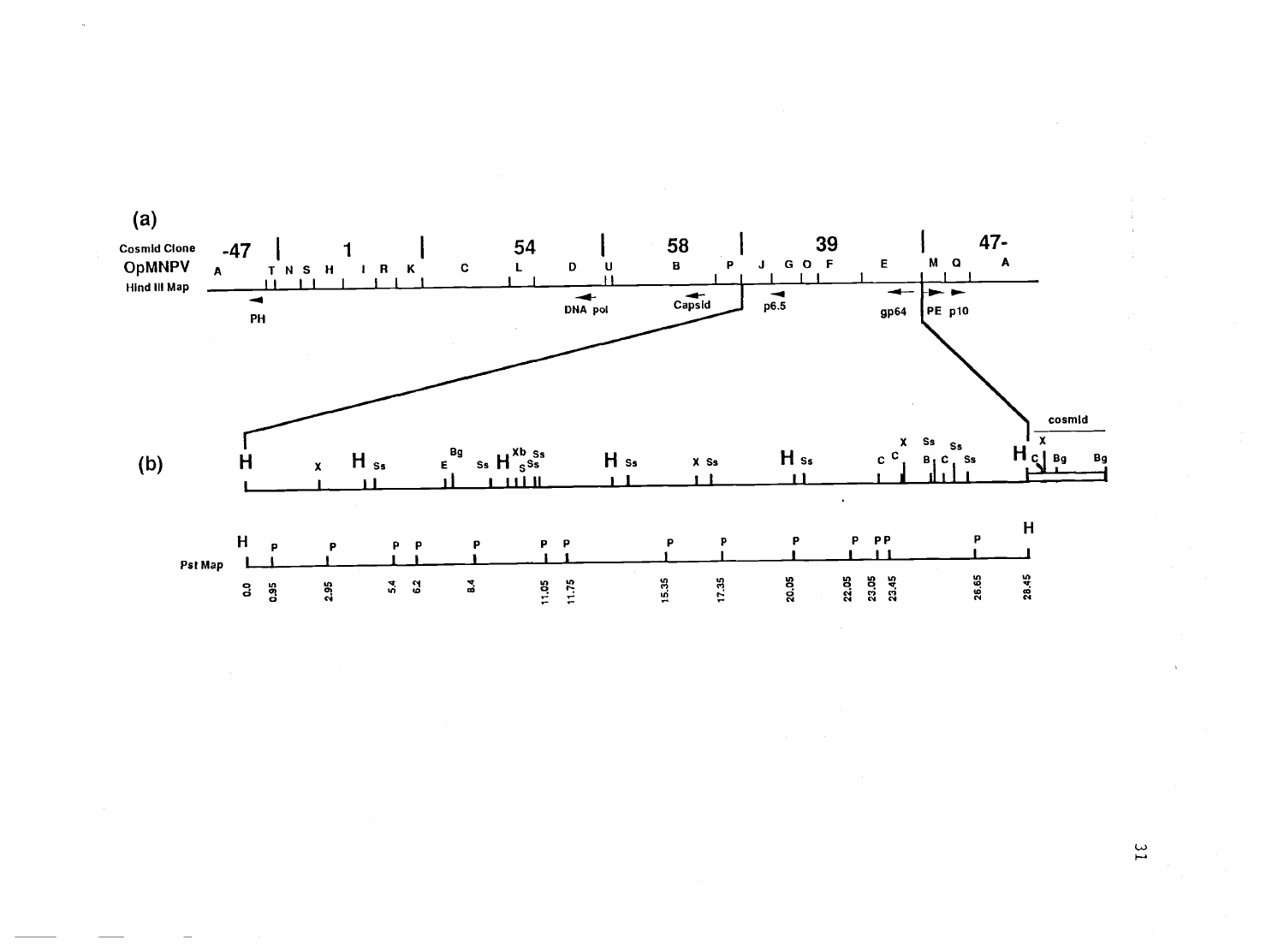Figure 4. Main clones constructed for the sequencing project.

The upper line represents a HindIII map of the OpMNPV genome. The HindIII-G and HindIII-0 region of cosmid 39 is expanded. The main clones constructed for this project are shown below. The double line represents the inserted OpMNPV DNA. The vector DNA (pBS(-)) is indicated by a single line. The size of the inserted DNA is indicated above the double line.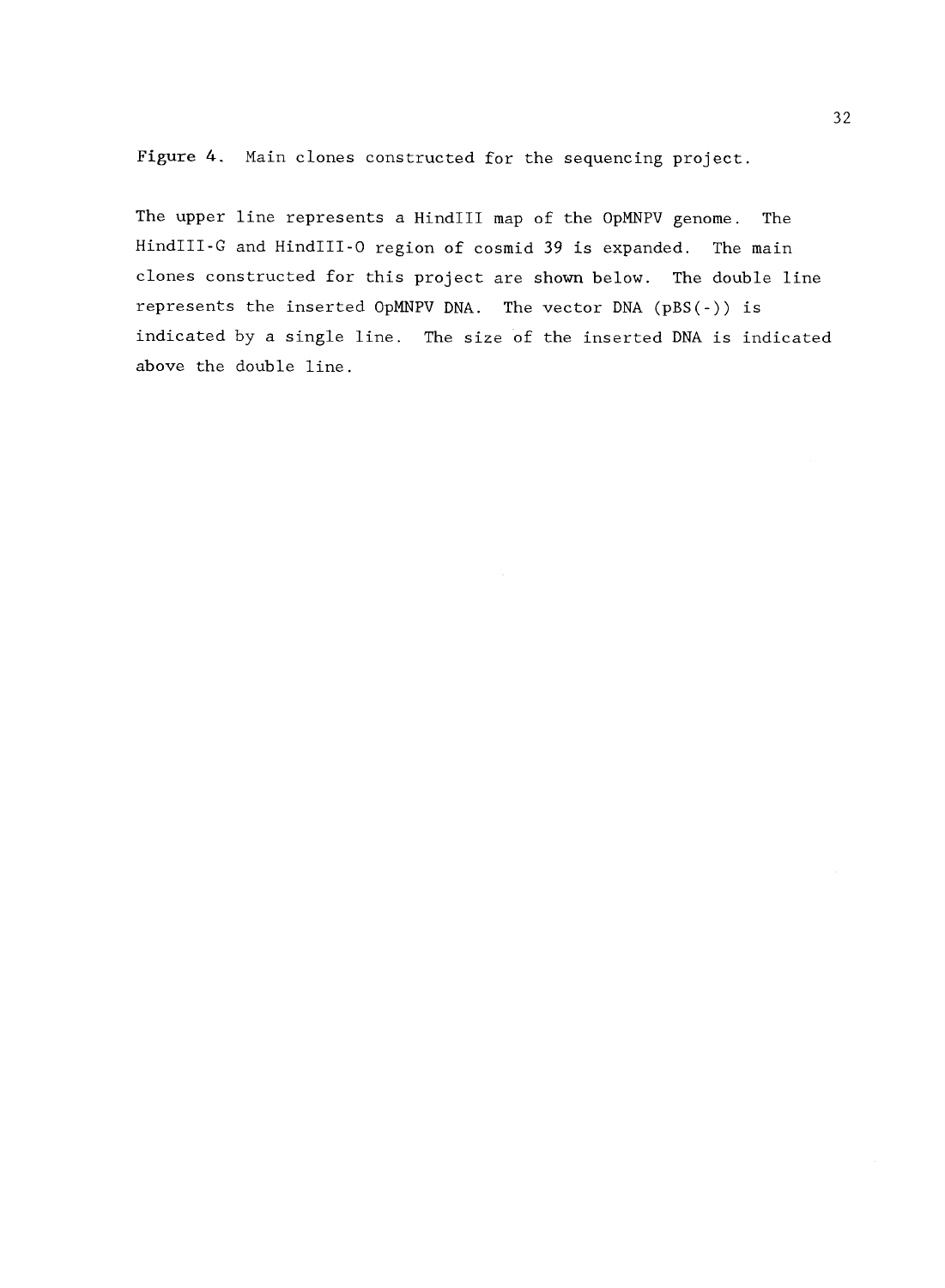

ပ္ပ

 $\bar{u}$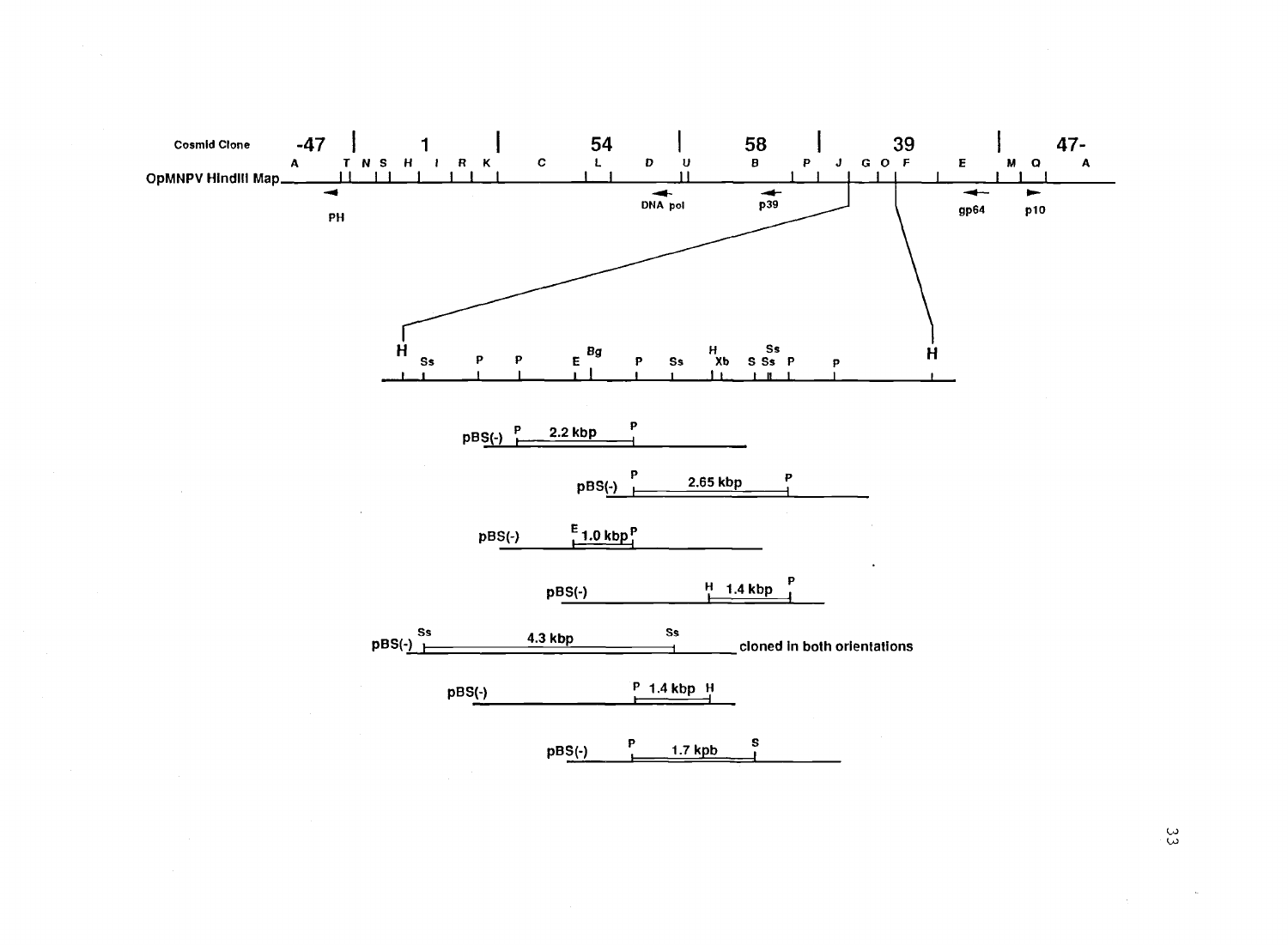Figure 5. Genomic location of p87 gene, location of insert DNA from immunoreactive  $\lambda$  clones and sequencing strategy of the region.

The upper line represents the HindIII-G and HindIII-0 region of cosmid 39. The sequenced area is expanded. The location of the Agtll and Agtl8 and the open reading frame of p87 and other ORF's found in this region are indicated below the expanded area. The sequencing strategy of the 3.6 kbp EcoRI/PstI region is shown by arrows.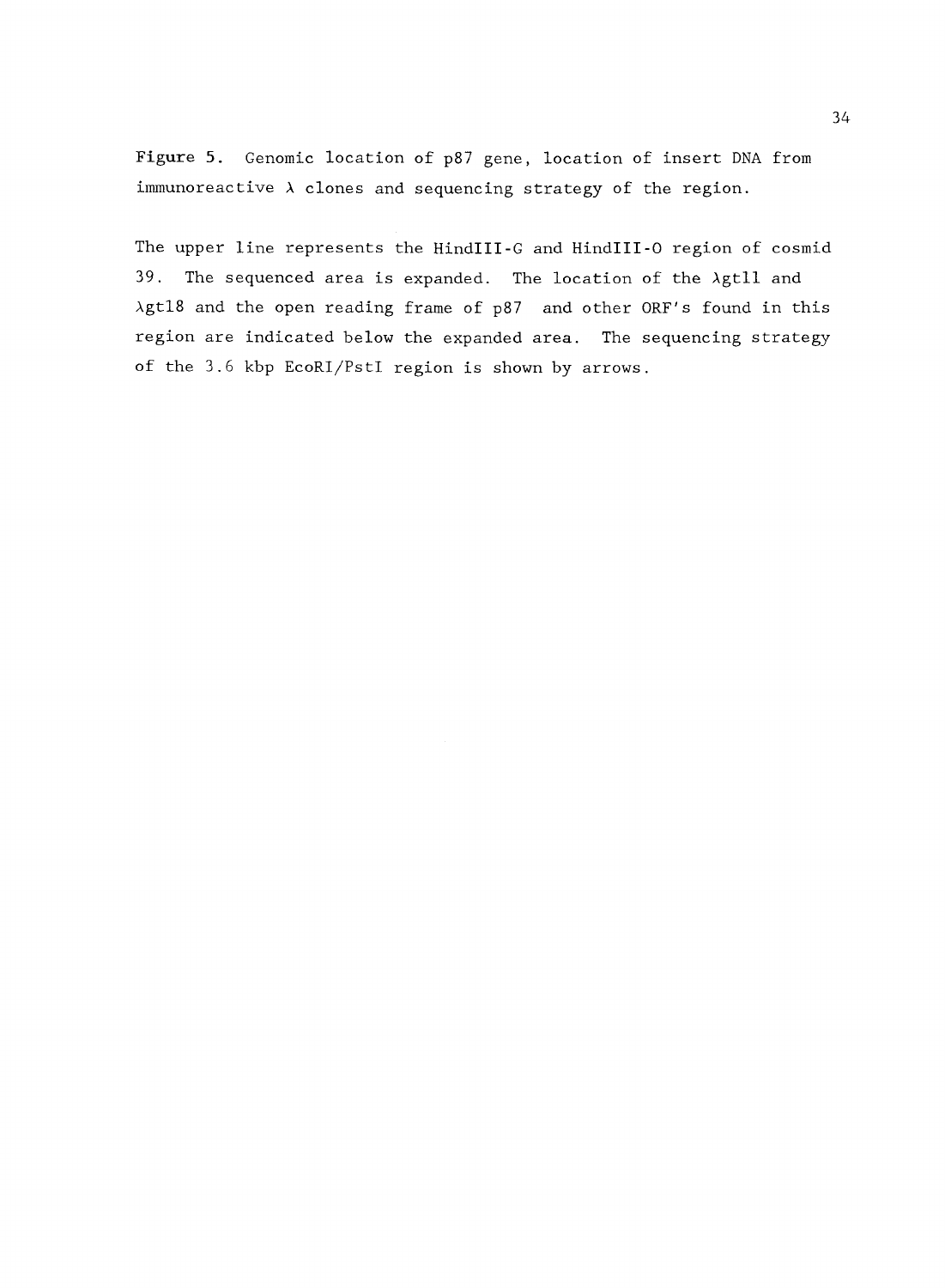

ပ္ပ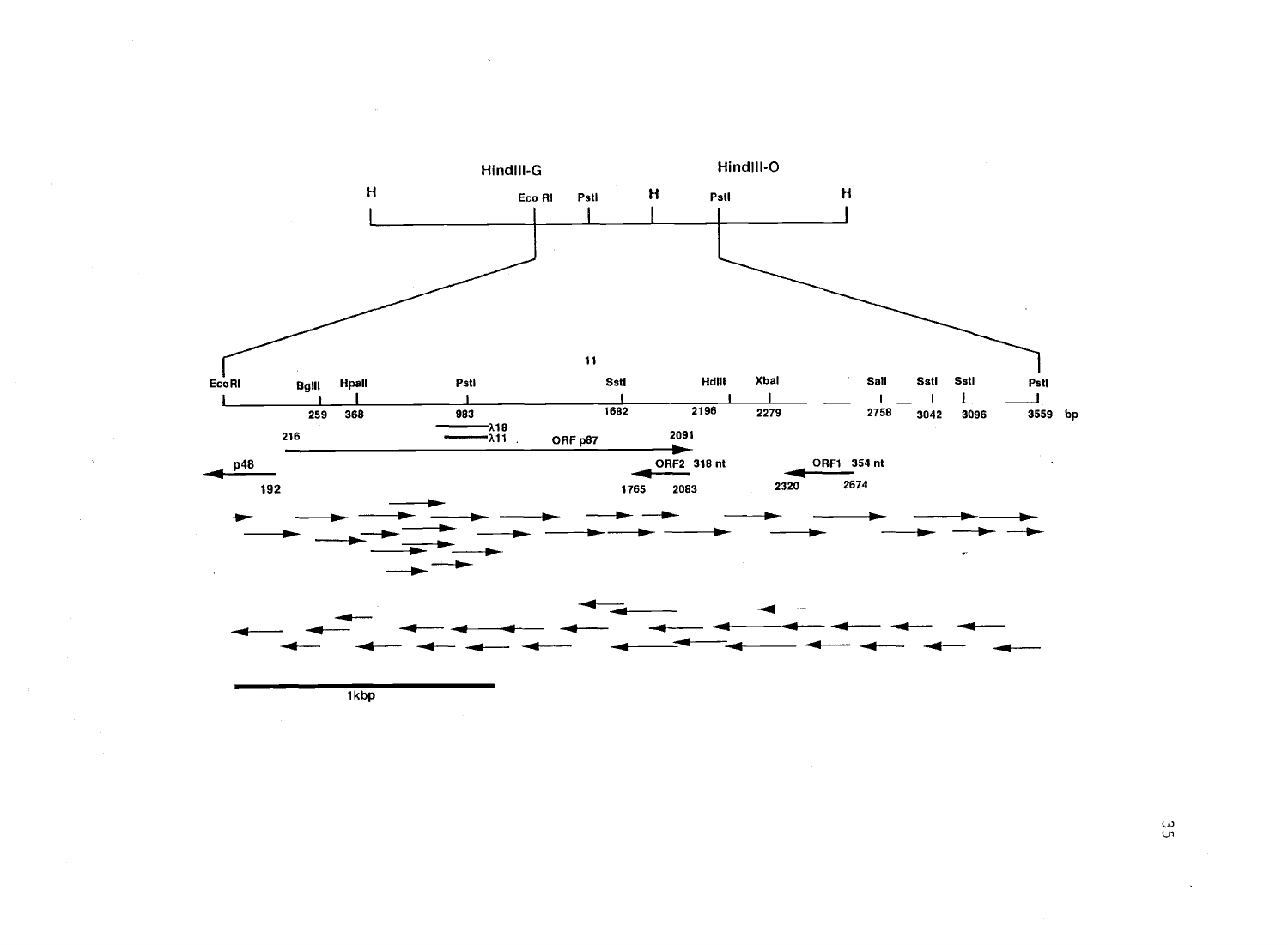Figure 6. Nucleotide sequence of the p87 gene region.

The promoter mRNA start site consensus sequence (GTAAG, nt 181), the messenger RNA termination site (nt 2282), the polyadenylation site (AATAAA nt 2194) and selected restriction sites are underlined. The mRNA start sites (nt 181 and 209) are indicated by 5' symbol. The translational start site (ATG nt 216) is indicated and the predicted amino acid sequence is shown below the nucleotide sequence. Major restriction sites and the primer (nt 233-249) used for 5' mapping are underlined. The positions of the immunoreactive Agtll clones All (from nt 676 to nt 1171) and  $\lambda$ 18 (from nt 792 to nt 1188) are indicated by  $\lambda$ 's above the nucleotide sequence. A series of repeated amino acid sequences found in the open reading frame are underlined. The numbers below the repeat corresponds to the type of repeat.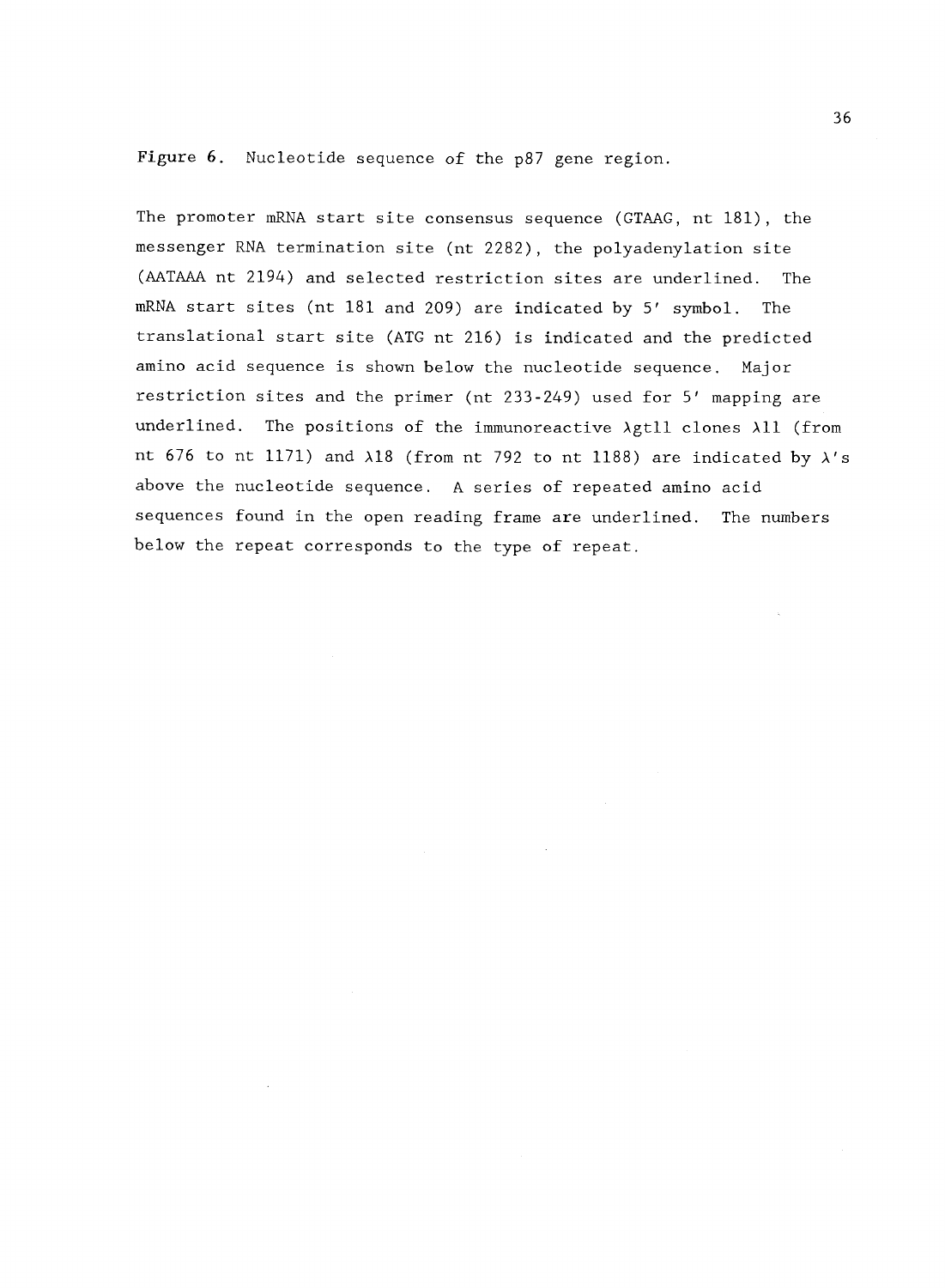| <u>GAATTC</u> TGTAAAAAAGGTTAGGCCCTTTATGTCAATCAAACTGTGCTGGTCAAAGTACTTGGCCGTCAAAAAGGTTAGCGAGTCGATTTCGCGTTGGTGCATTTGCGCTTCAAAGCGCAC                                                                                                                                                                                                                                                                                                                                                                                                                                                                                                                                                                                                                                                                                                                             | 120        |
|--------------------------------------------------------------------------------------------------------------------------------------------------------------------------------------------------------------------------------------------------------------------------------------------------------------------------------------------------------------------------------------------------------------------------------------------------------------------------------------------------------------------------------------------------------------------------------------------------------------------------------------------------------------------------------------------------------------------------------------------------------------------------------------------------------------------------------------------------------------|------------|
| E LETTEAAAGCGGTGCTCCAGACCGTGCACCGCGTTGAACTCAAATTGTACACAATTT <u>GTAAG</u> TGTGCATTTGCATTCGATATAGCCTTATAATGGACGAGCAGCATTC <u>ATTACGCA</u><br>M D E Q H S L R I                                                                                                                                                                                                                                                                                                                                                                                                                                                                                                                                                                                                                                                                                                 | 240<br>- 9 |
| primer . B9llI .<br>TIGCCGCCTGGCTGGCTGGCG <u>AGATCT</u> TGACGCGCGCACCGCGCACAGGTGAACACAATCATACACAGCCCCCGAGCGCGCTGGGCCAAAAATTGGACGCCATTACGGCGCTAGTCGATTCAA<br>G E I L T R D R A Q V N T I I H S P E R A L G Q K L D A I T A L V D S M                                                                                                                                                                                                                                                                                                                                                                                                                                                                                                                                                                                                                          | 360        |
| Hpall<br>TGCAGC <u>CCGC</u> ACGCCGCGCACGCTGCTGTGAACGTTGCCGCAAACGTTACCGCGAAAGCCCAATGTCGGAAACTCAAGACCCGCAGCCGCAACGACAACGTGTCAGATACCGTTG                                                                                                                                                                                                                                                                                                                                                                                                                                                                                                                                                                                                                                                                                                                        | 49         |
| Q P G T P R D A A V N V A A N V T A Q S P M S E T Q D P Q R A N D N V S D T V A                                                                                                                                                                                                                                                                                                                                                                                                                                                                                                                                                                                                                                                                                                                                                                              | 480<br>89  |
| .<br>CAAATGAAAACGCGAAAAACTTGTTGTTGTAGAGGCCAAGACCGCGTTTTGCAACATCGCGTTTTGCAAATCGCGGTAACGTTTTTGCAGCGAACAAGCGAGTAAAAGCGAACGCGACCA<br>N E N A Q N L L L E G Q D R V L R H R V L Q I A V T F L Q R N K R V K A N A T T                                                                                                                                                                                                                                                                                                                                                                                                                                                                                                                                                                                                                                             | 600<br>129 |
| $\mathcal{O}(\mathcal{O}(10^6) \mathrm{G})$ . The contract of the contract of the contract of the contract of the contract of the contract of the contract of the contract of the contract of the contract of the contract of the contract of th<br>$\lambda$ 18.<br>$\mathcal{L}(\mathcal{L}(\mathcal{L}(\mathcal{L}(\mathcal{L}(\mathcal{L}(\mathcal{L}(\mathcal{L}(\mathcal{L}(\mathcal{L}(\mathcal{L}(\mathcal{L}(\mathcal{L}(\mathcal{L}(\mathcal{L}(\mathcal{L}(\mathcal{L}(\mathcal{L}(\mathcal{L}(\mathcal{L}(\mathcal{L}(\mathcal{L}(\mathcal{L}(\mathcal{L}(\mathcal{L}(\mathcal{L}(\mathcal{L}(\mathcal{L}(\mathcal{L}(\mathcal{L}(\mathcal{L}(\mathcal{L}(\mathcal{L}(\mathcal{L}(\mathcal{L}(\mathcal{L}(\mathcal{$<br>CGTTGGCCCAGATTGAGGAAGCGCTCCGAAACTATGAAACTGCAAAAAACAGCGGCGCAAGCGACAGTGTAATCGACGGGTTTCTTGAACGTGCCGAATCTTTGTTTAACACCCTAAAAA |            |
| L A Q I E E A L R N Y E T A K N S G A S D S V I D G F L E R A E S L F N T L K N                                                                                                                                                                                                                                                                                                                                                                                                                                                                                                                                                                                                                                                                                                                                                                              | 720<br>169 |
| $\mathcal{L}(\mathcal{L}(\mathcal{L}(\mathcal{L}(\mathcal{L}(\mathcal{L}(\mathcal{L}(\mathcal{L}(\mathcal{L}(\mathcal{L}(\mathcal{L}(\mathcal{L}(\mathcal{L}(\mathcal{L}(\mathcal{L}(\mathcal{L}(\mathcal{L}(\mathcal{L}(\mathcal{L}(\mathcal{L}(\mathcal{L}(\mathcal{L}(\mathcal{L}(\mathcal{L}(\mathcal{L}(\mathcal{L}(\mathcal{L}(\mathcal{L}(\mathcal{L}(\mathcal{L}(\mathcal{L}(\mathcal{L}(\mathcal{L}(\mathcal{L}(\mathcal{L}(\mathcal{L}(\mathcal{$<br>ACATATCGCTATCCGAGCTGTTGTCGCAAAGCGCAAAGCGCAAAGCGCAAAGCGCTGTCGCGGAAAGCGCAAACCGGACAACTCGCCCACCTGTGAGCGAACAAGACTTTGACC<br>ACATATCGCTATCCGAGCAACAGCGAAAGCGCAAAGCGCAAAGCGCTGTCGCGGAAAGCGCAAACCGCGAACAACTCGCCCACCTGTGAGCGAACAAGACTTTGACC<br>I S L S E L L D R E S A V F A D T E S A P R T Q T A D N S P P<br>P V S F                                                                                 | 840<br>209 |
|                                                                                                                                                                                                                                                                                                                                                                                                                                                                                                                                                                                                                                                                                                                                                                                                                                                              |            |
| Y I E<br>D.<br>N N<br>YRDQ<br>F.<br>$\mathsf{D}$<br>D K H<br>D.                                                                                                                                                                                                                                                                                                                                                                                                                                                                                                                                                                                                                                                                                                                                                                                              | 960<br>249 |

EcoRI

 $\frac{3}{7}$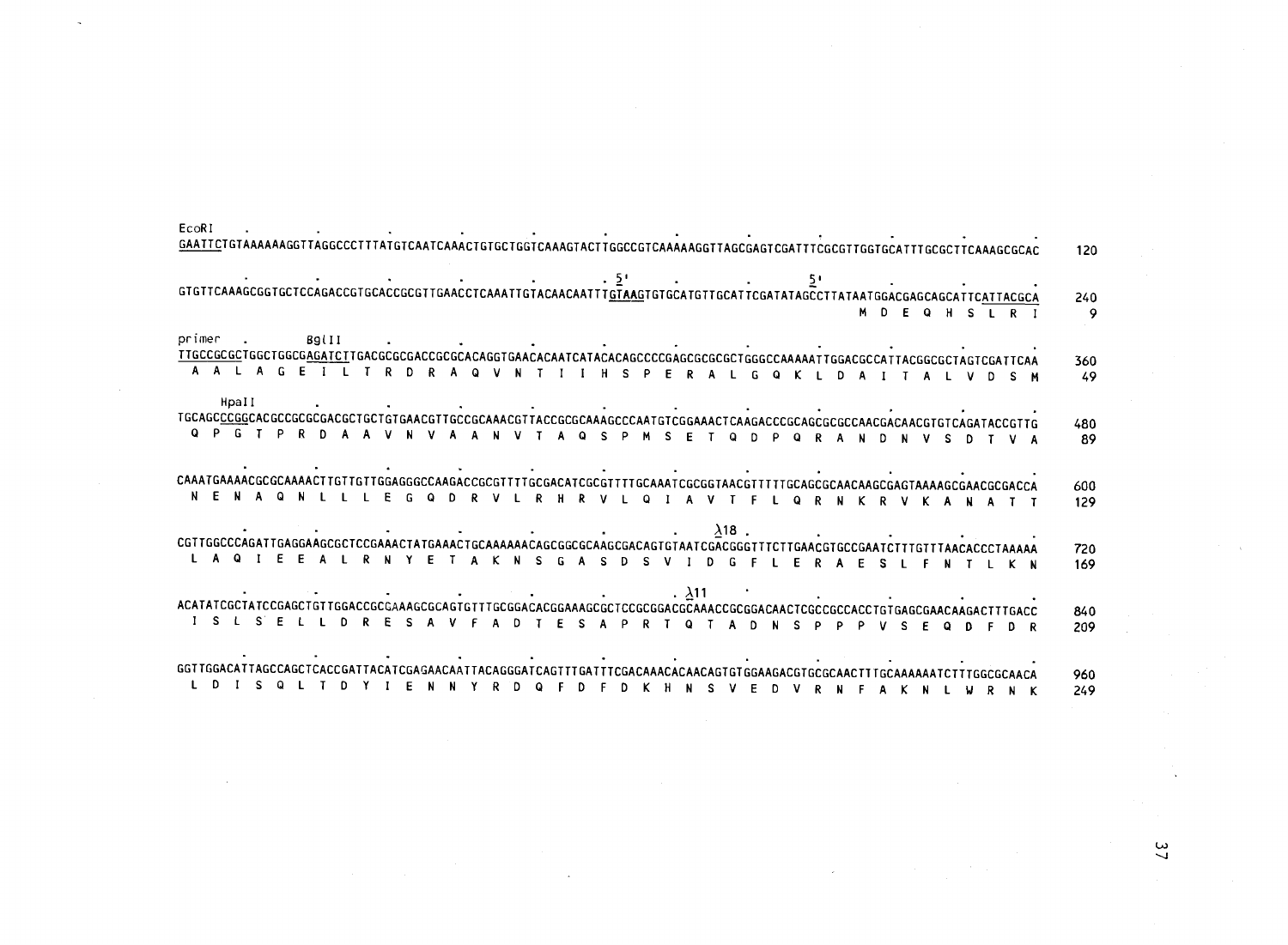| PSti.                                                                                                               |      |
|---------------------------------------------------------------------------------------------------------------------|------|
| AAACGCGTGTCACGCCTCTGCAGGAATACCAGATGCACCGCAAACGCCCGCGCTCTGCAAGACGCAAATGCCACCGCAAACGCCCGCGTACGCGACGCCCGCGCAGCAGCAA    | 1080 |
| $T-S$<br>P L Q E Y Q M P P Q T P A P L Q D Q M P P Q T<br>P<br>A O<br>െ                                             | 289  |
| $\geq$<br>$\checkmark$                                                                                              |      |
| . $\lambda$ 11<br>$\lambda$ 18                                                                                      |      |
|                                                                                                                     | 1200 |
| Q P T P A<br>$\Omega$<br>T P A Q Q P S Q P T P A Y<br>v<br>$\Omega$<br>TPAQQPSQP<br>S.                              | 329  |
|                                                                                                                     |      |
|                                                                                                                     |      |
| 3030302080304A0302080AAAAA260807TA376257020A52AAAA2020207020702076AAAAA20207TAAA3AAAA20207TAA7182020760AAAAA820710  | 1320 |
| O.<br>R R<br>KRRA<br>- P                                                                                            | 369  |
|                                                                                                                     |      |
|                                                                                                                     |      |
|                                                                                                                     | 1440 |
|                                                                                                                     | 409  |
|                                                                                                                     |      |
|                                                                                                                     |      |
|                                                                                                                     | 1560 |
| R R F<br>-F<br>n.<br>K N F<br>R<br>А.<br>F<br>-S.<br>F<br>F<br>0<br>$\mathbf{a}$                                    | 449  |
|                                                                                                                     |      |
|                                                                                                                     |      |
|                                                                                                                     | 1680 |
| D Y C N C K N T<br>-S.<br>G<br>D<br>$\Delta$<br>-S.<br>A<br>- 6<br>. N<br>- 12<br>$\mathbf{R}$<br>R<br>-N           | 489  |
|                                                                                                                     |      |
|                                                                                                                     |      |
| SstI                                                                                                                |      |
| ACGAGCTCTTGTACCCCCTCACGCTGTACAACGAGGTCCAACCGCATTGTTGGCTACATATTACGCGACCAACTATTTTCAAAATTGCGCCAAAAACTTTGGGCGCATGCGCGCG | 1800 |
| $\Omega$<br>N<br><b>N</b><br>$\mathbf{R}$                                                                           | 529  |
|                                                                                                                     |      |
|                                                                                                                     |      |
|                                                                                                                     | 1920 |

 $38$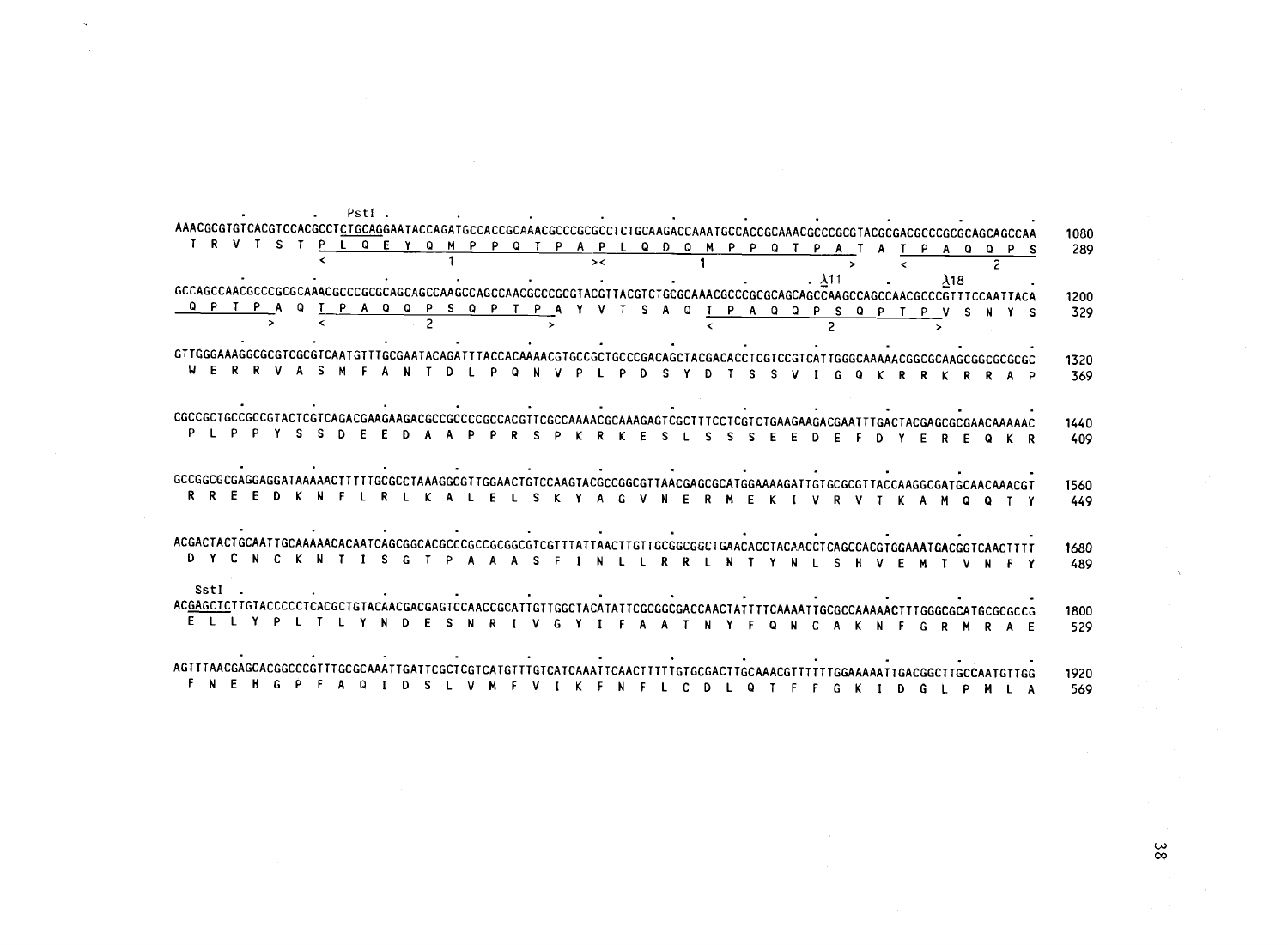| CCCAGCCCAACATCAAGACGCACACCGTGCTGGTGATGCGCGACAAGATCGTCAAGCTGGCCTTTGGCGCGCTGCAATACGACACCAGTCTGAAAACGGACAATCGGCGGGACCCCAAAC<br>KIVKLAF GAL QY<br>T S L K T D N R R<br>D. | 2040<br>609 |
|-----------------------------------------------------------------------------------------------------------------------------------------------------------------------|-------------|
| Hinfl                                                                                                                                                                 | 2160<br>624 |
| .Xbal<br>. polyA Hind3                                                                                                                                                | 2280        |
| AAATTTTTCGCCGACCGCACACTCTTCATTAAGCTCGTTACGGCTGGCCGCCTATGCGATAACTGCACGTGACACACAGGGTGTAGTGGCCGCATGGCCCCCCATGCGCTTCGGCT                                                  | 2400        |
| CGCTCATGCAAACAATGCACTCGTCGTTGGCTTCGTCGTAAACACGCGCTCAACAGTAATTTTACAAACGGTAACGGCGTCTGGTTTTATGTAATAATAGCATTTGGAGCGGCAAATTA                                               | 2520        |
|                                                                                                                                                                       | 2640        |
| TCACCTTTACACAAATCAACTTAACGTGCGCCATTGCACGGTCGAATGTAGGACCAGTGTCAATTATTTAAGACACCGTTAGCATAACCGCTGGCCCAATGGACGCCAATACAAGGTGG                                               | 2760        |
| Sall                                                                                                                                                                  | 2880        |
| TTGAAGACCCCCTCGTCAAAAACTACGAATATGTCAAAAACCTGTTTTTGCGCACAAAATACATGGACGACTCAATTGACTACAAAAATTTTAATCGGCGCGTGTTGCTGATTGTGTTCA                                              | 3000        |
| SstI.<br>Sstl<br>AATTTGCGCTCAACCGAGGCTCCGGCTACTTTCCCTCGTACAGGGAGCTCATTGAAGTGGCCGTCAAGCGCCTCAACAAAATCAACCCCGACCTCAAGAGCTCGCCGCGCGCCATGTTGC                             | 3120        |
| AGCACTACAACGAGTGCCTGGAAAACCTGGACAACCCGGTGACCGAGCAGCACCACCTGTTAACGTTTGGAAAAGAGAGCCACCAAAATGTTTATCGAGGCGTTCGAGTT                                                        | 3240        |
| . Tagl<br>CCAGCAACAAAATCAACTTAACTACAACAAGGGGGGGTCGGACCTGTTCGACCCGATACCGATGCCCGCGCCCGCGCCCGCGCCTTCGGCGTCTTTGTTGGACAACGTCATGAACG                                        | 3360        |
| . Psti                                                                                                                                                                | 3480        |
| 3555<br>0A30T30617TAAT030GCCCT6TTTAC6CT6TA6AC6CGCGCGC6AG4GCGTCGGT6GGCGCGCGTAATTTCGCT6T6TA                                                                             |             |

 $\frac{3}{9}$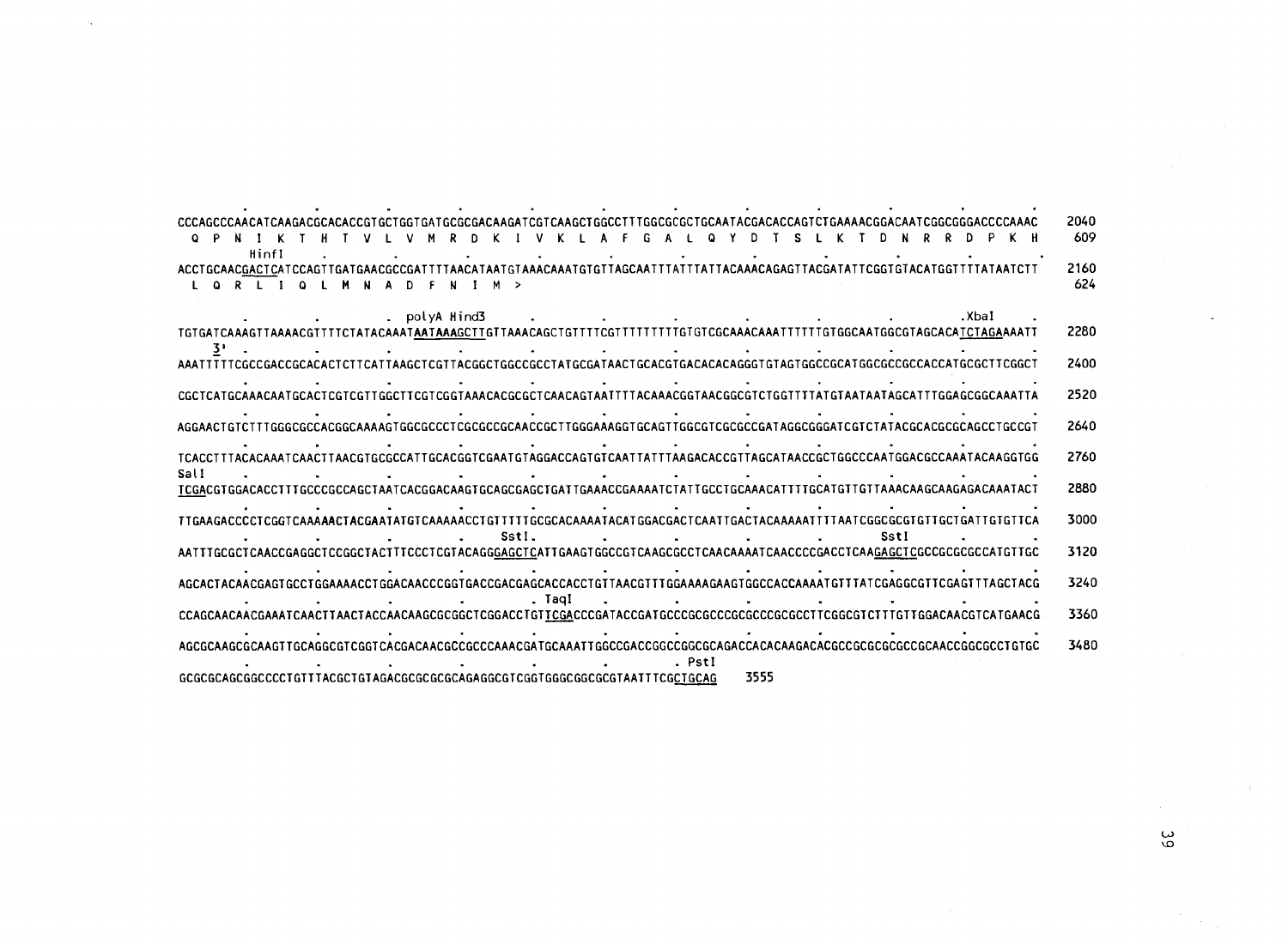Figure 7. Hydropathy profile of the OpMNPV p87 protein.

The hydropathy profile was computed with a window size of 21 amino acids using the method of Hopp and Woods (1981). The regions above the line indicate hydrophilic groups; regions below the line indicate hydrophobic areas. The area of the repeated region is located in the hydrophobic area at position 256 to 325, the immunoreactive Agtll clones (All and A18) and the portion of the p87 gene used in the trpE fusion are indicated by bars.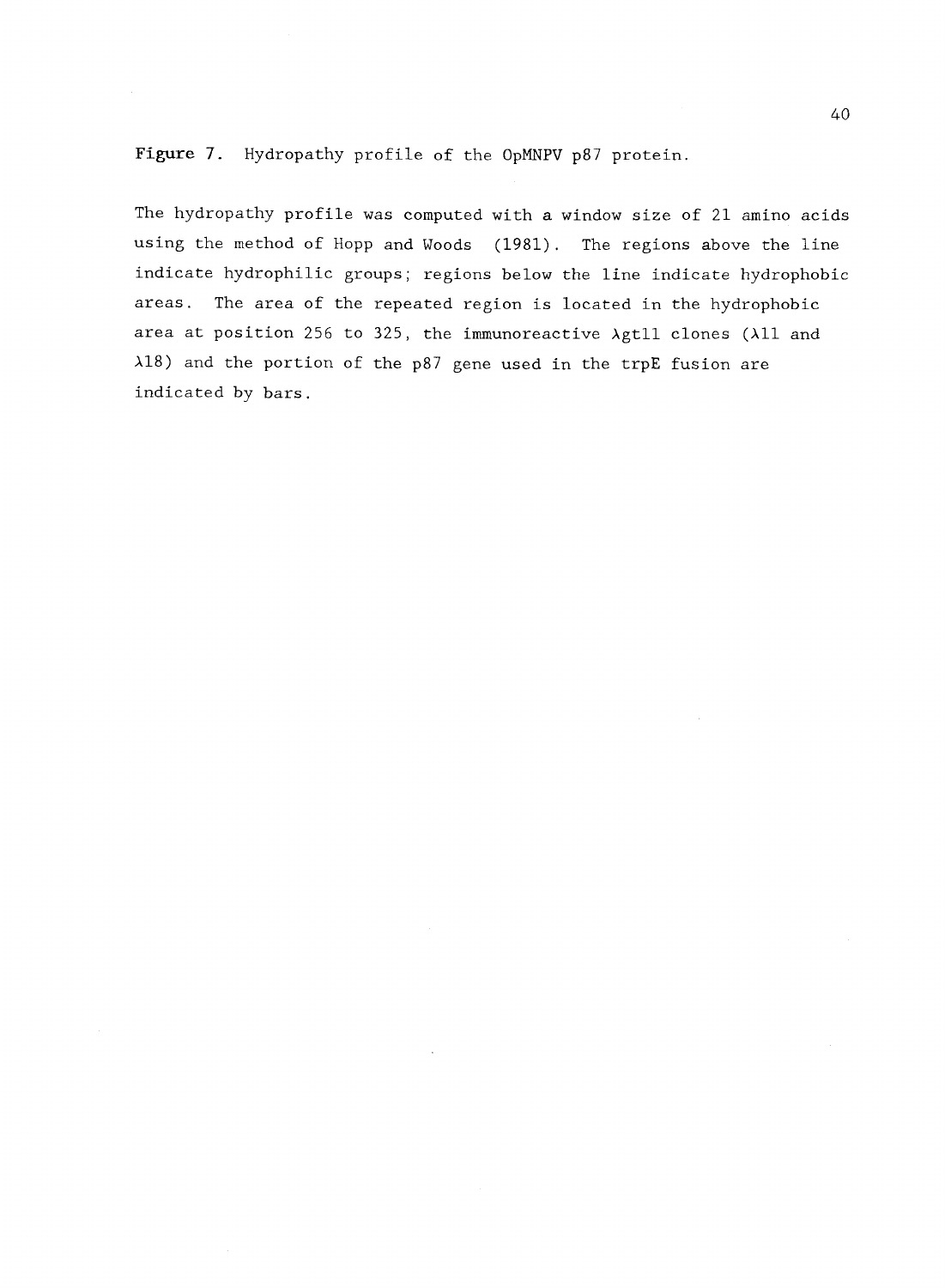

 $\alpha$ 

 $41$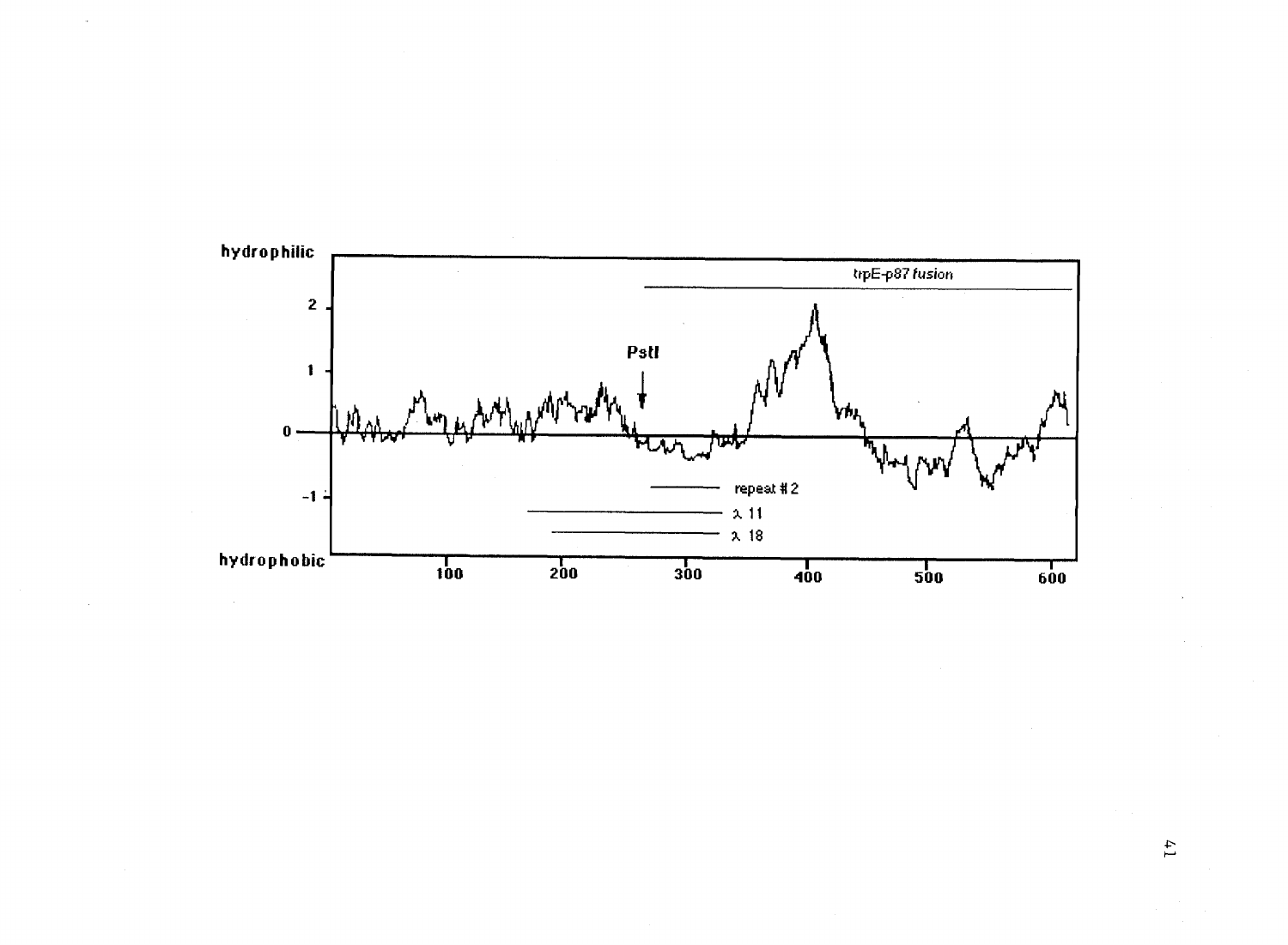Figure 8. Preparation of a cRNA probe for Northern blot analysis.

The location and direction of p87 is symbolized by an arrow (ORF p87). The T3 promotor region of pBS(-) is presented by a box. The Pst 2.2 kb clone has been digested with BglII and was gel purified. The cDNA to parts of the ORF p87, generated by in vivo transcription from the T3 promotor is shown on the bottom part.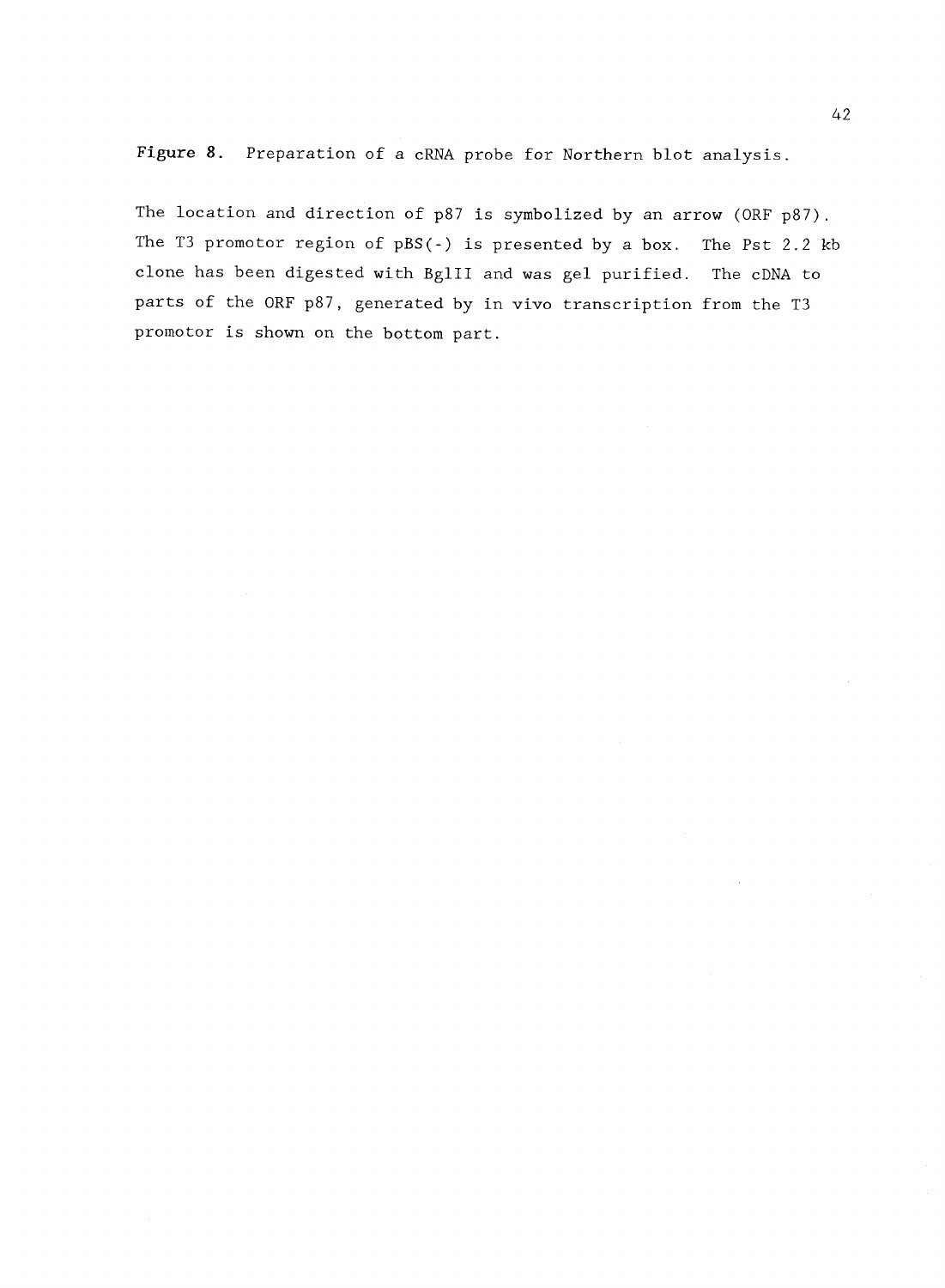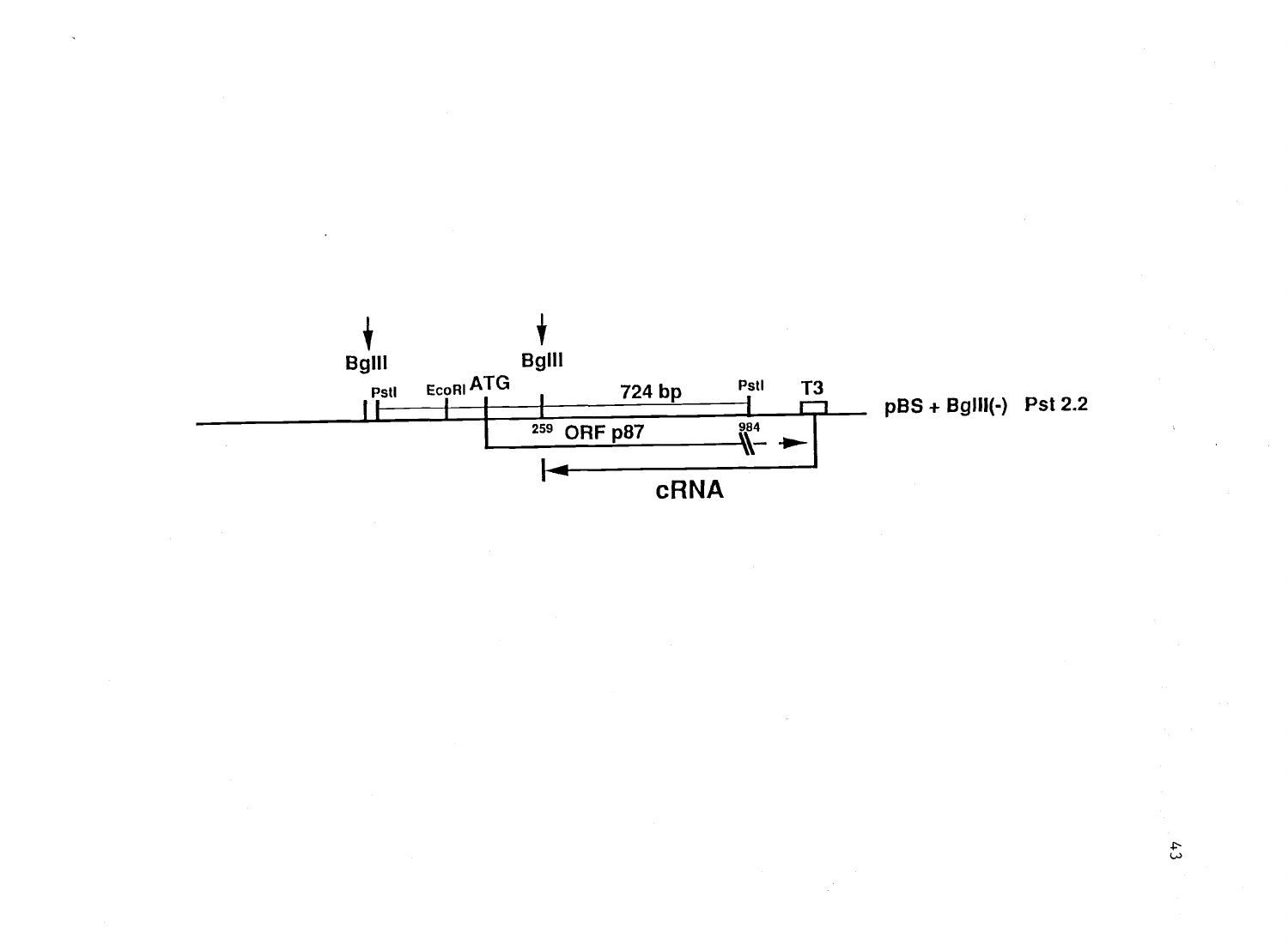Figure 9. Northern blot using a p87 gene-specific probe.

The probe was hybridized to total RNA (20  $\mu$ g/lane) isolated from OpMNPV infected L. dispar cells at various time points post infection. The numbers at the top indicate hours post infection. The RNA was isolated and the numbers on the left show the sizes of labeled marker (nucleotides). The p87-specific mRNA is indicated by an arrow and the number on the right indicates the approximate size of the transcript (nucleotides).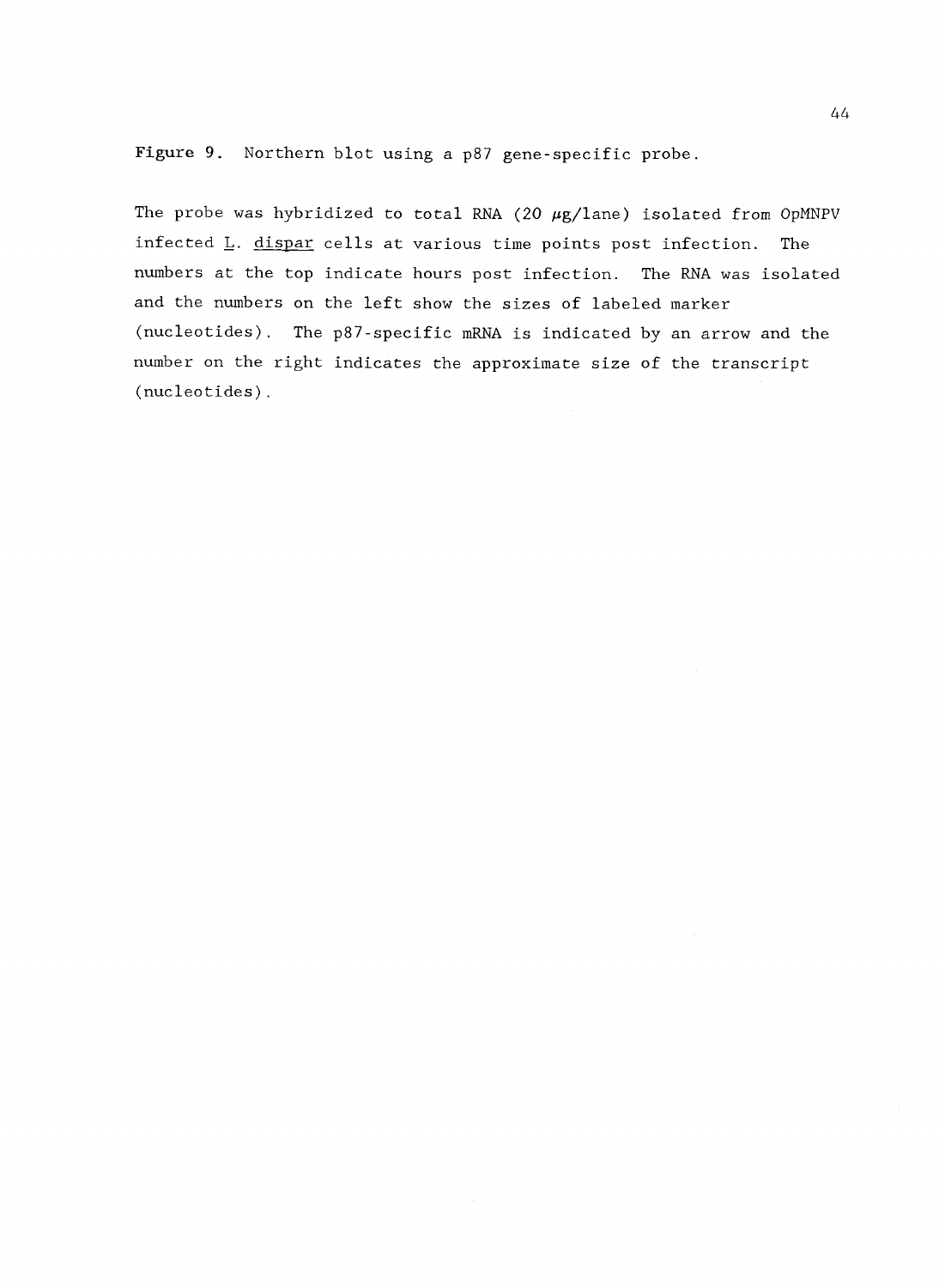

Figure 9.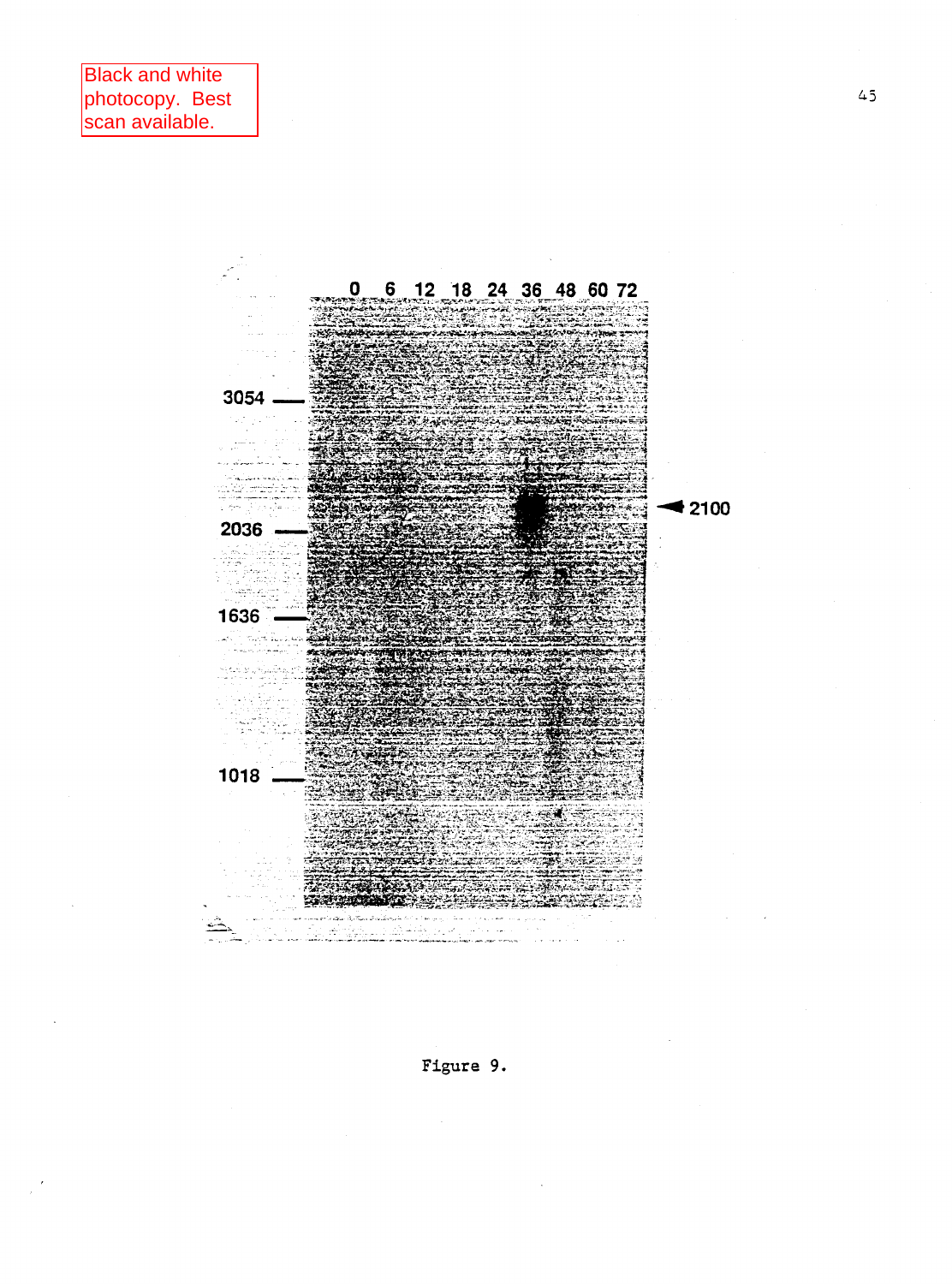Figure 10. Strategy and results of the 3' S1 nuclease mapping of p87.

The clone used in this experiment was constructed by digestion of the pBS(-) 2.65 kbp clone with a deleted PstI site on the 5'end (PstI), with PstI and Sall (SalI/PstI) followed by digestion of the 5' overhangs with Sl nuclease and blunt end religation. The 945 nt HinfI fragment containing 37 nt of the p87 ORF, 672 nt of 3' flanking DNA and 235 nt of pBS(-) vector DNA was isolated from an agarose gel and endlabeled. The black bar represents the undigested probe. The star (\*) indicates the radioactive labeled end. The 945 nt labeled probe was hybridized to 20  $\mu$ g total RNA isolated from L. dispar cells 36 hr p.i. with OpMNPV. The RNA-DNA hybrid was treated with Sl-nuclease and electrophoresed on a polyacrylamide sequencing gel. The mottled lines represent the protected fragments.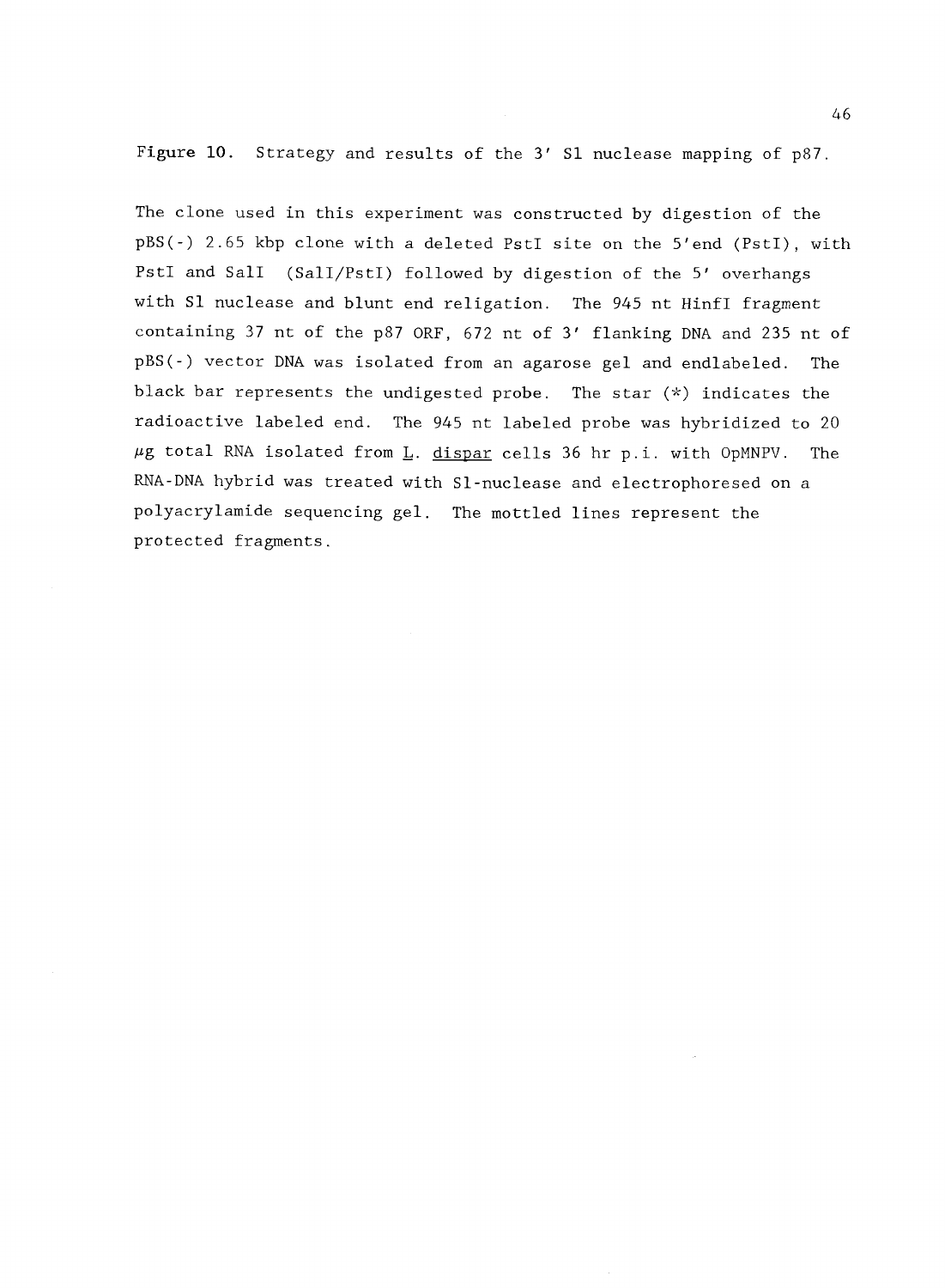

**Pst 2.65** 

## $\ddot{4}$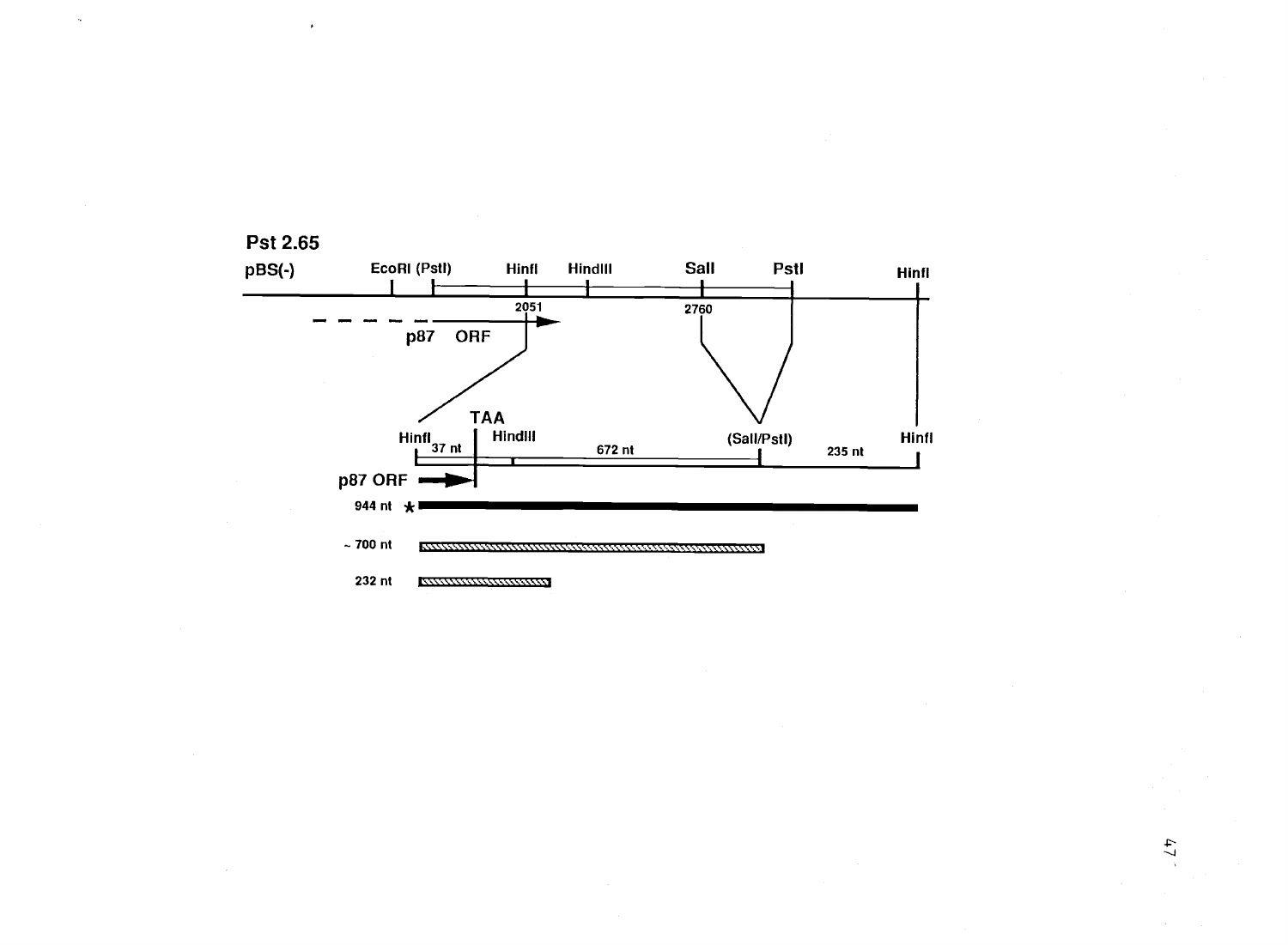Figure 11. Results of the 3' mapping by S1 protection assay.

Total RNA (20  $\mu$ g) isolated from OpMNPV infected cells at 36 hours post infection (36), RNA (20 $\mu$ g) from mock infected cells (M) hybridized to the radioactive probe and S1 nuclease treated and undigested probe (P) (944 nt) electrophoresed on a 8% polyacrylamide-urea gel. Lanes labeled with pBS(-) represent a DNA sequencing ladder of pBS(-) (modified with an additional BglII restriction site) used to size the protected fragments. Numbers with arrows on the left margins indicate the size of the protected fragments and the size of the undigested probe (size in nucleotides, nt)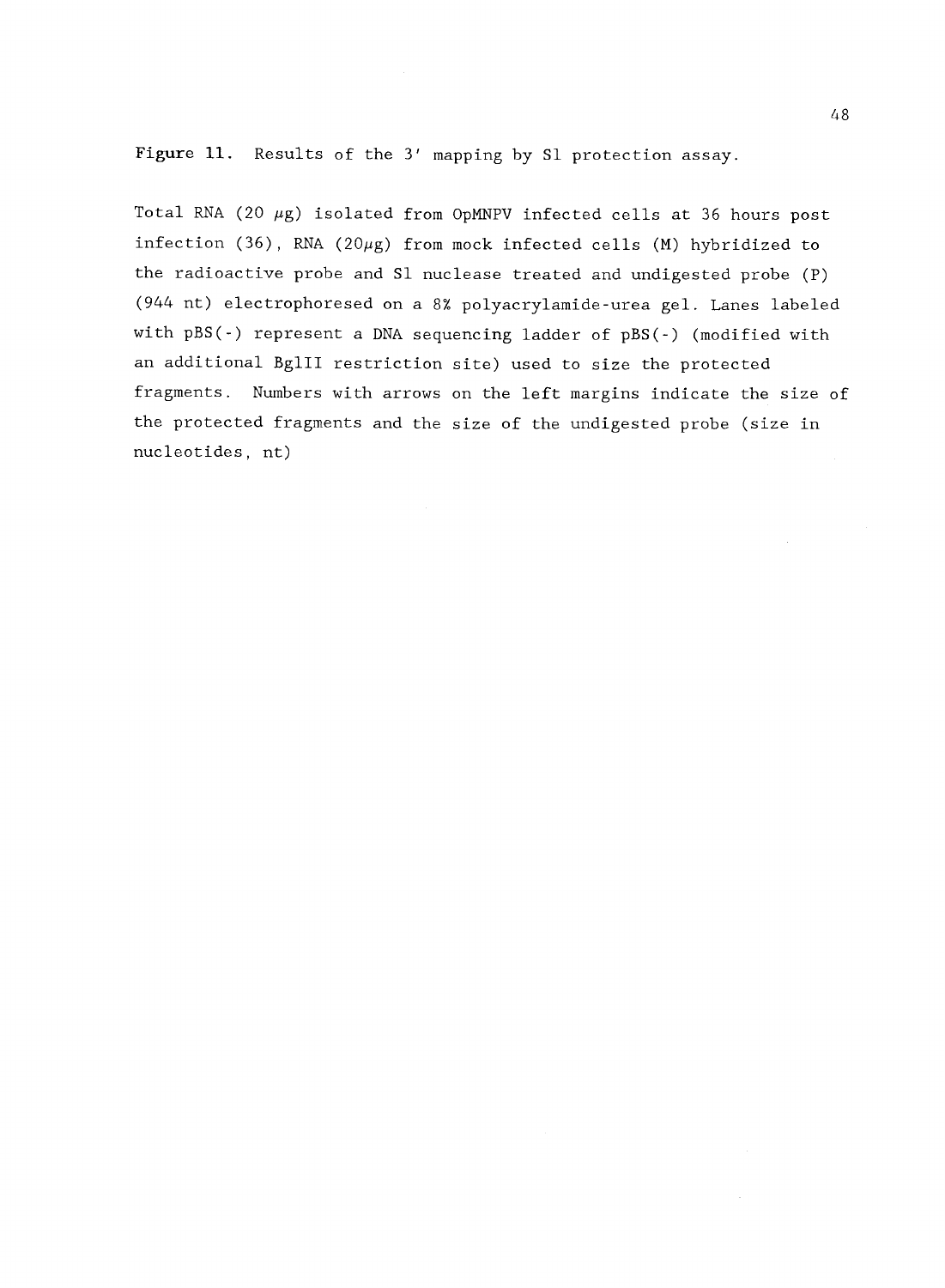**Black and white** photocopy. Best<br>scan available.





 $49$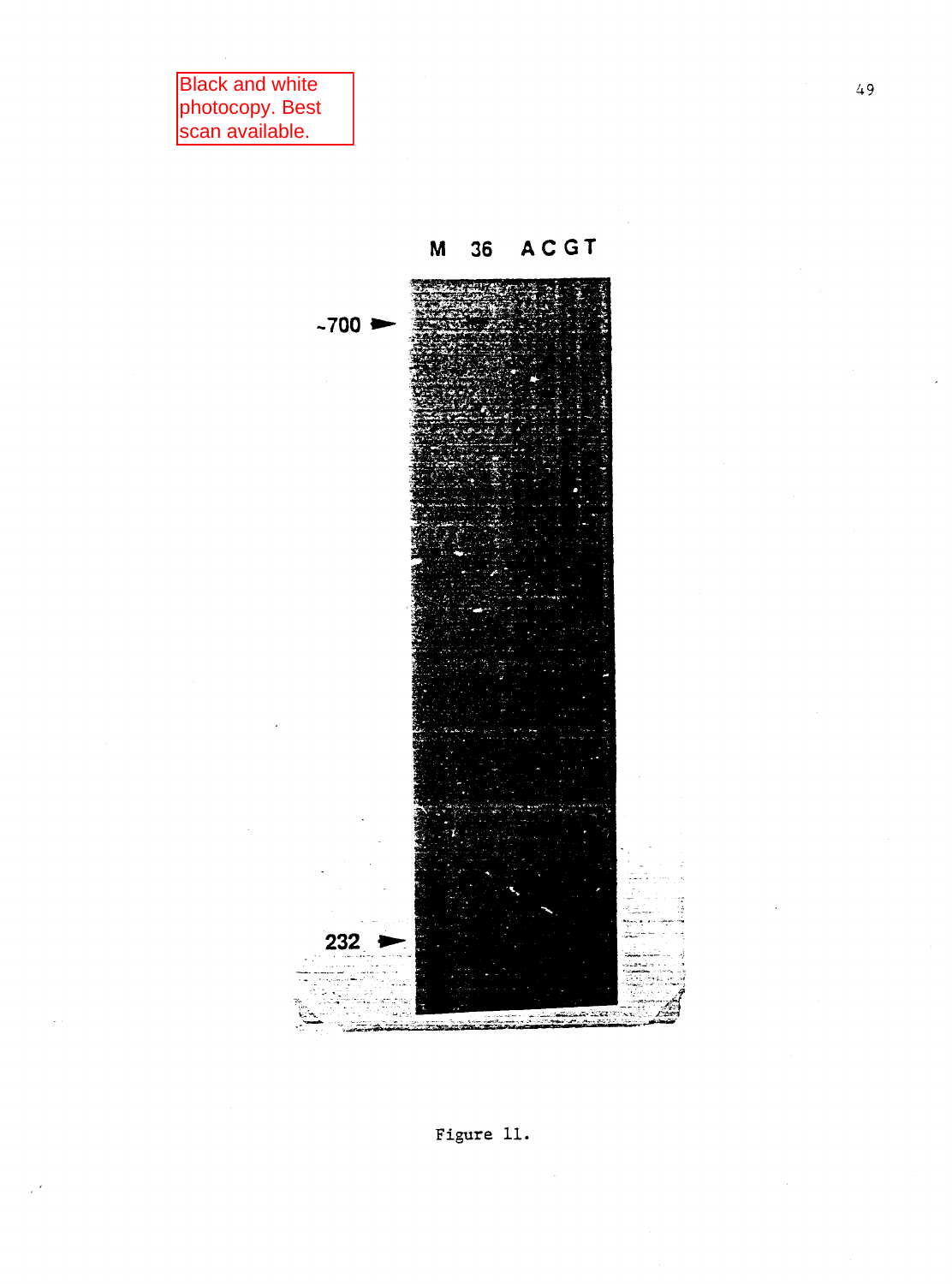Figure 12. Transcriptional organization in the HindIII-G and HindIII-0 region.

The OpMNPV HindIII map with the cosmid clones (1, 54, 58, 39, 47) and the location of some OpMNPV genes are displayed on the top part. HindIII-J, -G and -0 are expanded and open reading frames (ORF's) found are shown below the map. The names of the ORF's are written above and below the arrows indicating the orientation and approximate size of the ORF's. Transcripts present in this area are shown on the bottom part. The late promotor sequence A/GTAAG is indicated upstream of each ORF.  $\lambda$ 11 (11) and  $\lambda$ 18 (18) inserts and their locations on the genomic map are shown by plain lines and their size is written behind their names in nucleotides (nt).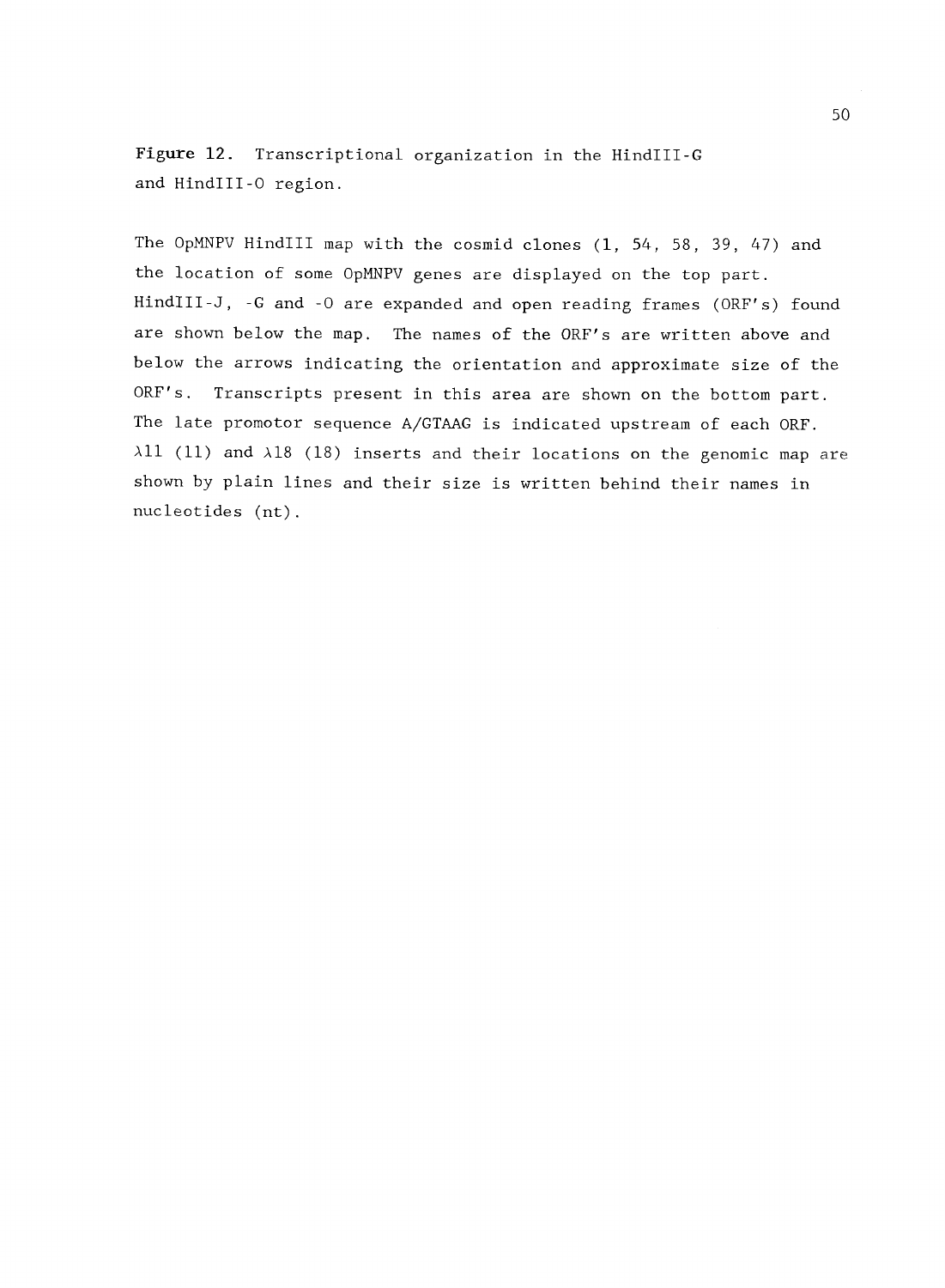

 $\overline{51}$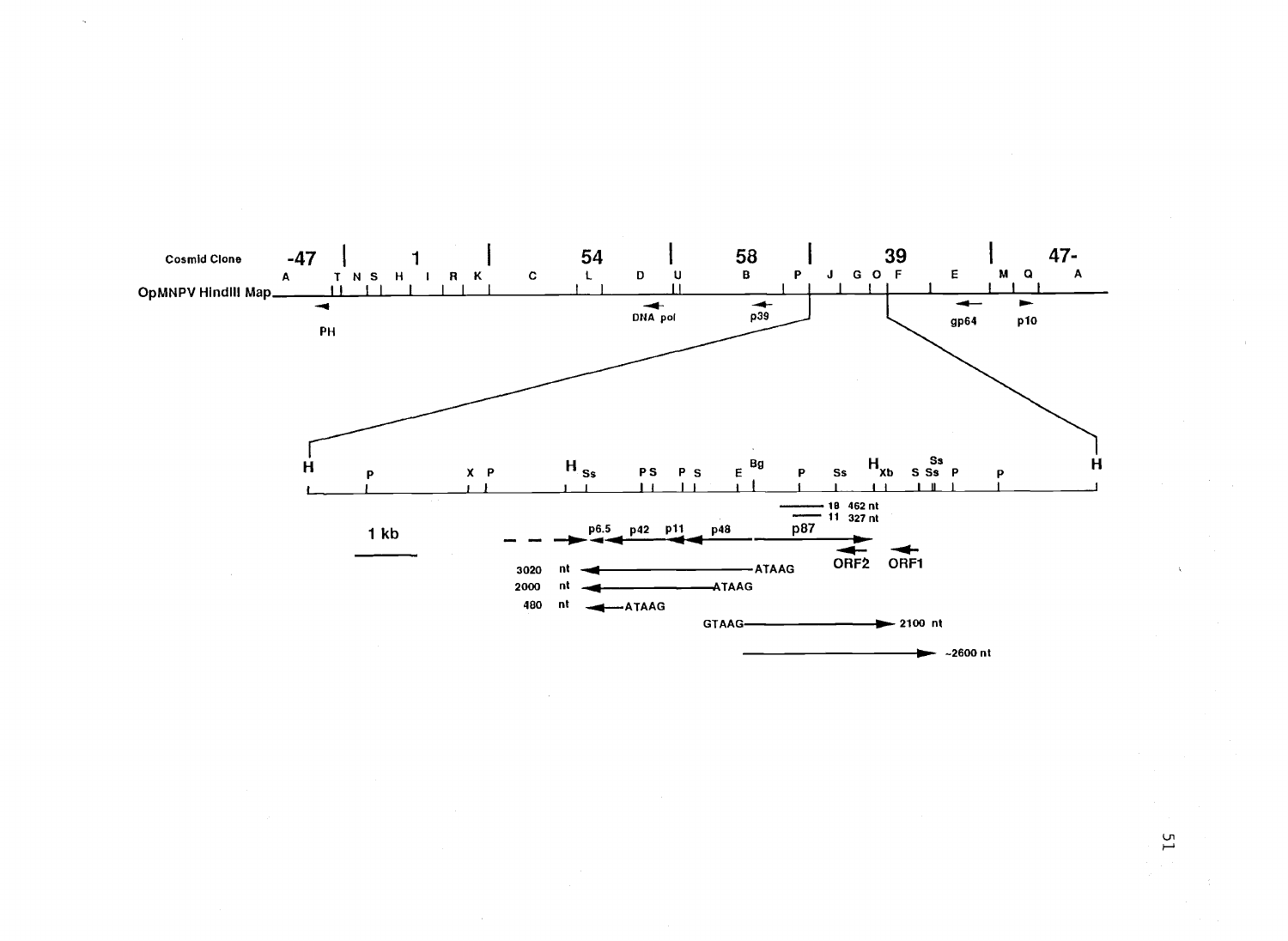Figure 13. Construction of a pATH3-p87 gene fusion.

a) Restriction map of Hind-G and Hind-0 region the ORF of p87 is indicated by the arrow below the map. The 1.2 kbp PstI/HindIII fragment containing parts of the p87 gene coding for the amino acids 257-625 was excised from subcloned genomic DNA and cloned into a pUC8 plasmid to obtain an in-frame EcoRI site. b) The insert DNA and an additional part of the multiple cloning site of pUC8 were excised with EcoRI and HindIII and cloned into the pATH3 expression vector. This resulted in a gene fusion encoding a polypeptide of 79 kDa. c) The nucleotide sequence of the trpE-p87 junction is shows.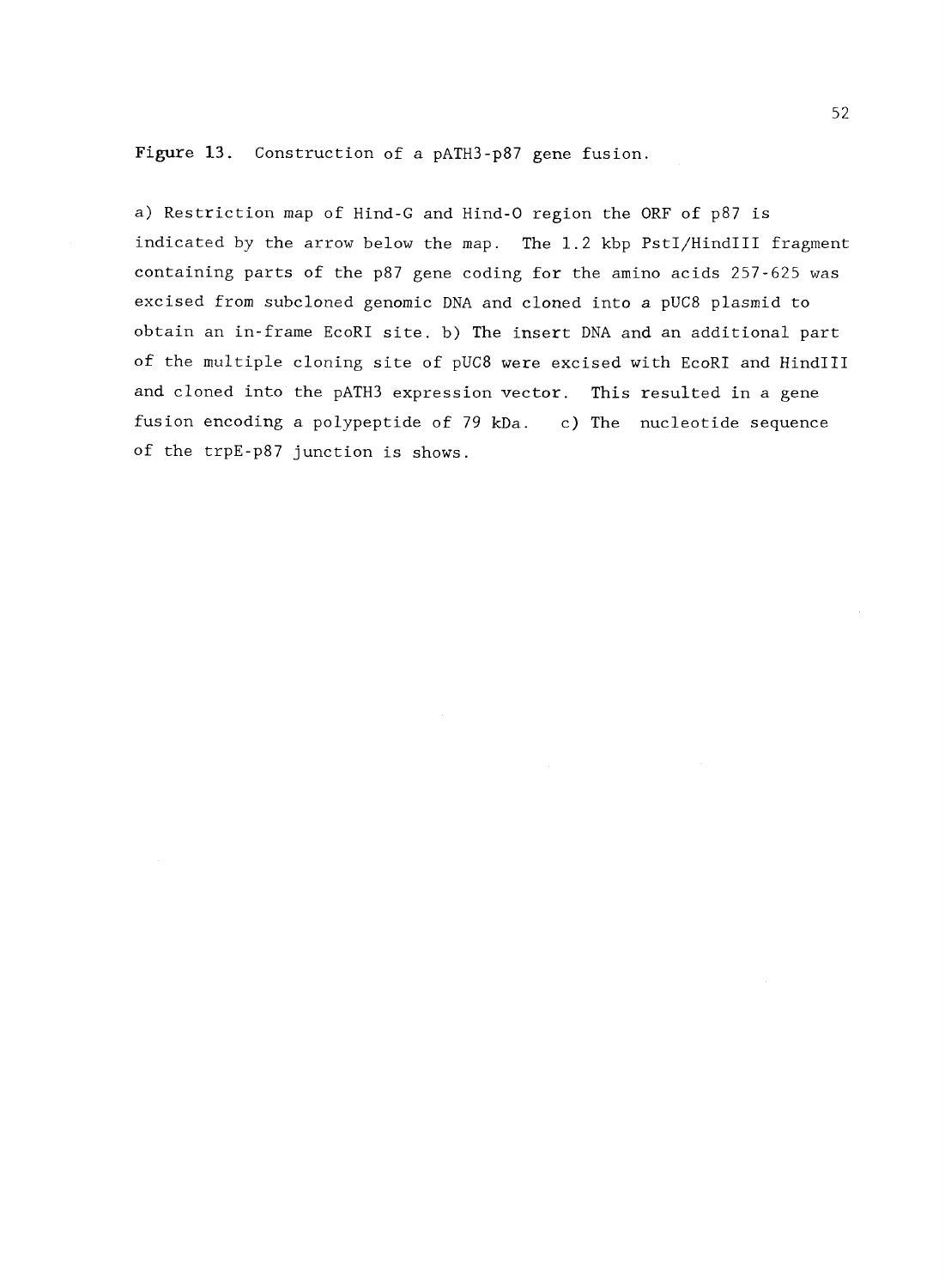

ပ္ပ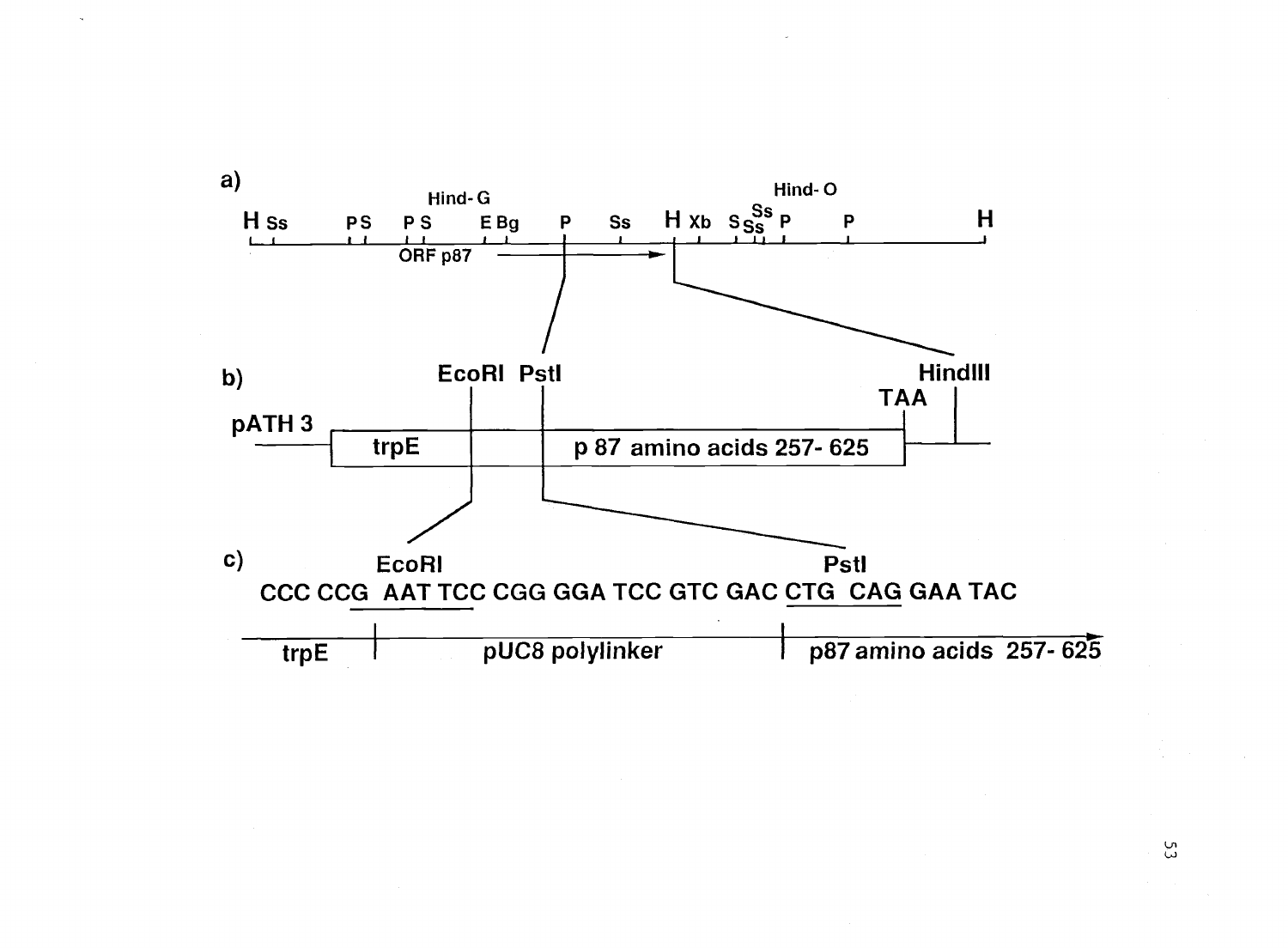Figure 14. Expression of pATH3-p87 fusion protein.

HB101 Escherichia coli cells were transformed with either the pATH3-p87 plasmid or the wild-type pATH3 plasmid and the proteins were expressed. The HB101 cells containing the expressed proteins were lysed, the lysate was electrophoresed on a SDS-polyacrylamide gel and the proteins were stained with Coomassie brilliant blue. The lanes were loaded (left to right) with BRL prestained protein markers (2.5  $\mu$ g/lane), nontransformed HB101 cells  $(2\mu g/1$ ane), HB101 cells containing the pATH3 wild-type plasmid ( $2\mu$ g/lane) and HB101 cells containing the trpE-p87 fusion plasmid  $(2\mu g/1$ ane). The numbers in the left margin represent the molecular weights (kDa) of the protein standards. The molecular weights of the expressed proteins are indicated in the right margins.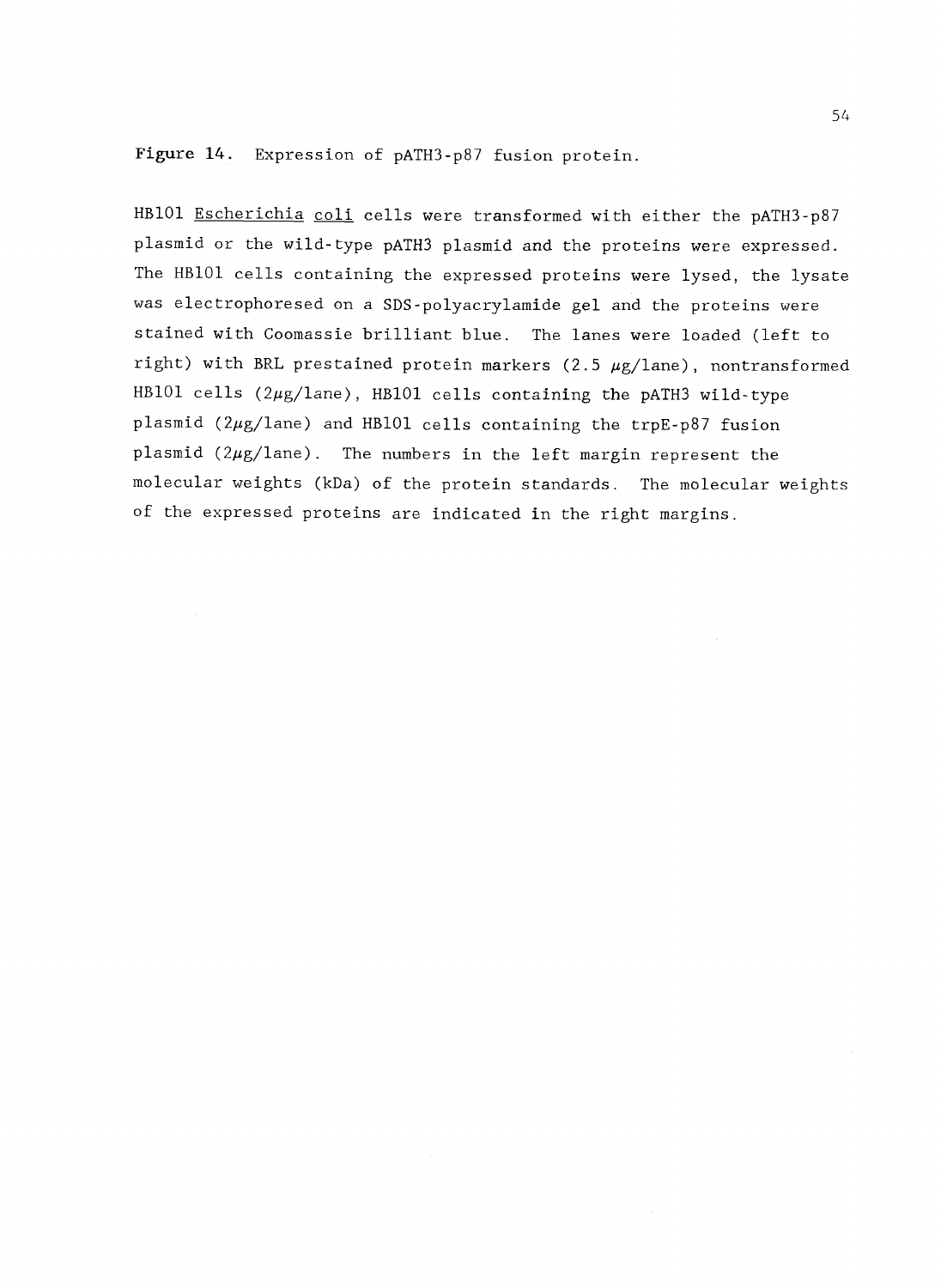

Figure 14.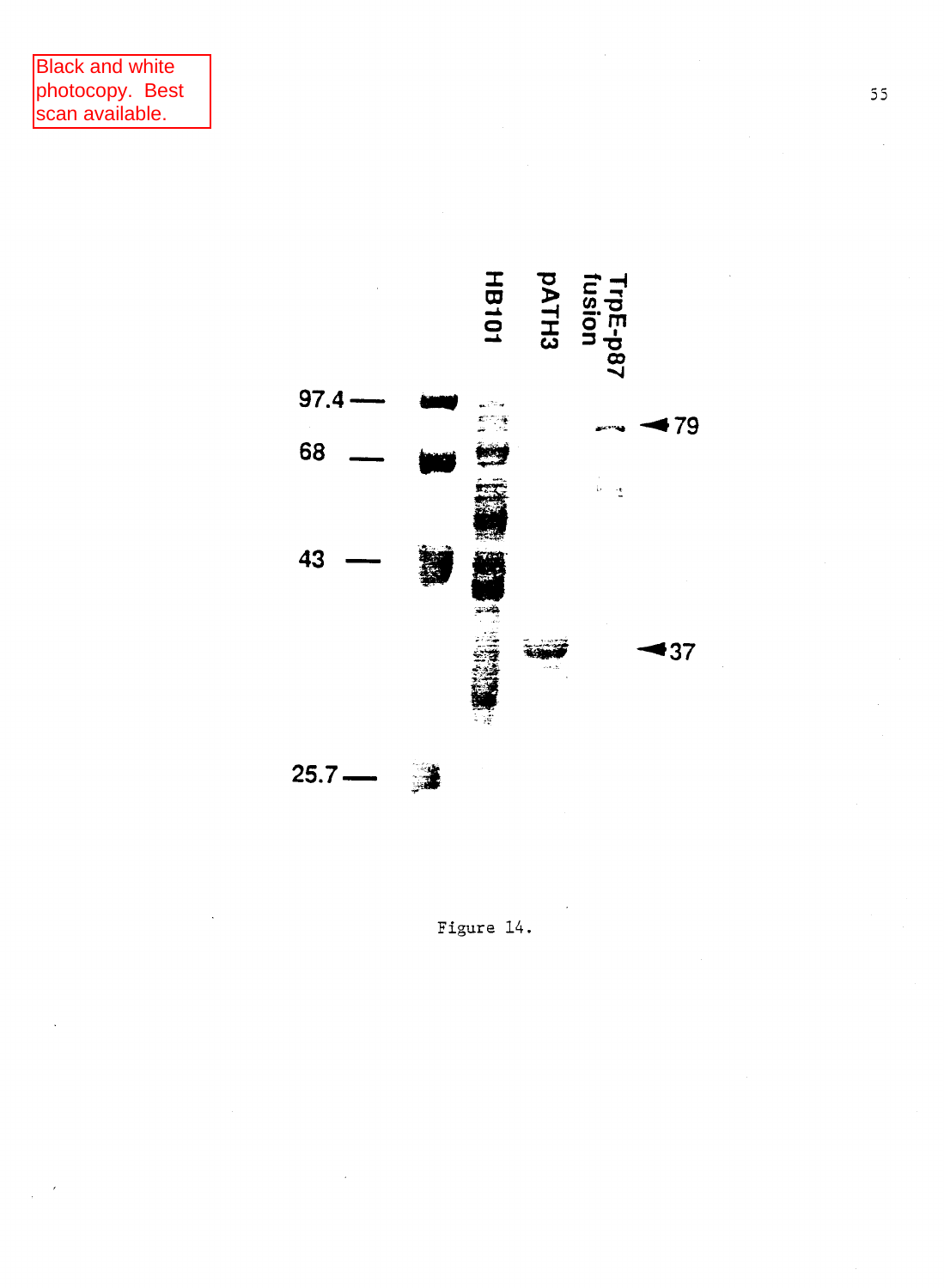Figure 15. Western blot of p87 expression in OpMNPV-infected L. dispar cells.

The numbers on the top of each well indicate hours post infection. 6  $\mu$ l of cell lysate diluted 1:80 (equivalent of 300 cells) was run per lane. The polyclonal antiserum was used at a 1:500 dilution. The protein sizes of the standard are indicated on the left.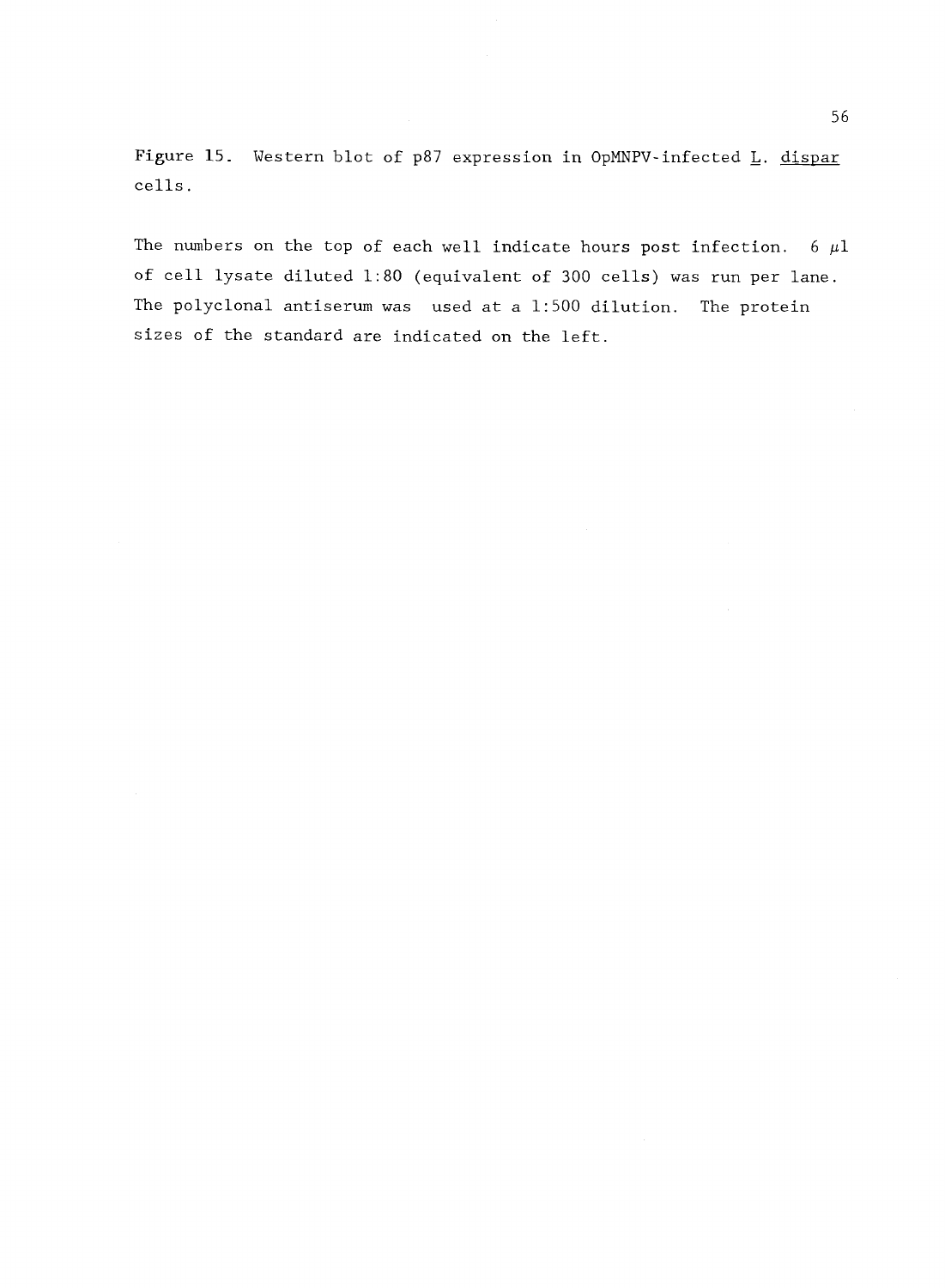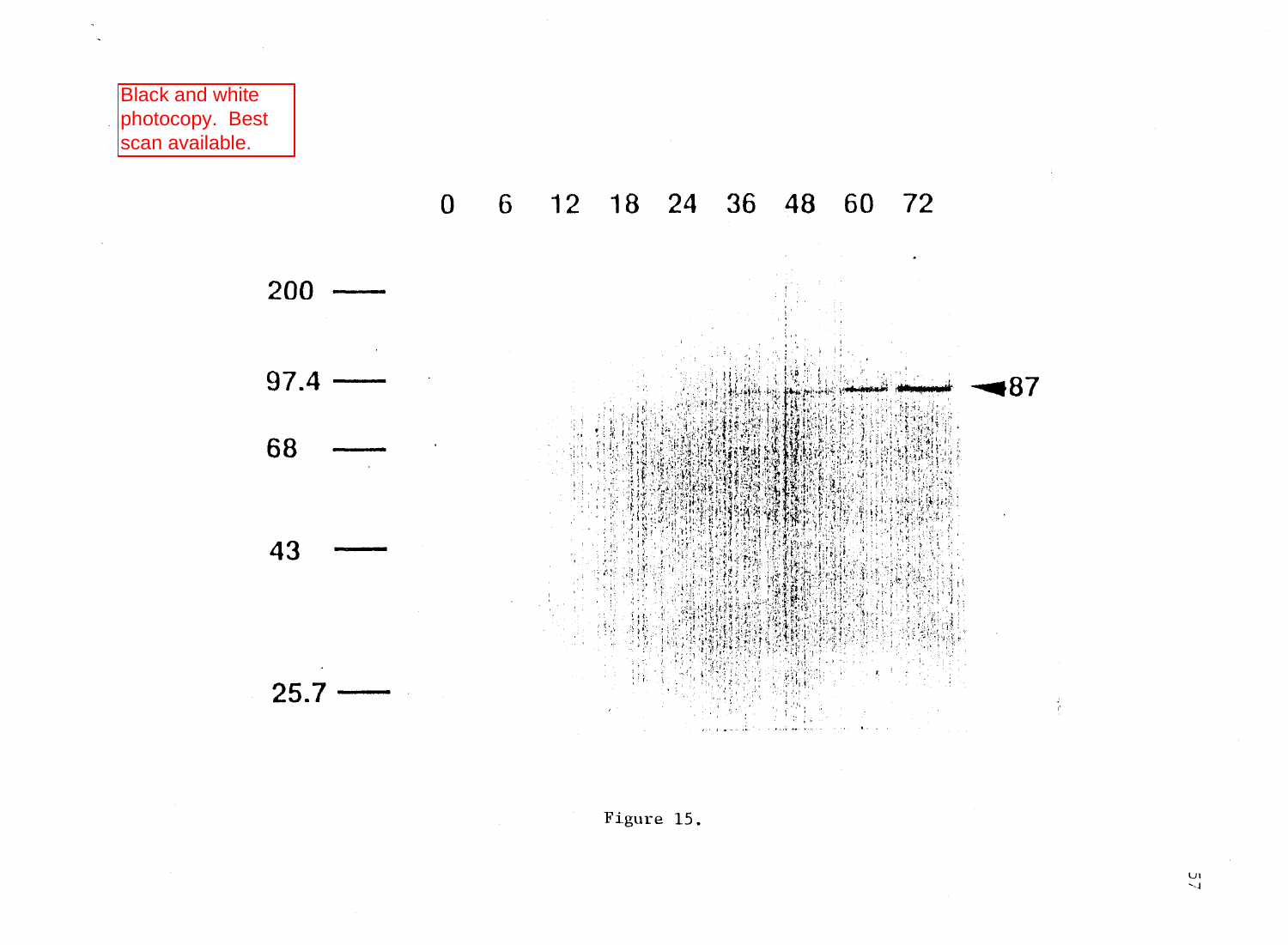Figure 16. Western blot of cell lysate from OpMNPV infected L. dispar cells.

The numbers on the top of each well indicate hours post infection. 6  $\mu$ l of the cell lysate 1:10 (equivalent of 2400 cells) diluted were loaded per lane and p87 antiserum was used at 1:500.

 $\mathcal{L}_{\mathcal{A}}$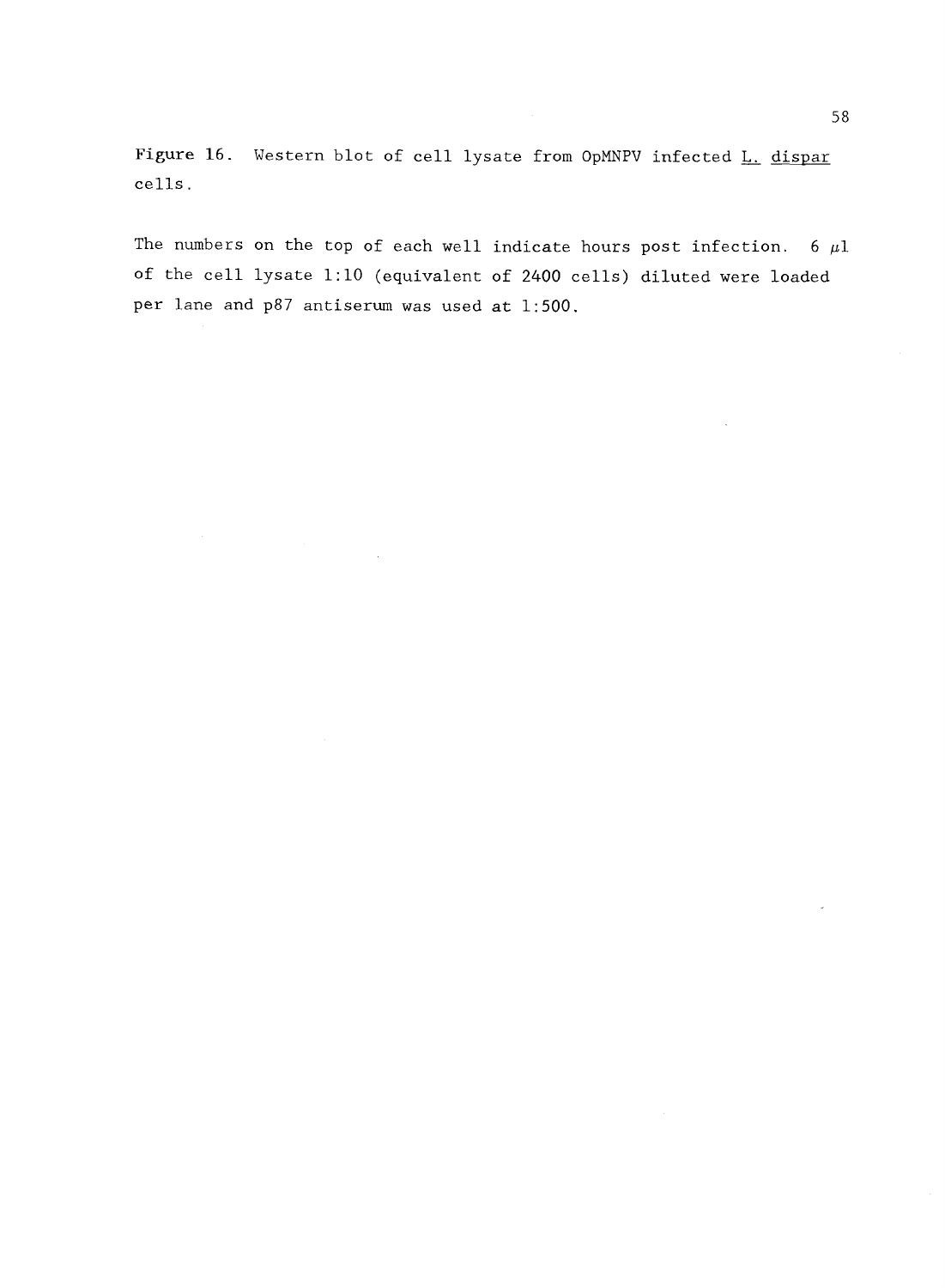

Figure 16.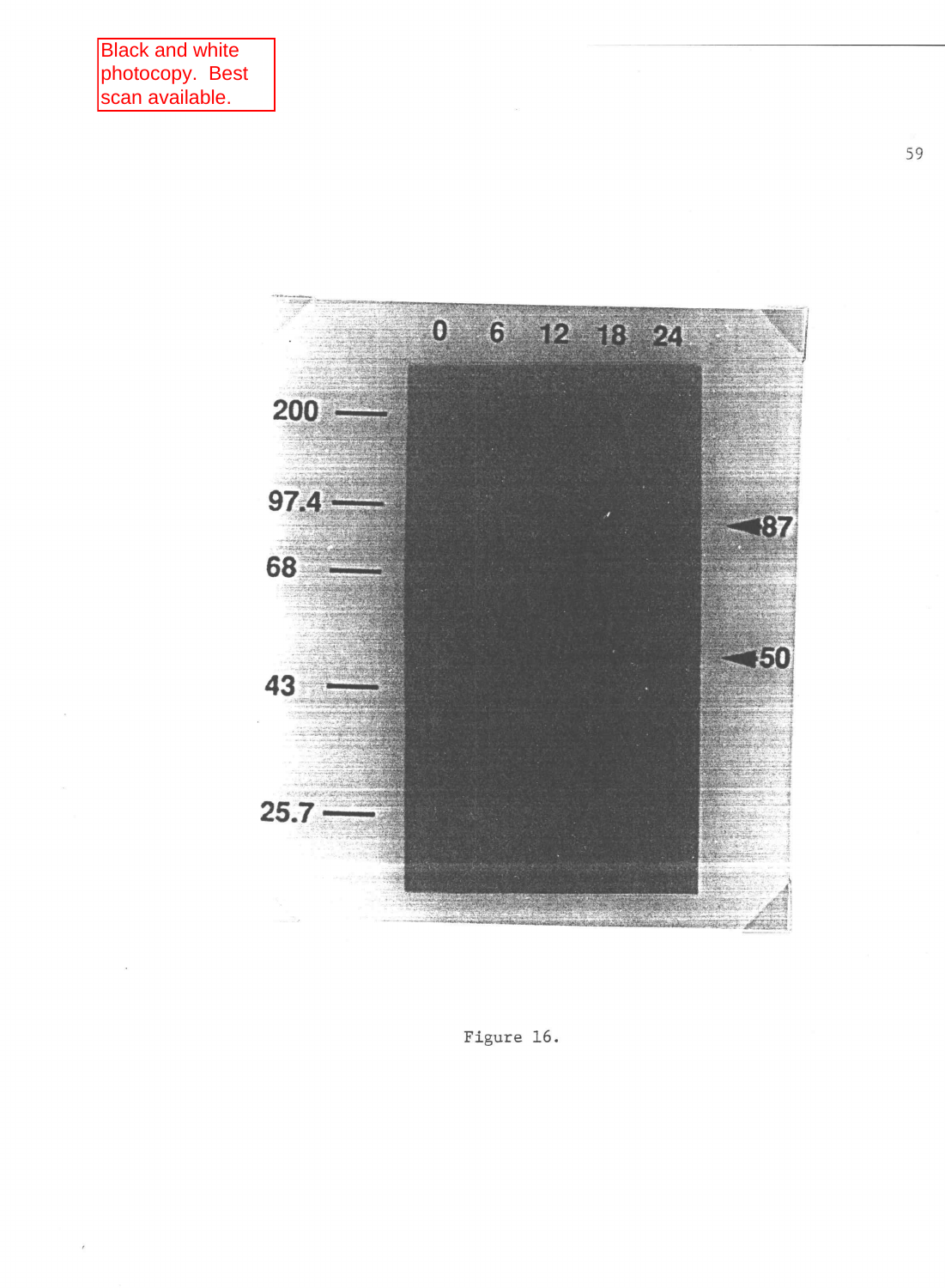Figure 17. Western blot of purified PDV, BV and capsid.

The wells were loaded with purified PDV (PDV) (approximately 2  $\mu$ g), purified BV (BV) (approximately 2  $\mu$ g) and purified capsid (Cp) (approximately 2  $\mu$ g) and electrophoresed on a 9% SDS protein gel. The numbers indicate the molecular weight of the markers in kDa, the numbers with arrows indicate the molecular weight of the reactive proteins. The western blot was reacted with ap87 (1:3000 diluted), ap39 (tissue culture fluid undiluted) and agp64 (tissue culture fluid undiluted).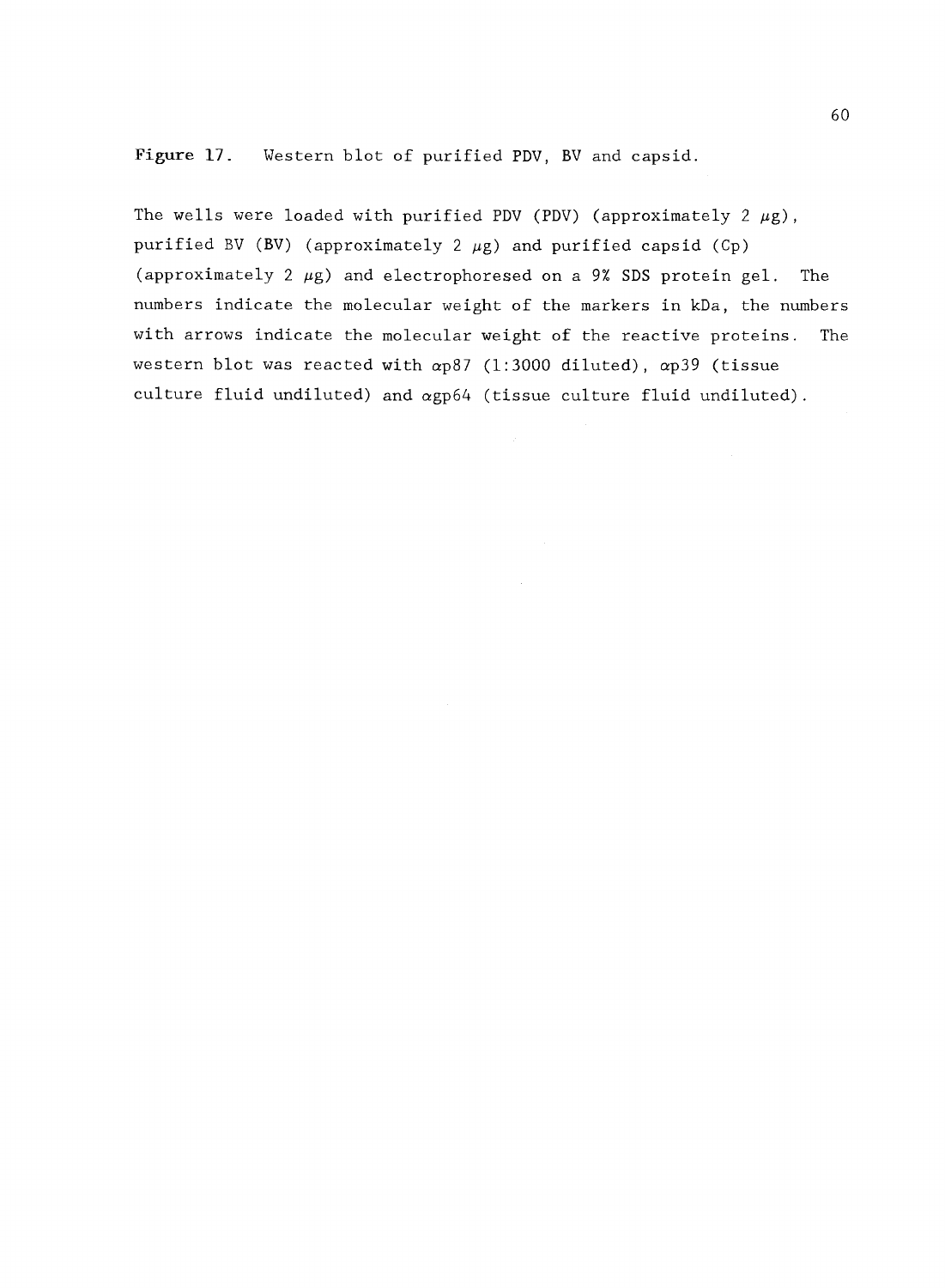

Figure 17.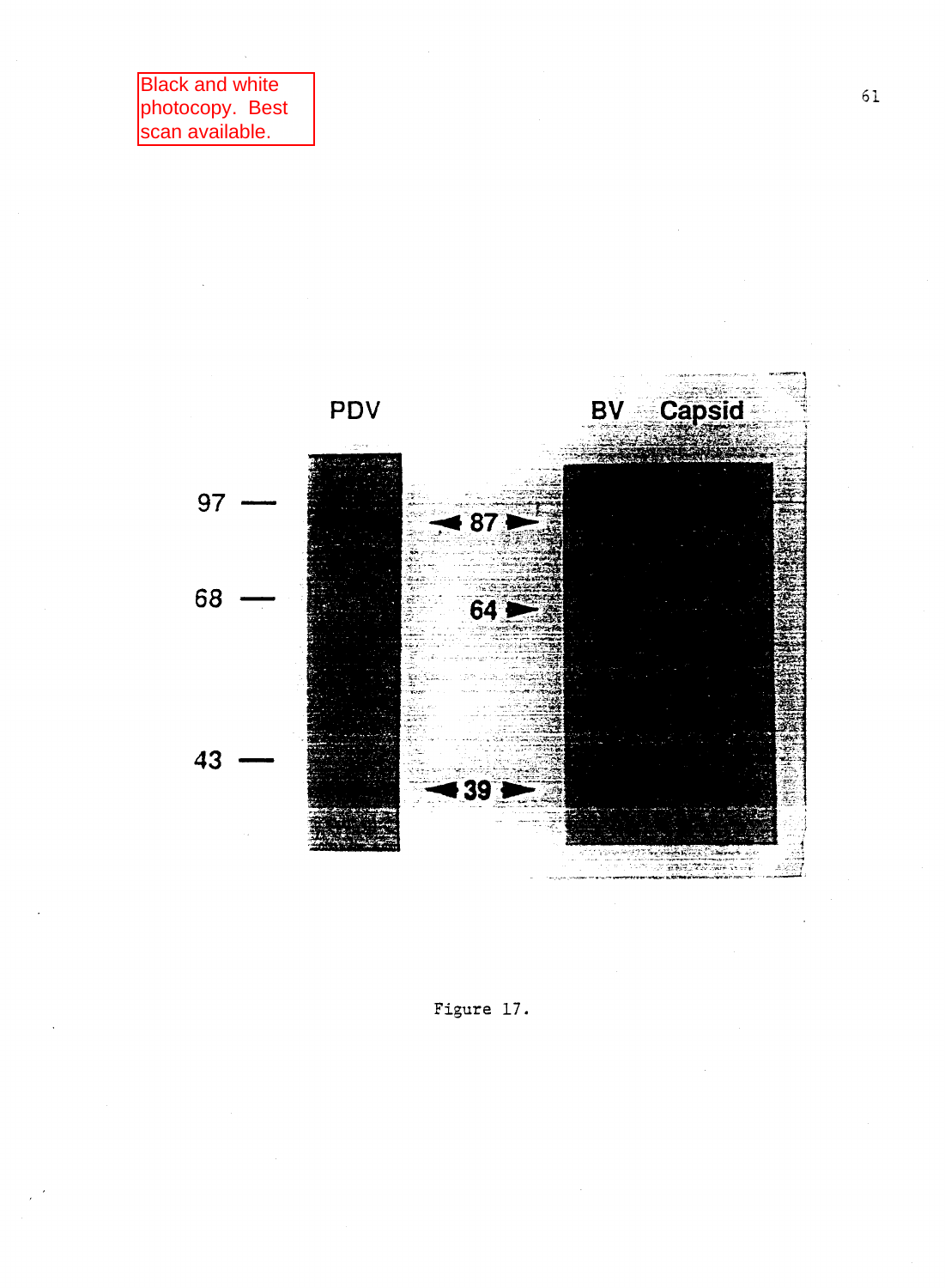## BIBLIOGRAPHY

Blissard, G.W. and Rohrmann, G.F. (1989). Location, sequence, transcriptional mapping, and temporal expression of the gp64 gene of the Orgyia pseudotsugata multicapsid nuclear polyhedrosis virus. Virology 170, 537-555.

Blissard, G., Russell, R., Rohrmann, G.F.and Beaudreau, G.S. (1989). Nucleotide sequence and expression of the gene encoding p39, a major structural protein of the multicapsid nuclear polyhedrosis virus of Orgyia pseudotsugata. Virology 168,354-362.

Burgess, S. (1977). Molecular weights of lepidopteran baculovirus DNAs: derivation by electron microscopy. J. gen. Virol. 37, 501-510.

Carson, D.D., Guarino, L.A. and Summers, M.D. (1988). Functional mapping of an AcNPV immediate early gene which augments expression of the IE-1 trans-activated 39 k gene. Virology 162, 444-451.

Couch, J.A. (1974). An enzootic nuclear polyhedrosis virus of pink shrimp: ultrastructure, prevalence, and enhancement. J.Invertebr. Pathol. 24, 311-331.

Creighton, T.E., (1984). Proteins, Structure and Molecular Properties. W.H. Freeman and Company, New York.

Chapman, A.J. and Ignoffo, C.M. (1972). Influence of rate and spray volume of a nucleopoyhedrosis virus on control of Heliothis in in cotton. J. Invertebr. Pathol. 20, 183.

Dieckmann, C.L. and Tzagoloff, A. (1985). Assembly of the mitochondrial membrane system. J. Biol. Chem. 260, 1513-1520.

Falcon, L.A. (1976). Problems associated with the use of arthropod viruses in pest control. Annu. Rev. Entomol. 21, 305.

Favaloro, J., Treisman, R. and Kamen, R. (1980). Transcriptional maps of polyoma virus-specific RNA: analysis by two dimensional nuclease S1 gel mapping. Methods in Enzymology 65, 718-749.

Feinberg, A.P. and Vogelstein, B. (1984). A technique for radiolabelling DNA restriction fragments to high specific activity. Analytical Biochemistry 132, 6-13.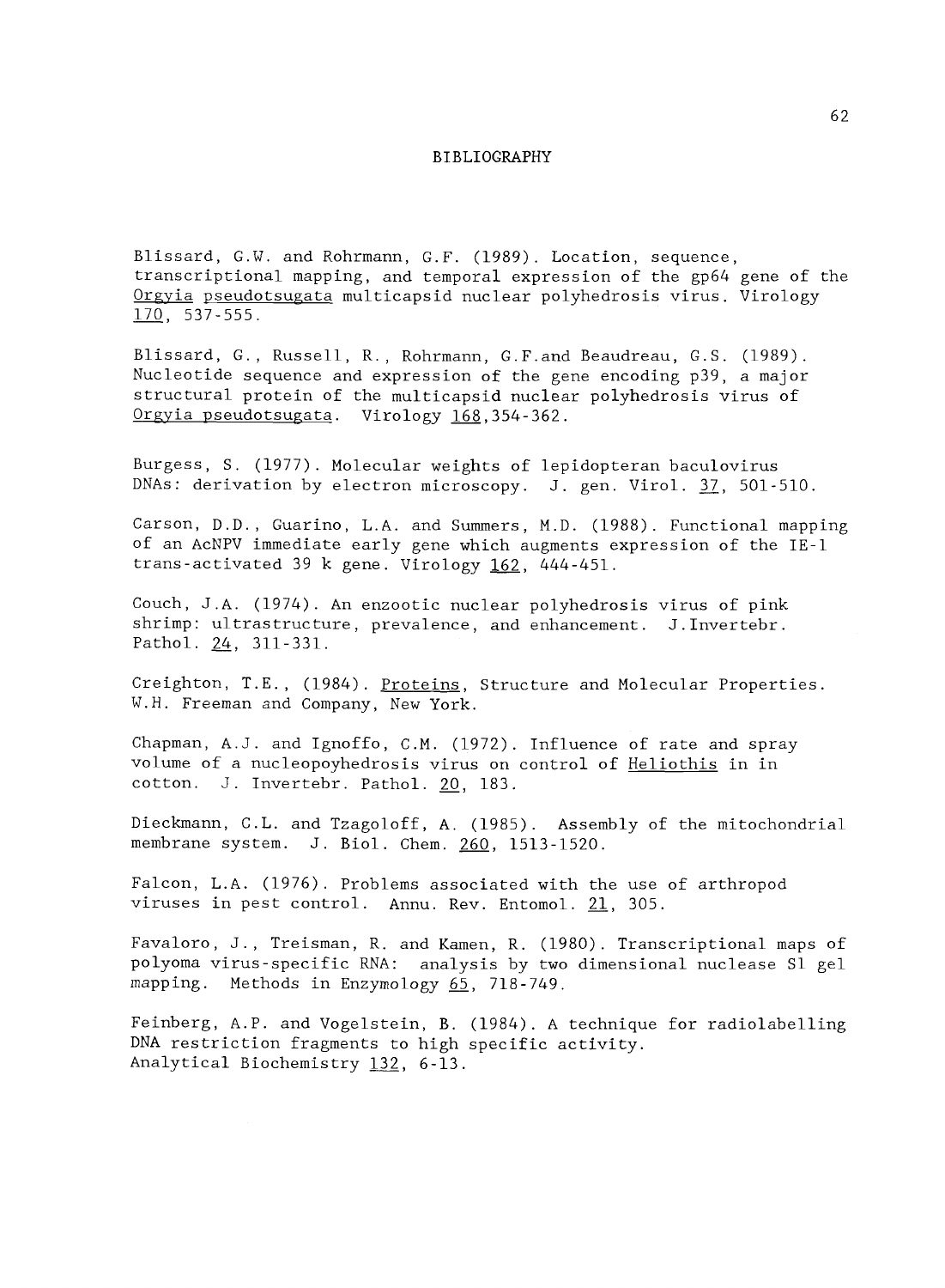Fraser, M.J., Smith G.E. and Summers M.D. (1983). Aquisition of host cell DNA sequences by Baculovirus; Relationship between host DNA insertions and FP mutants of Autographa californica and Galleria mellonella nuclear polyhedrosis virus, J. Virol. 47, 287-300.

Franz, J.M. and Huber, J. (1979). Feldversuche mit insectenpathogenen Viren in Europa. Entomophaga, 24, 333.

Friesen, P.D. and Miller, L.K. (1985). Temporal regualation of baculovirus RNA: overlapping early and late transcripts. J. Virol.  $54$ , 392-400.

Friesen, P.D. and Miller, L.K. (1987). Divergent transcription of early 35- and 94-kilodalton protein genes encoded by the HindIII K genome fragment of the baculovirus Autographa californica nuclear polyhedrosis virus. J. Virol. 61, 2264-2272.

Fuchs, Y. L., Woods M.S., and Weaver R.F. (1983). Viral transcription during Autographa californica nuclear polyhedrosis virus infection: A novel RNA polymerase induced in infected Spodoptera frugiperda cells. J. Virol. 48, 641-646.

Gombart, A.F., Pearson, M.N., Rohrmann, G.F. and Beaudreau, G.S. (1989a). A baculovirus polyhedral envelope-associated protein: Genetic location, nucleotide sequence and immunocytochemical characterization. Virology 169, 182-193.

Gombart, A.F., Rohrmann, G.F., Blissard G.F. and Beaudreau, G.S. (1989b). Characterization of the genetic organization of the HindIII-M region of the MNPV of Orgyia pseudotsugata reveals major differences among baculovirus. J. gen. Virol. 70, 1815-1828.

Gracella P., Wang, C.L.A., Stafford, W.F. (1988). Caldesmon. Molecular weight and subunit composition by analytical ultracentrifugation. J. Biol. Chem. 263, 14196-14202.

Granados, R.R., and Lawler, K.A. (1981). In vivo pathway of Autographa californica baculovirus invasion and infection. Virology 108, 297-308.

Granados, R. R. and Williams, K.K. (1986). In vivo infection and replication of baculoviruses. pp. 89-108. In: Granados, R.R. and Federichi, B.A. eds. The biology of baculoviruses Volume I biological properties and molecular biology. CRC Press, Inc., Boca Raton, Florida USA.

Grula, M.A., Buller, P.L. and Weaver, R.F. (1981). Alpha amanitinresistant viral RNA synthesis in nuclei from nuclea polyhedrosis virusinfected Heliotis zea larvae and Spodoptera fruguperda cells. J. Virol. 38, 916-921.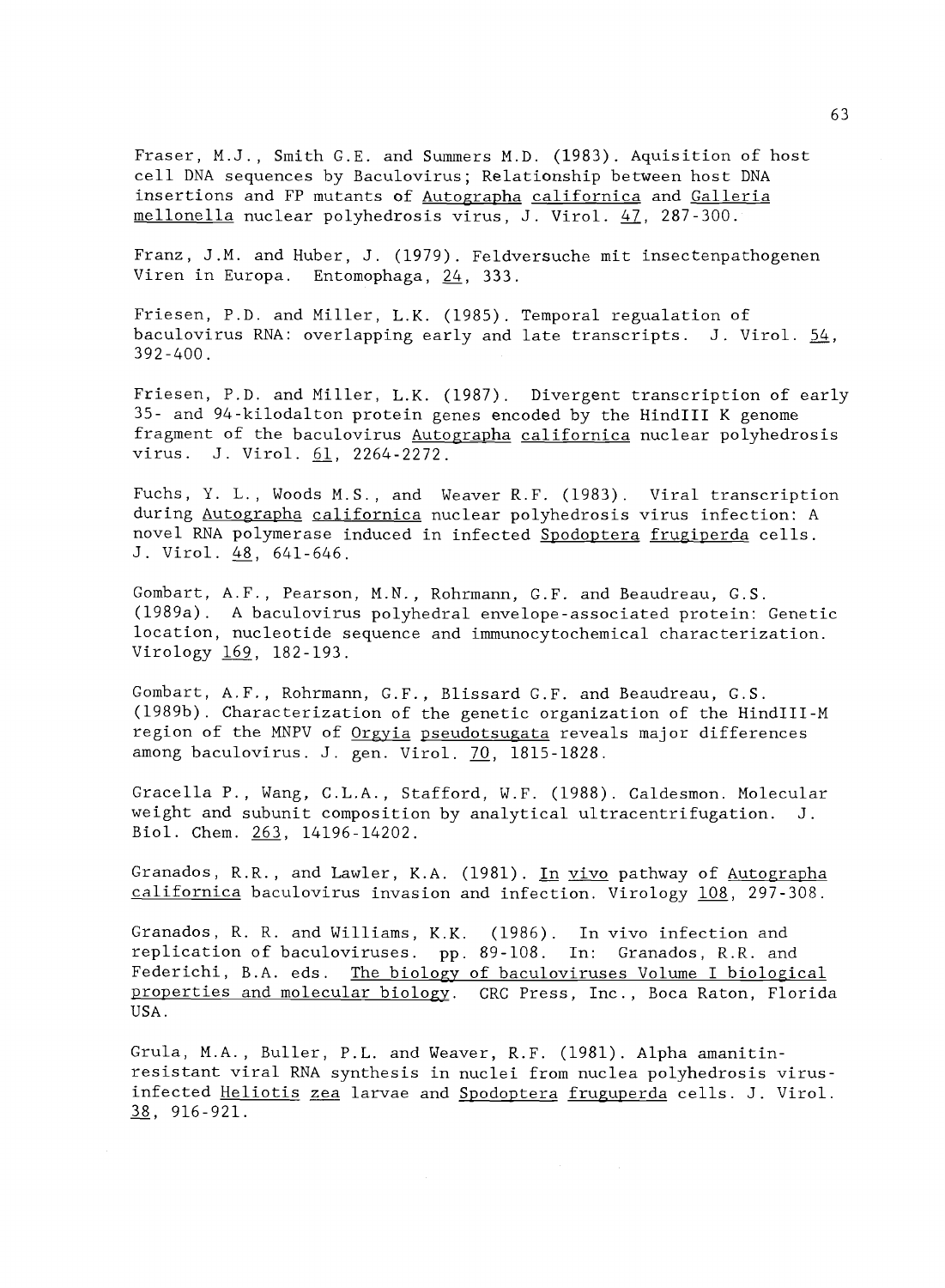Guarino, L.A. and Summers, M.D. (1987). Nucleotides sequence and temporal expression of a baculovirus regulatory gene. J. Virol.  $61$ , 2091-2099.

Guarino, L.A. and Summers, M.D. (1986). Functional mapping of a trans-activating gene required for expression of a baculovirus delayed-early gene. J. Virol. 57, 563-571.

Henikoff, S. (1984). Unidirectional digestion with exonuclease III creates targeted breakpoints for DNA sequencing. Gene 28, 351-359.

Hopp T.P. and Woods K.R. (1981). Prediction of protein antigenic determinants from amino acid sequences. Proc. Natl. Acad. Sci. USA 78, 3824-3828.

Ignoffo, C.M. (1968). Specificity of insect viruses. Bull. Entomol. Soc. Am.  $14, 265$ .

Jaques, R.P., Laing, J.E., MacLellan, C.R., Proverbs, M.D., Sanford, K.H., and Trottier, R. (1981). Apple orchard tests on the efficacy of the granulosis virus of the codling moth, Laspeyresia pomonella. Entomophaga, 26, 111.

Kawamoto, F. and Asayama, T. (1975). Studies on the arrangement patterns of nucleocapsid within the envelope of nuclear polyhedrosis virus in the fat body cells of the brown tail moth Euroctis similis. J. Invertebr. Pathol. 26, 47-55

Keddie, A. and Volkmann, L.E. (1985). Infectivity difference between the two phenotyoes of Autographa californica nuclear polyhedrosis virus: Importance if the 64k envelope glycoprotein. J. gen. Virol. 52, 313-319.

Kleid, D.C., Yanasura, D., Small, B., Dowbenko, D., Moore, D.M., Grubman, M.J., McKercher, P.D., Morgan, D.O., Robertson, B.H., and Bachrach, H.L. (1981). Cloned viral protein for foot-and-mouth disease: responses in cattle and swine. Science 241, 1125-1129.

Kozak, M. (1986). Point mutations define a sequence flanking the AUG initator codon that modulates translation by eukaryotic ribosomes. Cell  $44, 283 - 292.$ 

Kuzio, J. D., Rohel, Z., Curry, C.J., Krebs, A., Carstens, E.B. & Faulkner, P. (1984). Nucleotide sequence of the p10 polypeptide gene of Autographa californica nuclear polyhedrosis virus. Virology 139, 414-418.

Laemmli, U.K. (1970). Cleavage of structural proteins during the assembly of the head of bacteriophage T4. Nature (London) 227, 680-685.

Leisy, D.J., Rohrmann, G.F. and Beaudreau, G.S. (1984). Conservation of genome organization in two multicapsid nuclear polyhedrosis viruses. J. Virol. 52, 699-702.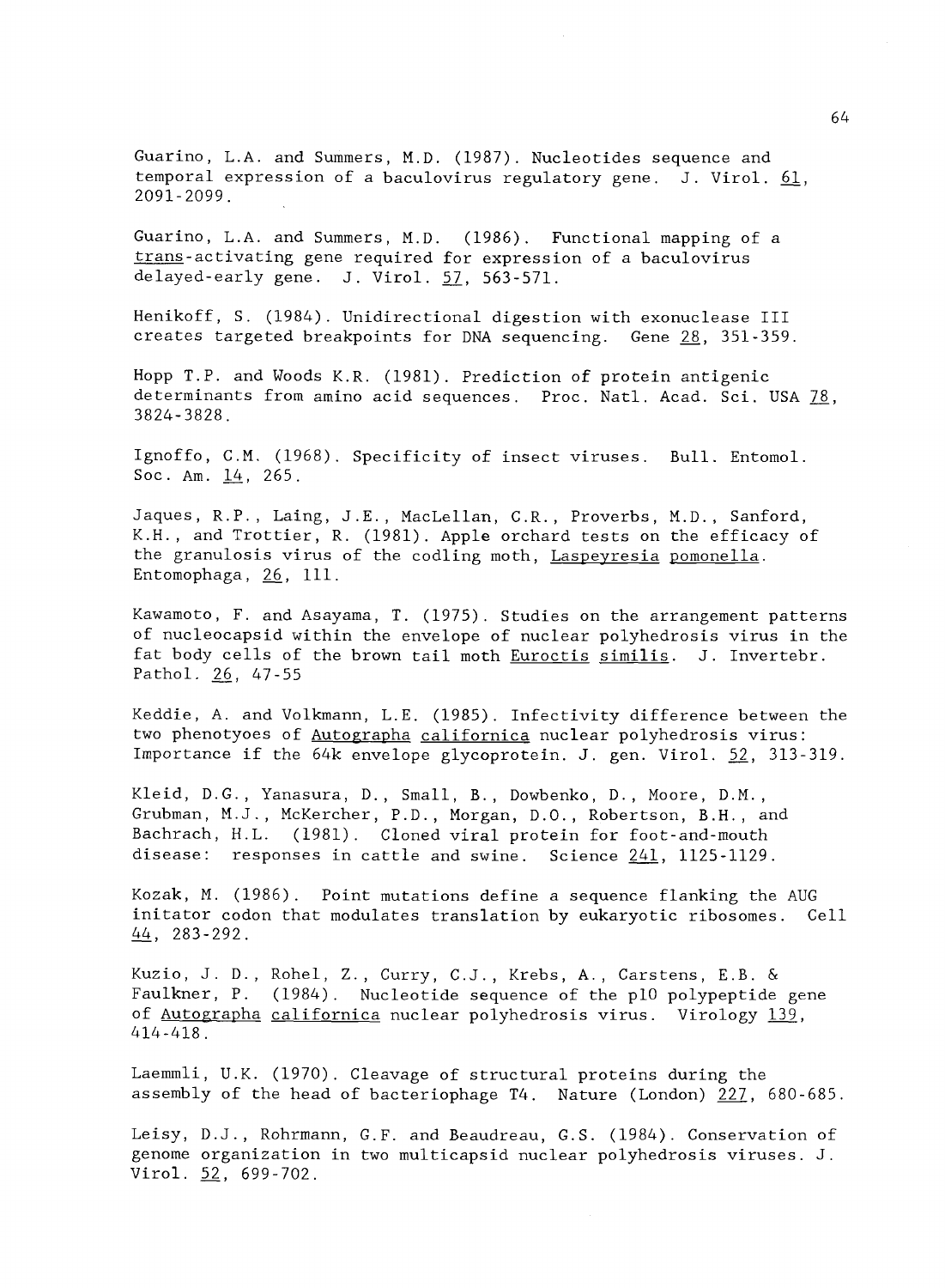Leisy, D.J., Rohrmann, C.F., Nesson, M., and Beaudreau, G.S. (1986). Location and nucleotide sequencing of the Orgyia pseudotsugata SNPV polyhedrin gene. J. gen. Virol., 67, 1073-1079.

Maeda, S. (1989). Expression of foreign genes in insects using baculovirus vectors. Ann. Rev. Entomol. 34, 351-372

Maniatis, T., Fritsch, E.F., and Sambrook, J. (1982). Molecular cloning: a laboratory manual. Cold Spring Harbor Laboratory, Cold Spring Harbor, N.Y.

Minion, F.C., Coons, L.B., and Broome, J.R. (1979). Characterization of the polyhedral envelope of the nuclear polyhedrosis virus of Heliothis virescens. J. Invertebr. Pathol. 34, 303-307.

Pearson, M.N., Quant-Russell, R.L., Rohrmann, G.F., and Beaudreau, G.S. (1988) P39, a major baculovirus structural protein: Immunocytochemical characterization and genetic location. Virology, 167, 407-413.

Pennock, C.D., Shoemaker, C., Miller, L.K. (1984). Strong and regulated expressiln of Escherichia coli B-galactosidase in insect cells with a baculovirus vector, Mol. Cell. Biol. 4, 399-406.

Quant-Russell, R,L., Pearson, M.N., Rohrmann, C.F., and Beaudreau, G.S. (1987). Characterization of baculovirus p10 synthesis using monoclonal antibodies. Virology 160, 9-19.

Quant, R.L., Pearson, M.N., Rohrmann, G.F., and Beaudreau, G.S. (1984). Production of polyhedrin monoclonal antibodies for distinguishing two Orgyia pseudotsugata baculoviruses. Appl. Environ. Microbiol. 48, 732-736.

Reed, D.K. and Hall, I.M. (1972). Electron microscopy of a rod-shaped noninclusion virus infecting the citus red mite. J. Invertebr. Pathol. 20, 272-278.

Rohrmann, G.F., Martignoni, M.E., and Beaudreau, G.S. (1982). DNA sequence homology between Autographa californica and Orgyia pseudotsugata nuclear polyhedrosis viruses. J. gen. Virol.  $62$ . 137-143.

Rohrmann, G.F., (1986). Polyhedrin Structure. J. gen. Virol. 67, 1499-1513.

Sanger, F., Coulson, A.R., Barrell, B.G., Smith, A.J.H. and Roe, B.A. (1980). Cloning in single stranded bacteriophage as an aid to rapid DNA sequencing. Journal of Molecular Biology 143, 161-178.

Singh, S.P., Gudauskas, R.T. and Harper, J.D. (1983). High resolution two-dimensional gel electrophoresis of structural proteins of baculoviruses of Autographa californica and Porthetria (Lymantria) dispar.. Virology 125, 370-380.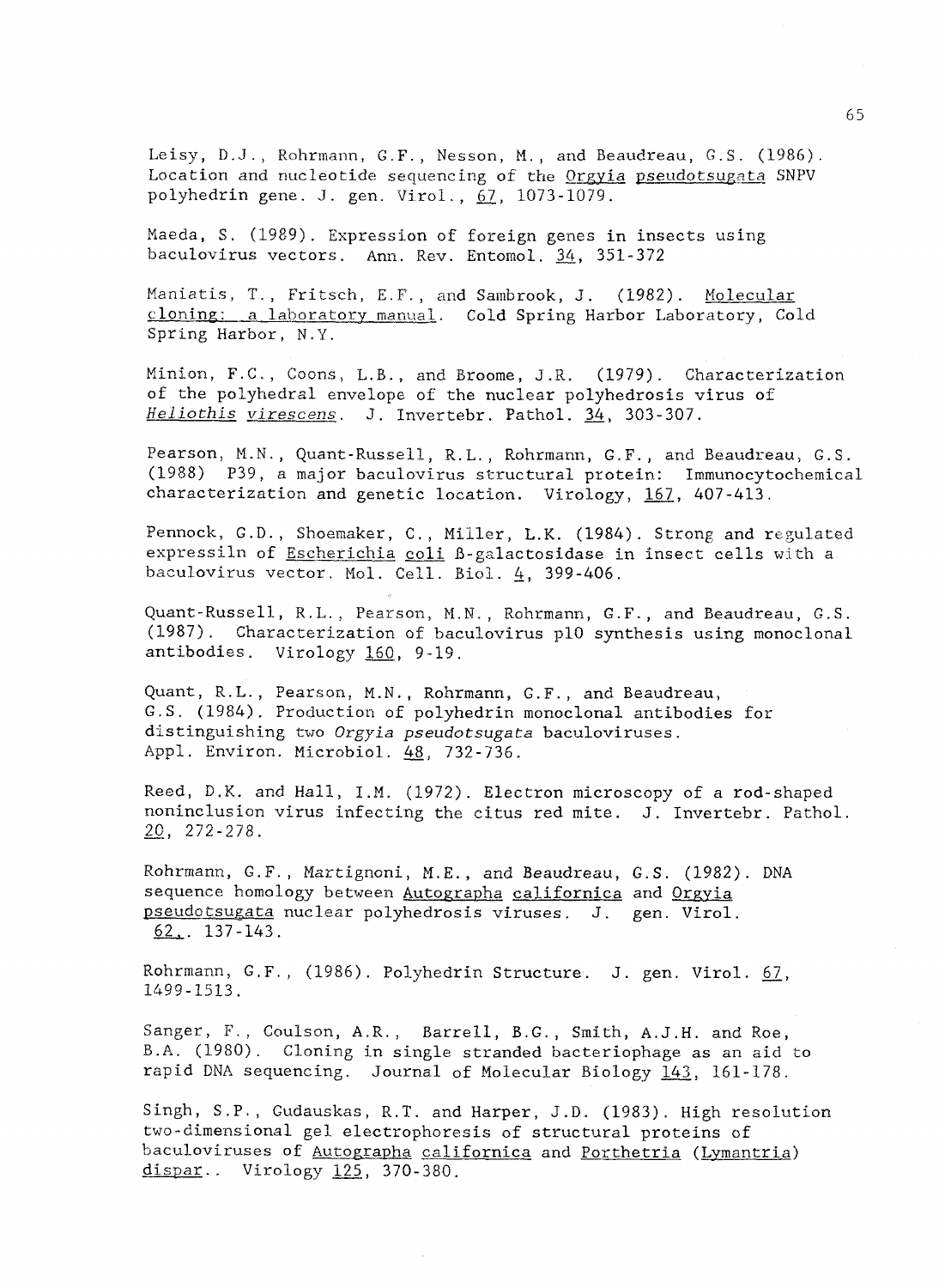Smith, G. E., and Summers, M.D. (1981). Application of a novel radioimmunoassay to identify baculovirus structural proteins that share interspecies antigenic determinats. J. Virol.39, 125-137.

Smith, G. E., and Summers, M. D. (1978). Analysis of baculovirus genomes with restriction endonucleases. Virology 89, 517-527.

Spindler, K.R., Rosser, D.S.E. and A.J.Berk. (1984). Analysis of adenovirus transforming proteins from early regions IA and 1B with antisera to inducible fusion antigens produced in Escherichia coli. J. Virol. 49, 132-141.

Stelzer, M.J., Neisess J., and Thompson, C.G. (1975) Aerial application of a nucleopoyhedrosis virus and Bacillus thuringiensis against the Douglas-fir tussock moth. J. Econ. Entomol., 68, 269.

Summers, M.D., and L.E. Volkmann (1976). Comparison of biophysical and morphological properties of occluded and extracellular nonoccluded baculovirus from in vivo and in vitro host systems. J. Virol. 17, 962-972

Thiem S.M. and Miller L.K. (1989). Identification, sequence and transcriptional mapping of the major capsid protein of the baculovirus Autographa californica nuclear polyhedrosis virus. J.gen.Virol. 63, 2008-2018.

Tinsley, T. W. and Harrpa, K.A. (1979). Viruses of invertebrates. "Comprehensive Virology" (.Fraenkel-Conrat and R.R. Wagner, eds.). Plenum Press, New York. 12, 1-110

Tollefson, A.E. and Wold, W.S.M. (1988). Identification and gene mapping of a 14,700-molecular-weight protein encoded by region E3 of group C adenoviruses. J. Virol. 62, 33-39.

Toneguzzo,F., Glynn, S., Leci, E., Mijolsness, S., and Hayday, A. (1988). Use of a chemically modified T7 polymerase for manual and automated sequencing of supercoiled DNA. BioTechniques 6, 460-469.

Vlak, J.M., Klinkenberg, F.A., Zaal, K.J.M., Usmany, M., Klinge-roode, E.G., Ceervliet, J.B.F., Roosien, J. and Lent, J.W.V. (1988). Functional studies on the p10 gene of Autographa californica nuclear polyhedrosis virus using a recombinant expressing a p10-ß-galactosidase fusion gene. J. gen. Virol. 69, 765-776

Vlak, J.M., and Rohrmann, G.F. (1985). The Nature of Polyhedrin. Pp, 489-544. In: Maramorosch, K. and Sherman, K.E. eds. Viral Insecticides for Biological Control. Academic Press, Orlando, FL USA.

Volkman, L.E. (1986). The 64K envelope protein of budded Autographa californica nuclear polyhedrosis virus. Curr. Top. Microbiol. Immunol. 131, 103-117.